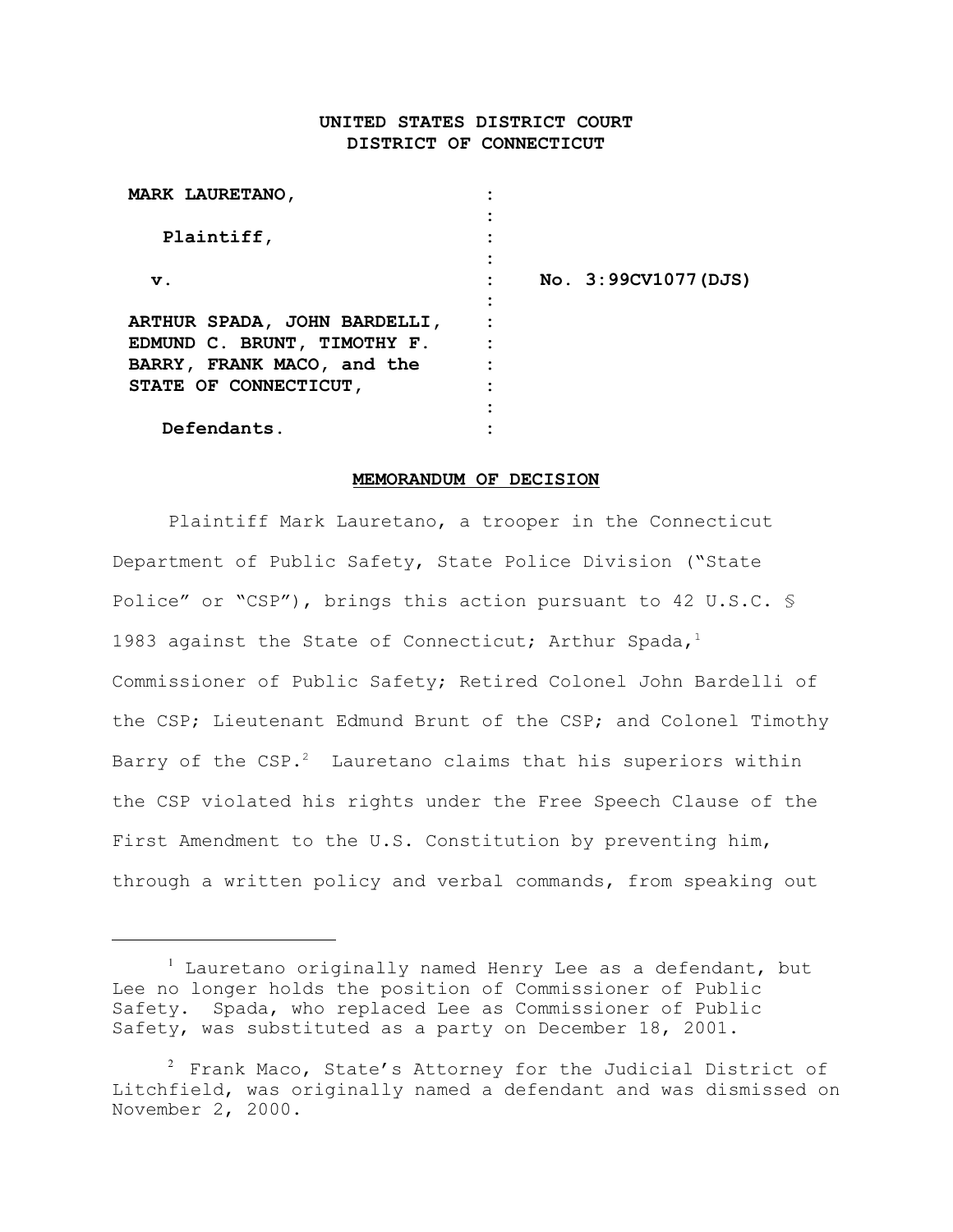as a citizen regarding matters of public concern and by retaliating against him for seeking to exercise these rights. Lauretano seeks an injunction preventing enforcement of the CSP media policy and a preliminary injunction negating verbal directives allegedly prohibiting him from exercising his rights under the First Amendment. Defendants deny liability in all respects and, in their respective individual capacities, assert the defense of qualified immunity to Lauretano's claims for damages. This memorandum of decision sets forth the court's decision regarding Lauretano's claims for (1) permanent and (2) preliminary injunctive relief and (3) defendants' motion for summary judgment.

### **I.**

This lawsuit concerns the CSP's investigation of allegations of sexual assault upon a minor boy at the Hotchkiss School in Salisbury, Connecticut. The original investigation also led to two internal affairs investigations. One of these internal affairs investigations concerned Lauretano's conduct during the course of the sexual assault investigation, for which he received a sixty-day suspension. The entire CSP investigation received a significant amount of local news coverage during the period between December of 1997 through June of 1999. Lauretano claims that the CSP, through its written policies and oral directives, improperly impinged upon his right to speak as a citizen

 $-2-$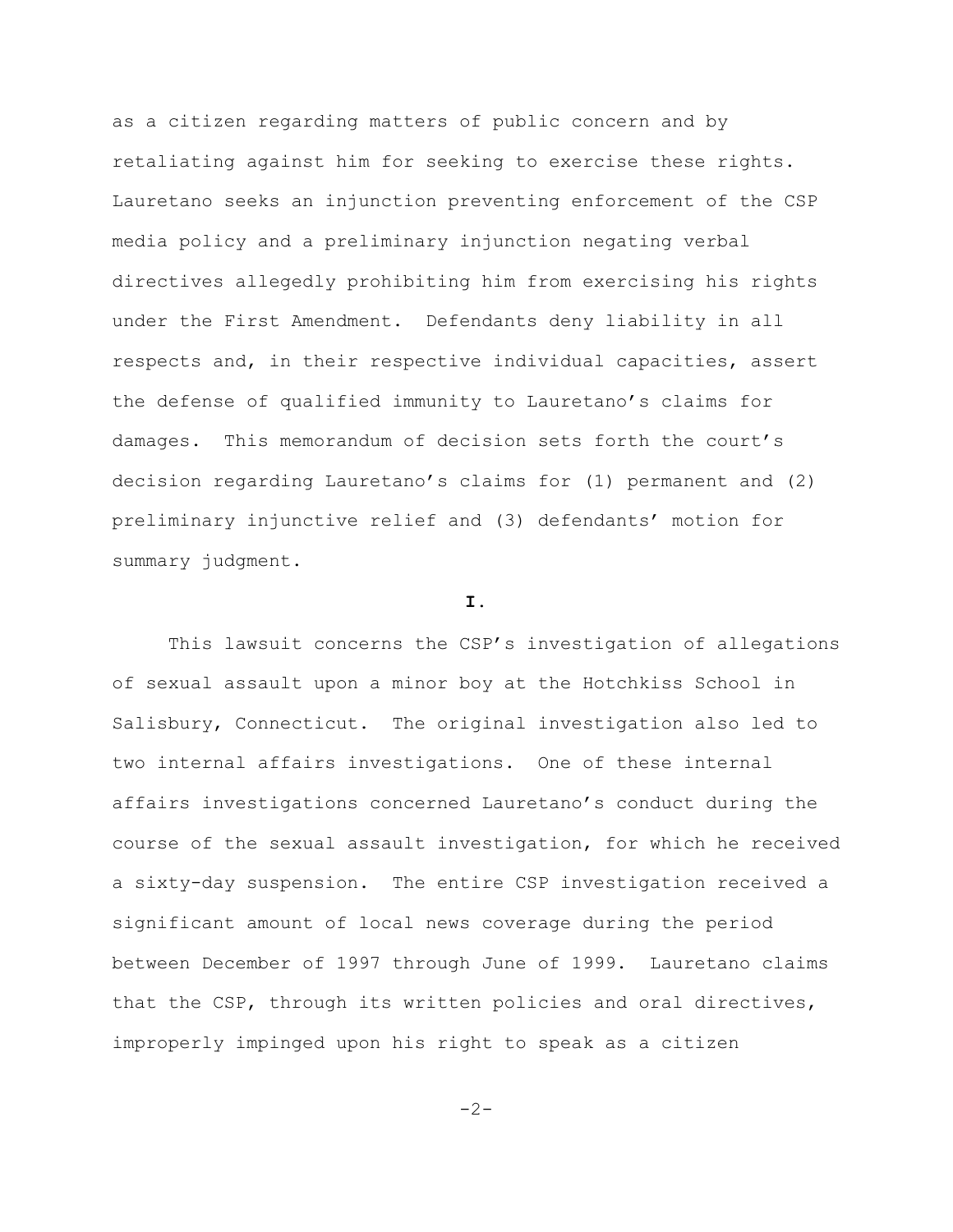regarding the investigation.

Lauretano is a CSP Trooper. Defendant Arthur Spada is the current Commissioner of Public Safety. Defendant John Bardelli was a CSP colonel and served as the Deputy Commissioner of Public Safety until his retirement. As colonel, Bardelli was the commanding officer of the CSP until his retirement. Defendant Timothy Barry served as a lieutenant colonel in the CSP and reported directly to Bardelli during the part of Bardelli's tenure relevant to the events in this lawsuit. Upon Bardelli's retirement, Barry became the Deputy Commissioner of Public Safety, and now holds the rank of colonel. Edmund Brunt, during the relevant time period, was a lieutenant in the CSP, and was the Commanding Officer of the CSP Professional Standards Unit.

#### **II.**

 Lauretano initiated this lawsuit on June 8, 1999. His complaint now alleges the following causes of action: (1) unconstitutional suppression of speech; (2) unconstitutional prior restraint on speech; (3) discriminatory content-based application of the CSP media and employee speech regulations; (4) retaliation for engaging in protected activity; (5) retaliation designed to chill the exercise of constitutional rights; (6) retaliation for protected association; (7) conspiracy to violate constitutional rights in violation of 42 U.S.C. § 1985; and (8)

$$
-3-
$$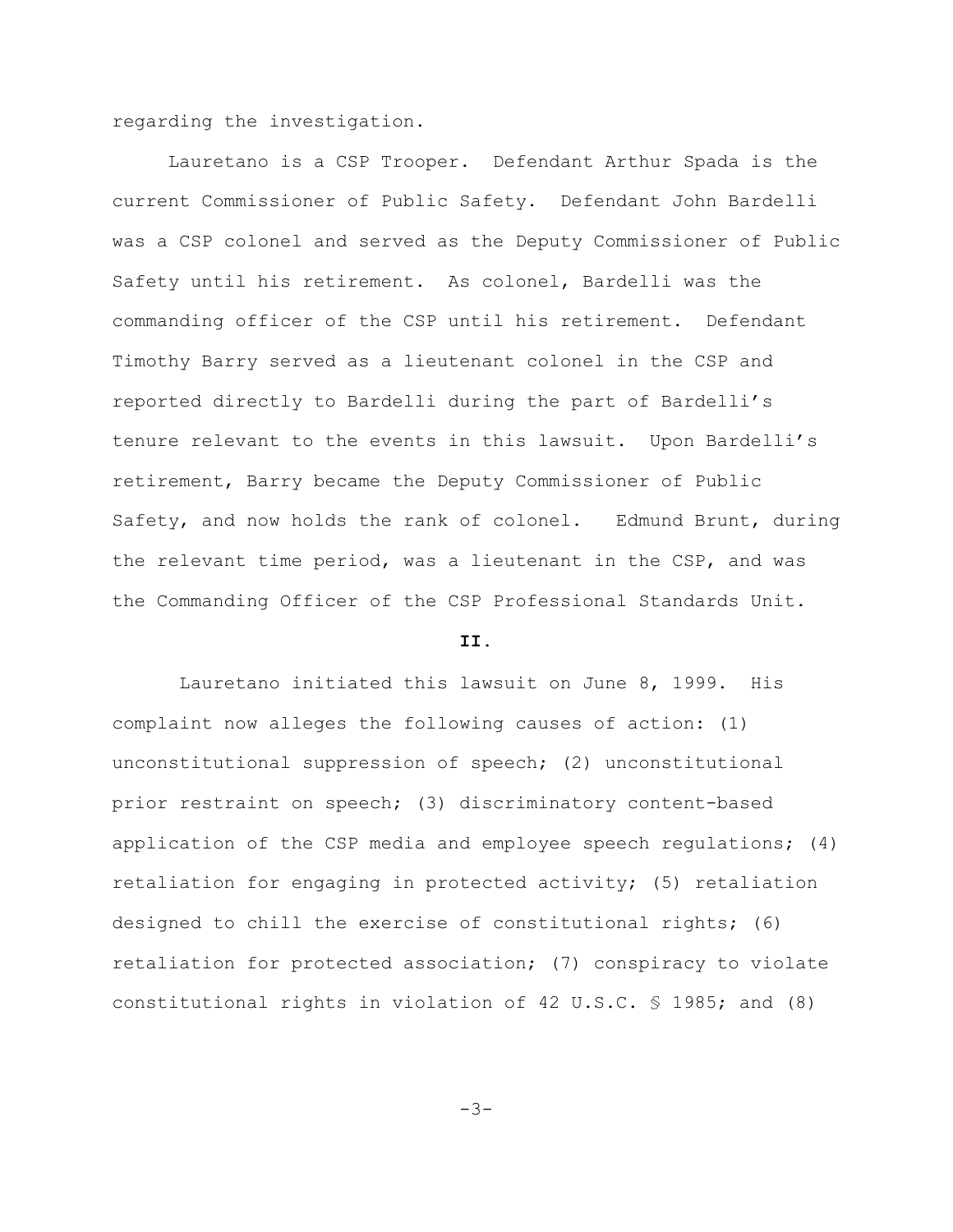conspiracy to retaliate in violation of 42 U.S.C.  $\frac{1}{5}$  1985.<sup>3</sup> In addition to his complaint, Lauretano filed a motion for a preliminary injunction, which was denied as moot on March 10, 2000.

After a period of discovery in this matter, the parties engaged in extensive settlement negotiations before the Honorable William I. Garfinkel, United States Magistrate Judge, between June 20, 2001 and October of 2002. In anticipation of these discussions, the court denied defendants' motion for summary judgment without prejudice on August 30, 2001. Despite extensive negotiation, this matter did not settle. $4$ 

When the parties were unable to reach a mutually satisfactory resolution, they revived the previous disputes. Lauretano re-filed his motion for a preliminary injunction on December 10, 2001, and requested a hearing on this motion at an October 23, 2002 status conference. Defendants re-filed their motion for summary judgment on November 15, 2002. A hearing on Lauretano's request for injunctive relief was held on November 19 and 26, 2002; December 6, 2002; January 29-31, 2003; and February 10-11 and 19, 2003. During the course of the hearing, the court

<sup>&</sup>lt;sup>3</sup> The court dismissed Lauretano's claims based upon state law on September 1, 1999.

<sup>&</sup>lt;sup>4</sup> To the extent either party mentioned the substance of settlement negotiations during the course of proceedings before the court, these representations have not been taken into account in rendering a decision on the matters before the court.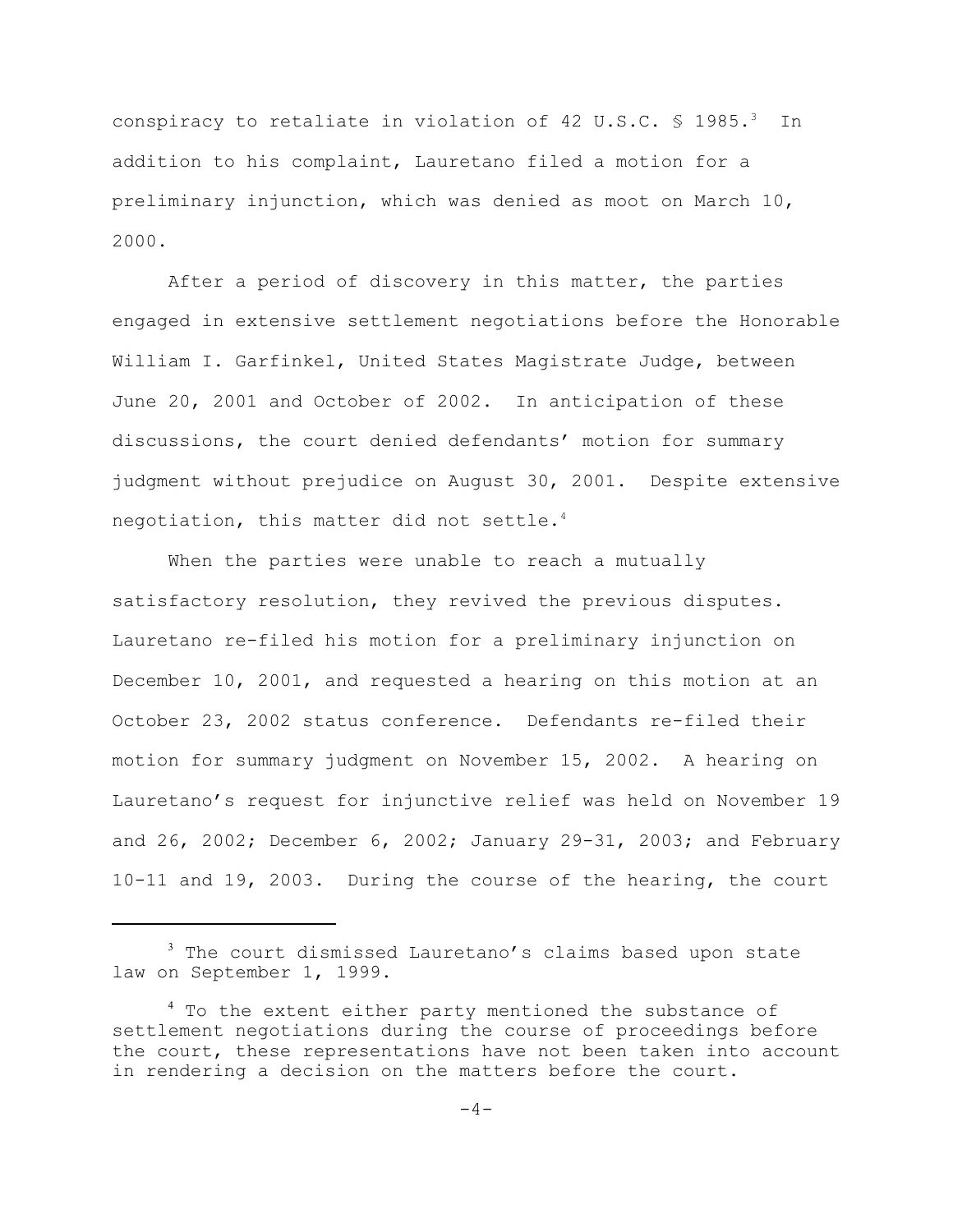partially converted Lauretano's request for a preliminary injunction into a hearing on a permanent injunction regarding all matters properly reserved to the court for decision.

#### **III.**

The nature of Lauretano's claims, as they have evolved through the proceedings before the court, requires further articulation. Lauretano's causes of action can be grouped into four categories. First, Lauretano challenges the validity of certain provisions in the Fourth Edition of the State of Connecticut Department of Public Safety A&O Manual (hereinafter "media policy") under the First Amendment. Second, Lauretano challenges the validity of certain oral directives from his supervisors under the First Amendment. Third, Lauretano claims that the CSP took and conspired to take adverse employment actions against him in retaliation for criticizing the conduct of other officers, in an effort to chill his right to speak, and in violation of his right to associate with CSP Trooper Kathleen Lauretano, who also happens to be his wife. Fourth, Lauretano alleges that the CSP selectively enforced its media policy in violation of the Equal Protection Clause of the Fourteenth Amendment.

As to the first category, Lauretano principally seeks injunctive relief. Because the first category of claims involves legal issues to be resolved by the court, this category of claims

 $-5-$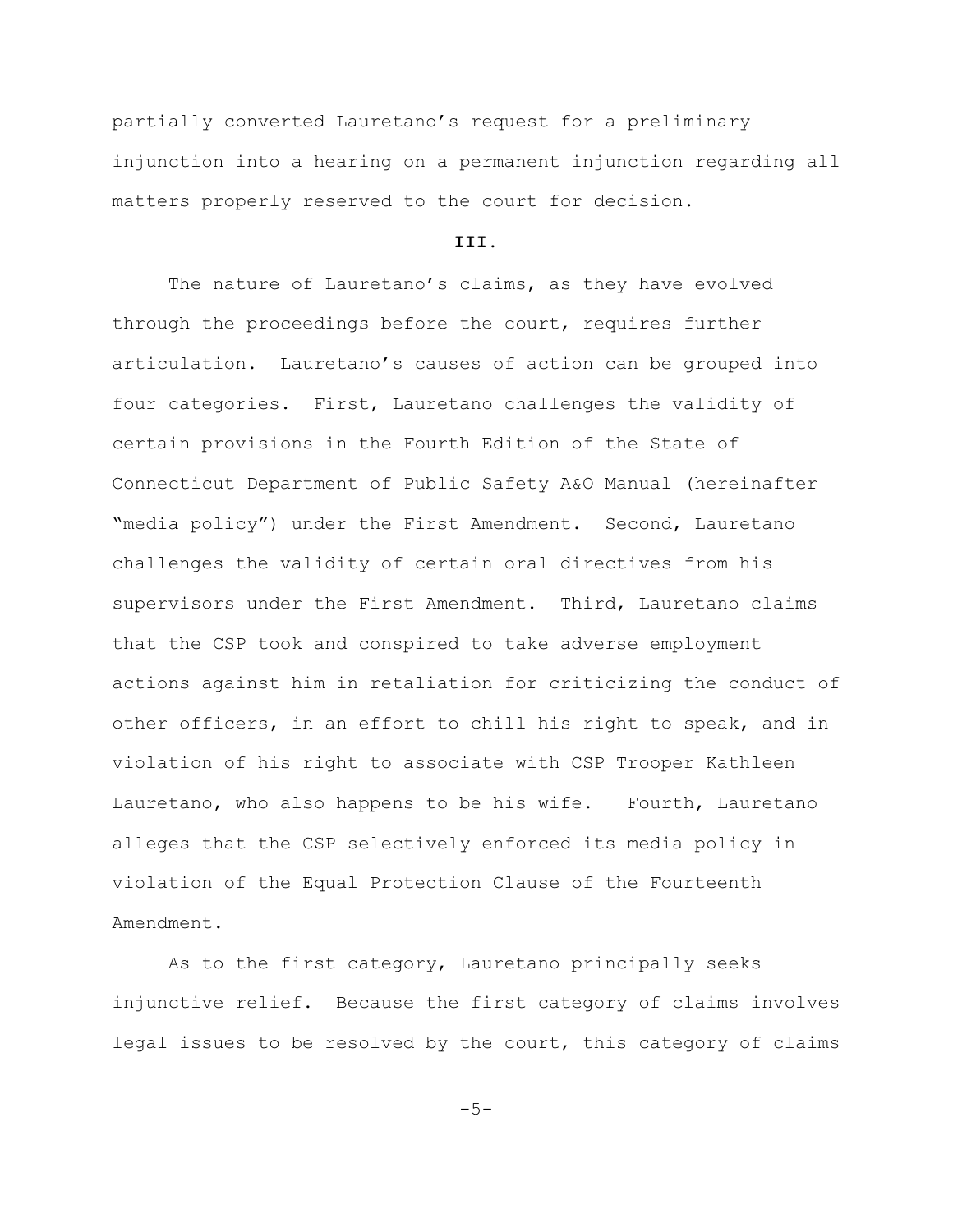is properly tried to the court. To the extent Lauretano asserts these claims in his motion for a preliminary injunction, the motion is converted into a motion for a permanent injunction, which has been tried to the court. See Fed. R. Civ. P.  $65(a)(2)$ .

## A. MOTION FOR A PERMANENT INJUNCTION

#### 1. Standard

Lauretano's claims addressed to the CSP media policy are subject to the balancing test announced by the Supreme Court in Pickering v. Board of Education, 391 U.S. 563 (1968) and United States v. National Treasury Employees Union, 513 U.S. 454 (1995) ("NTEU").<sup>5</sup> When it acts as an employer, "the government may impose restraints on the First Amendment activities of its employees that are job-related even when such restraints would be unconstitutional if applied to the public at large." Melzer v.

<sup>&</sup>lt;sup>5</sup> In NTEU, the Supreme Court effectively eschewed traditional First Amendment jurisprudence terms of art in favor of a modified version of the Pickering balancing test, which is to be applied when an employee challenges the validity of a generally applicable policy restricting employee speech. This analysis has been termed "an as applied challenge to a broad category of non-official employee speech." Sanjour v. EPA, 56 F.3d 85, 93 (D.C. Cir. 1996) (en banc) (quotation marks omitted). To the extent Lauretano asserts facial, as applied, or overbreadth challenges to the CSP policy, or relies upon the Supreme Court's prior restraint doctrine, these claims merge into the Pickering/NTEU analysis. See Harman v. City of New York, 140 F.3d 111, 118 (2d Cir. 1998) ("[U]nder the Pickering/NTEU test the distinction between facial and as-applied constitutional challenges becomes unimportant."); Weaver v. United States Information Agency, 87 F.3d 1429, 1440 (D.C. Cir. 1996) (holding that the special concerns implicated by prior restraints on speech can be accounted for in the Pickering analysis); Sanjour, 56 F.3d at 92 & n.10.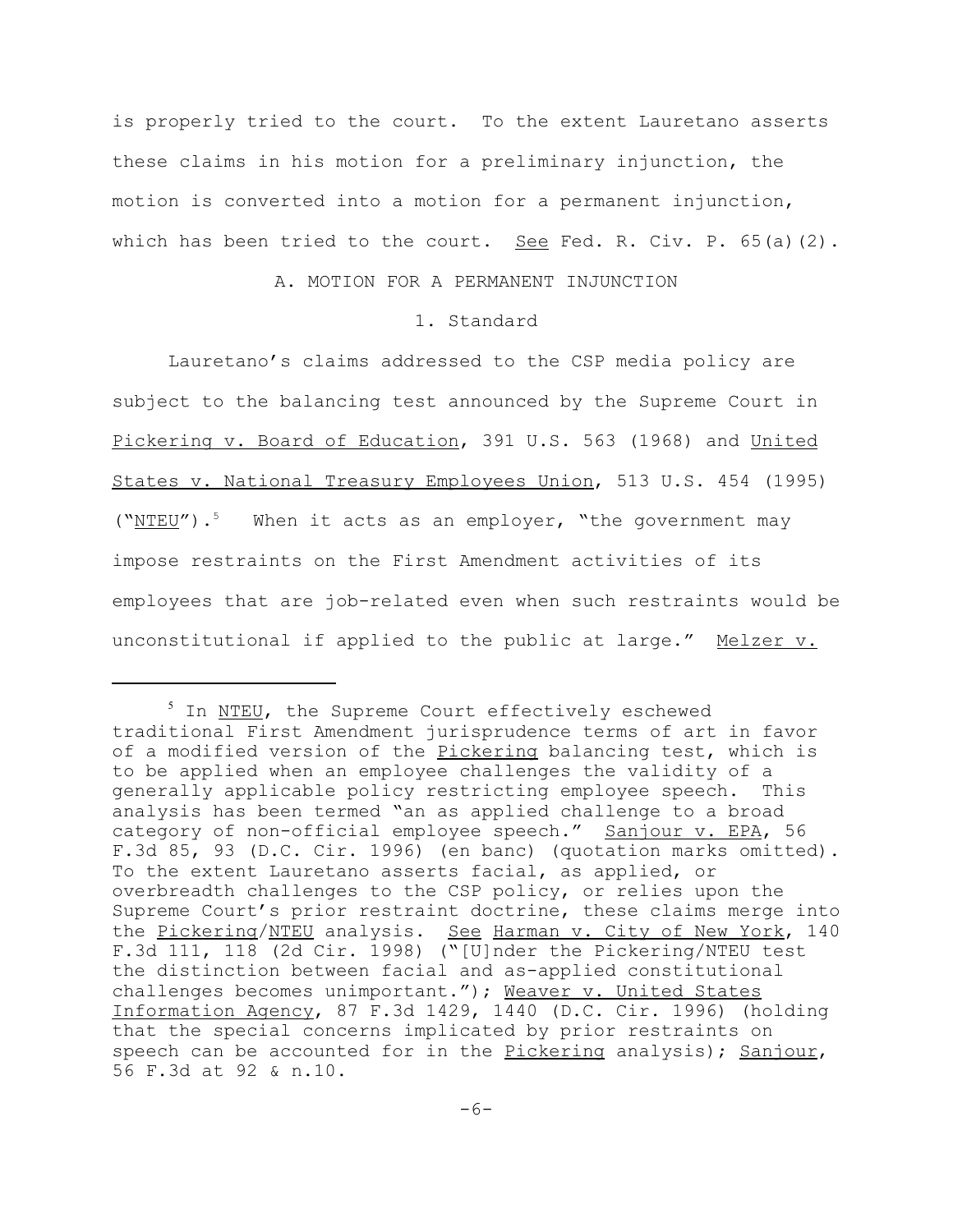Board of Education of City School Dist. of City of New York, 336 F.3d 185, 192 (2d Cir. 2003). In Pickering, the Supreme Court struck a balance between the right of the employee to speak and the employer's interest in effectively conducting its affairs:

The Pickering test involves a two-step inquiry: first, a court must determine whether the speech which led to an employee's discipline relates to a matter of public concern; and, second, if so, the balance between free speech concerns is weighed against efficient public service to ascertain to which the scale tips.

Melzer, 336 F.3d at 193. When the employee challenges an official policy that applies to all employees of the governmental entity, "[t]he Government must show that the interests of both potential audiences and a vast group of present and future employees in a broad range of present and future expression are outweighed by that expression's 'necessary impact on the actual operation' of the Government." NTEU, 513 U.S. at 468 (quoting Pickering, 391 U.S. at 571).

### 2. Findings of Fact

1. Lauretano was and remains a sworn member of the Connecticut State Police (hereinafter "CSP"). He has been a State Trooper for nearly twenty years and for a period of ten years was assigned as the Resident Trooper in the Town of Salisbury, Connecticut.

2. Lauretano attended a wide variety of professional training courses throughout his career, including training in interviewing, interrogation, and sexual assault investigation.

-7-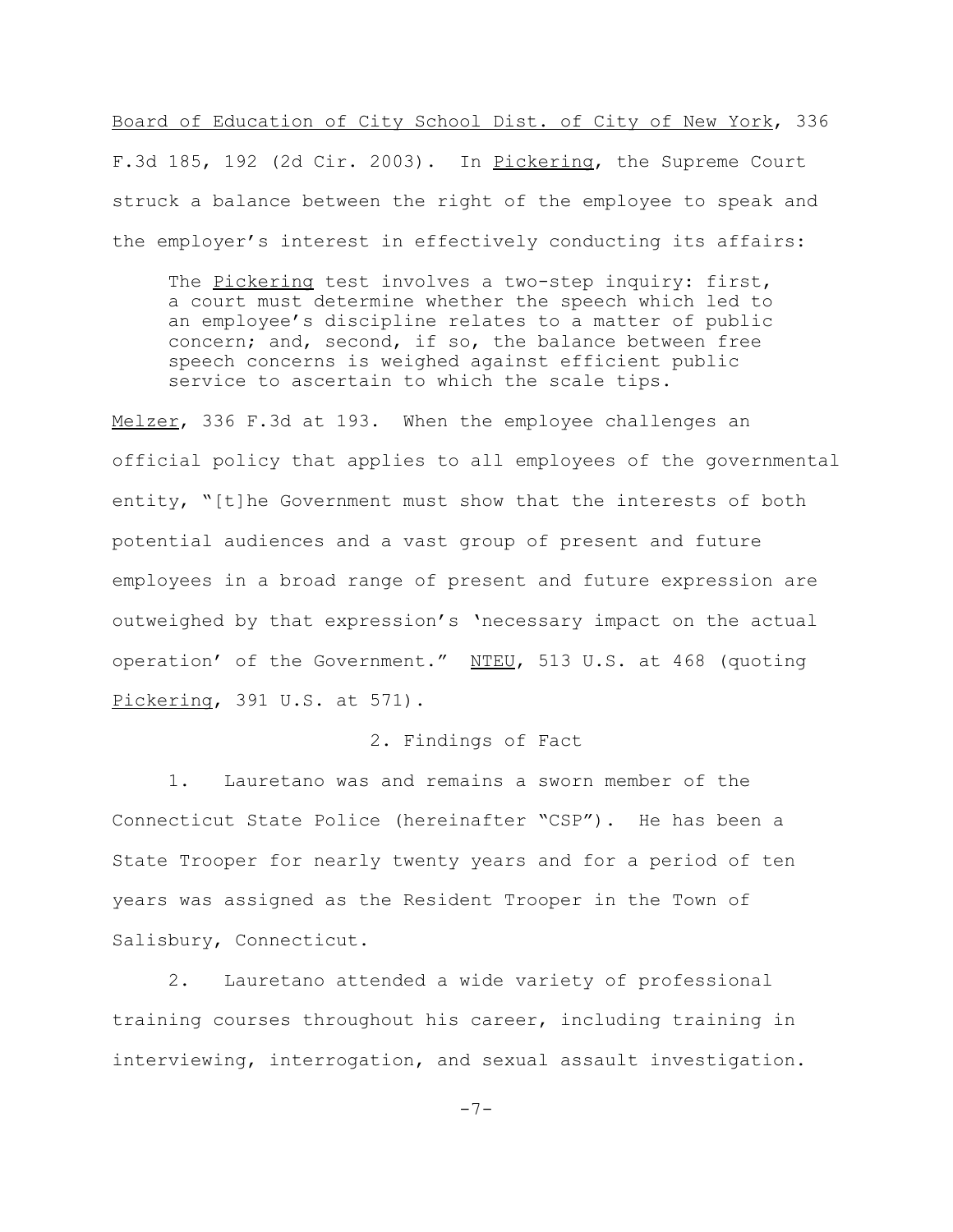With respect to sexual assault investigations, Lauretano completed the current "Connecticut Police Response to Crimes of Sexual Assault" course produced by the Connecticut Sexual Assault Crisis Services Inc.

3. As a Resident Trooper, Lauretano handled many child sexual assault cases. The specialized training led him to communicate his recommendation to the commanding officer at the CSP training academy that such training be made available to all Resident Troopers.

4. Lauretano believes that troopers may not make any comment of any kind to the media. A trooper may not even release a simple detail about a motor vehicle accident unless it is initialed by a supervisor.

5. Apart from the dispute which led to the instant case, Lauretano recalls a prior incident where he was criticized for making comments to the media. Lauretano had given some statistical information to the media indicating that the burglary rate in his geographical area had been substantially reduced. Lieutenant Watrous, Lauretano's supervisor at the time, asked Lauretano if he thought he was a "fucking rogue cop out there on his own?" (Tr. 330:2-4). Sergeant Logan, also a superior officer to Lauretano, further indicated to Lauretano that the "media is a bunch of whores" and that Lauretano was not to speak to the media "ever." (Tr. 330:7-10).

-8-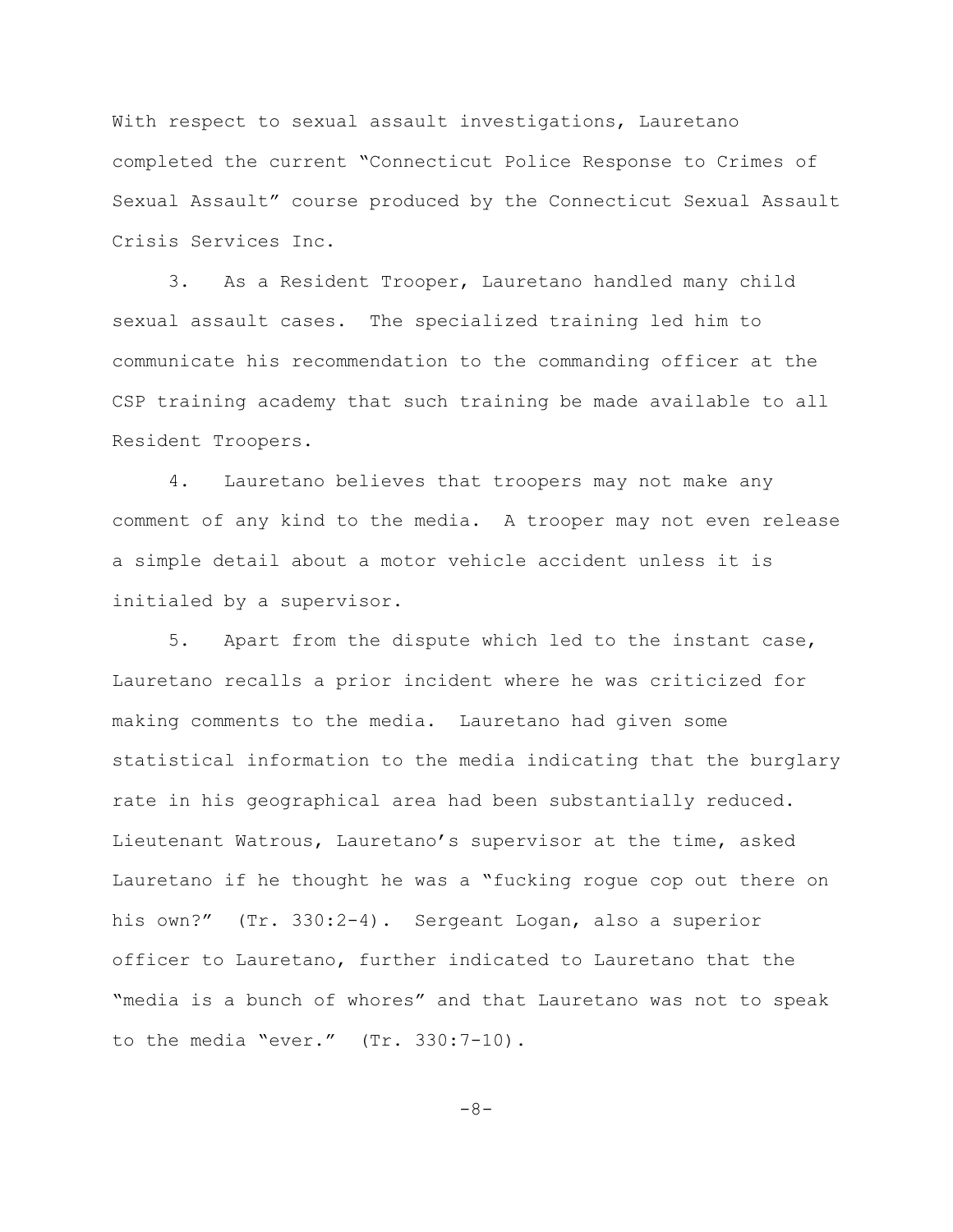6. Defendant Ret. Colonel John Bardelli served as a colonel and the commanding officer of the CSP from January 15, 1998 until his retirement in July of 2001.

7. Defendant Colonel Timothy Barry is currently the commanding officer of the CSP and holds the title of Deputy Commissioner of Public Safety.

8. During the first week of September, 1997, Lauretano became responsible for investigating an allegation by a fourteen year-old student that he had been sexually assaulted by two fellow male students in February of 1997. All were boarding students at the Hotchkiss School, a private boarding school located in Lakeville, Connecticut. The matter was assigned a case number and characterized as an incident involving an assault in the first degree. The case was assigned to Lauretano in accordance with normal procedure and practice.<sup>6</sup>

9. At the time, Lauretano was the Resident Trooper of the Town of Salisbury, which is under the jurisdiction of CSP Troop B, which is headquartered in New Canaan. Pursuant to his position, Lauretano was the ranking law enforcement officer in the town, but he remained assigned to Troop B, where he reported to his superiors.

10. Lauretano commenced an investigation into the matter,

<sup>6</sup> From this point on, the court will refer to the CSP's investigation into the possible sexual assault at the Hotchkiss School as "the Hotchkiss investigation or case."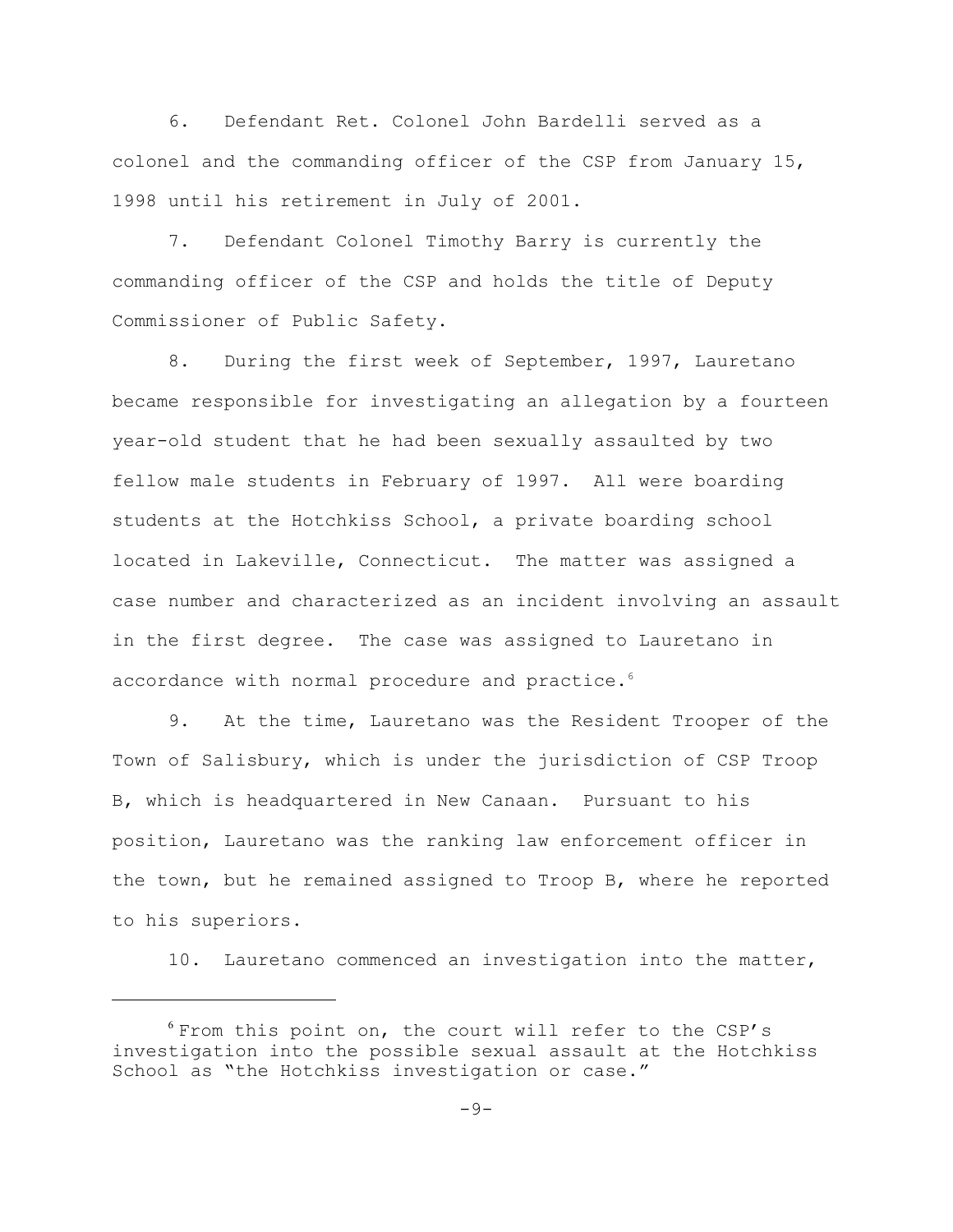which included interviews of approximately fifteen students and faculty members, interviews of the two accused boys and various witnesses to related pertinent events.

11. Lauretano, in response to a request from the State's Attorney's Office to re-interview the complainant, employed a specialist in sexual assault victim interviewing and evaluation, Kym Crown, L.C.S.W., to conduct the re-interview. Crown's interview of the complainant was videotaped, and she rendered a report thereafter.

12. The alleged victim was not from a wealthy family and was attending the Hotchkiss School on a merit scholarship funded by a New York organization. The boy's mother (hereinafter "Ms. M") was not of financial means.

13. Lauretano did not seek Crown's \$300.00 fee from the CSP. Lauretano and his wife, CSP Trooper Kathleen Lauretano, discussed the fee, and Mrs. Lauretano indicated that she would pay the fee. Mrs. Lauretano delivered the \$300.00 to Lauretano's office, purportedly as an anonymous donation. Lauretano then retained Crown to conduct the interview.

14. On November 4, 1997, Crown wrote a letter to Lauretano enclosing her final report and refunding \$100.00 of her fee.<sup>7</sup>

15. Lauretano prepared an application for a search warrant

 $1$ <sup>7</sup> Lauretano maintains that Mrs. Lauretano, after unsuccessfully attempting to convince Crown to accept the full original fee, placed the refund in a church collection basket.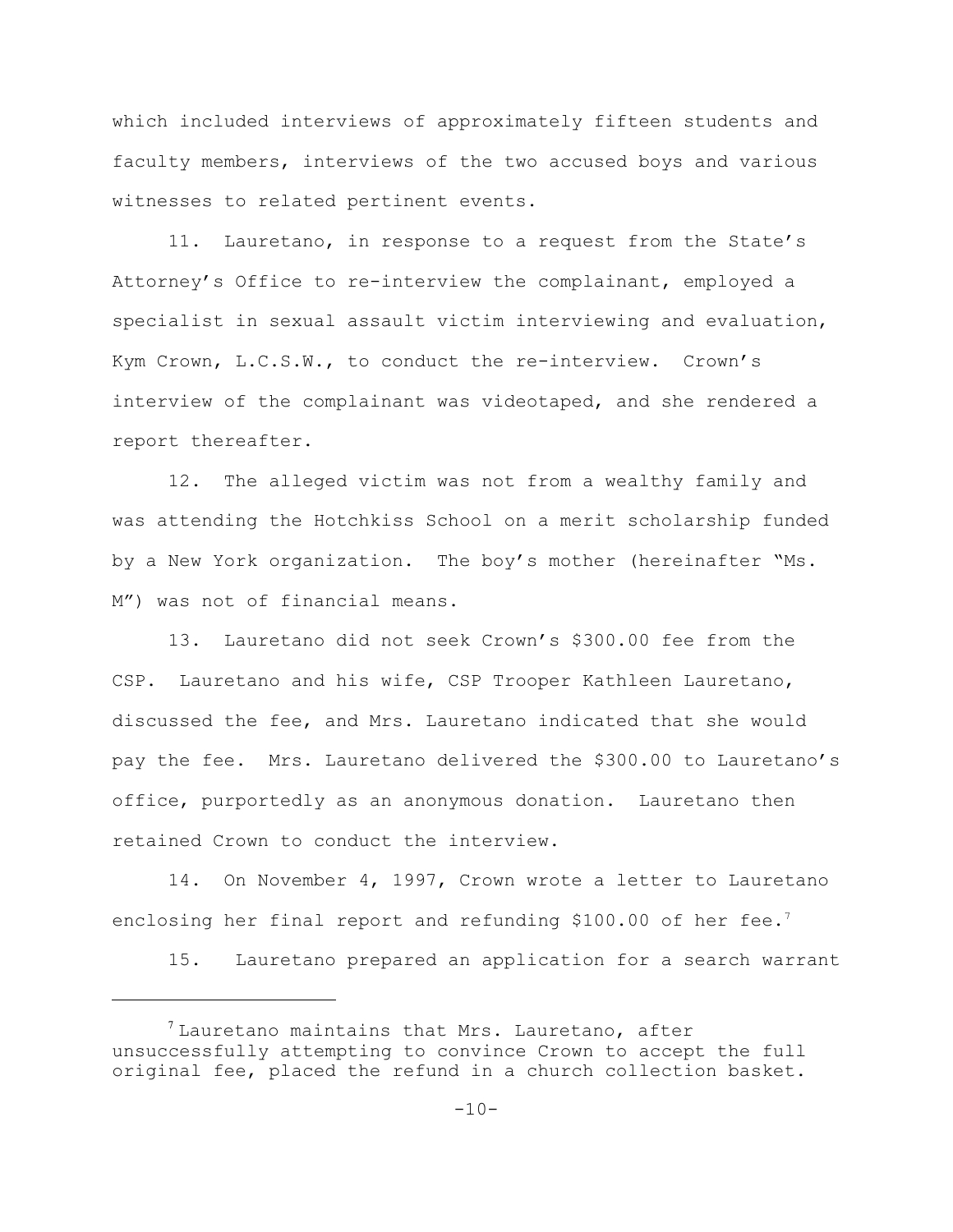for the purpose of gaining access to certain school records. Lauretano had received information from individuals at the school to the effect that one or both of the accused boys had previously been in disciplinary trouble and that both had been known to harass the complainant on the basis of his race. The application contained details of Lauretano's ongoing investigation.

16. The application was presented to the Connecticut Superior Court and granted by the Honorable Michael Sheldon, who found probable cause for the search and seizure. Judge Sheldon indicated that he could initially seal the search warrant for two weeks only and that Lauretano should advise the State's Attorney to reapply for a continued sealing of the records at the end of the two-week period.

17. Lauretano and Trooper David Beare, a co-affiant on the application, immediately informed Assistant State's Attorney David Shepack of Judge Sheldon's advisement. Mr. Shepack works under the supervision of State's Attorney Frank Maco, who was in charge of the State's Attorney's Office in Litchfield. Lauretano followed up on the matter with several telephone calls to Mr. Maco's office and a memorandum to the State's Attorney's Office on November 18, 1997.

18. By the same memorandum of November 18, 1997, Lauretano transmitted a new version of an arrest warrant application for the two alleged perpetrators. Lauretano also requested a meeting

-11-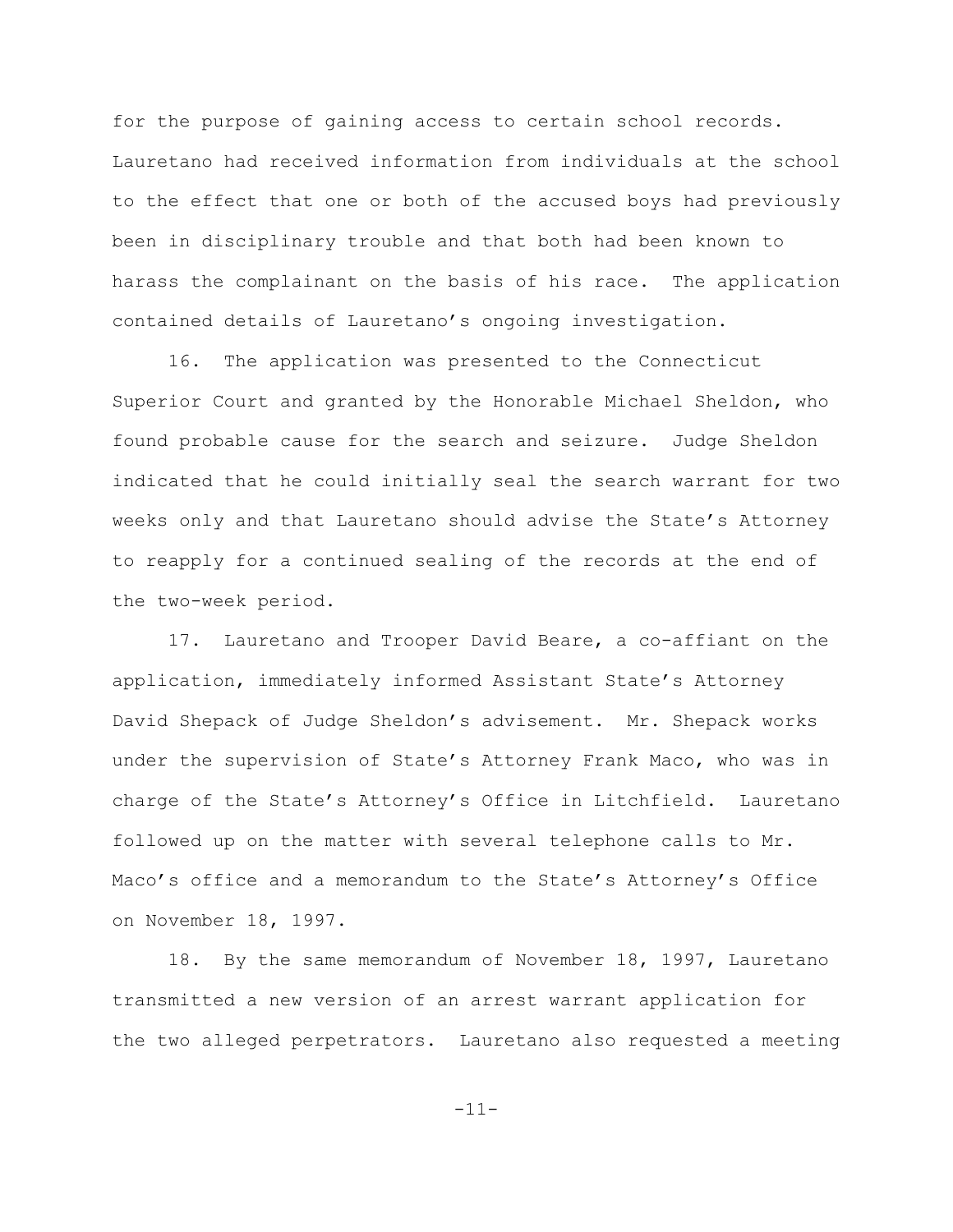with Shepack for the purpose of addressing any questions or problems the State's Attorney had with Lauretano's previous submissions.

19. Lauretano sent Inspector Ronald DeNuzzo, who worked for the State's Attorney's Office, the videotape of Crown's interview of the complainant. Lauretano had been in contact with DeNuzzo regarding his investigation.

20. The story about the accusation at Hotchkiss apparently broke to the public on or about December 6, 1997. Between December 6, 1997 and January 16, 1998, several published articles discussed the allegations in a general fashion, and noted that the Hotchkiss School, the CSP, and the State's Attorney's Office were investigating the allegations. Primarily, the articles reiterated the information learned about the allegations and noted that the school, the CSP and the State's Attorney's Office declined to comment about the specifics of the investigation.

21. The State's Attorney's Office did not move to re-seal the search warrant, and the details set forth therein were published by the Waterbury Republican-American on January 16, 1998. This article contained statements from Ms. M regarding her son's behavior and the status of the CSP investigation.

22. After discussions and the exchange of written correspondence with DeNuzzo, who works under Maco's direction, Lauretano prepared a final draft of the arrest warrant

-12-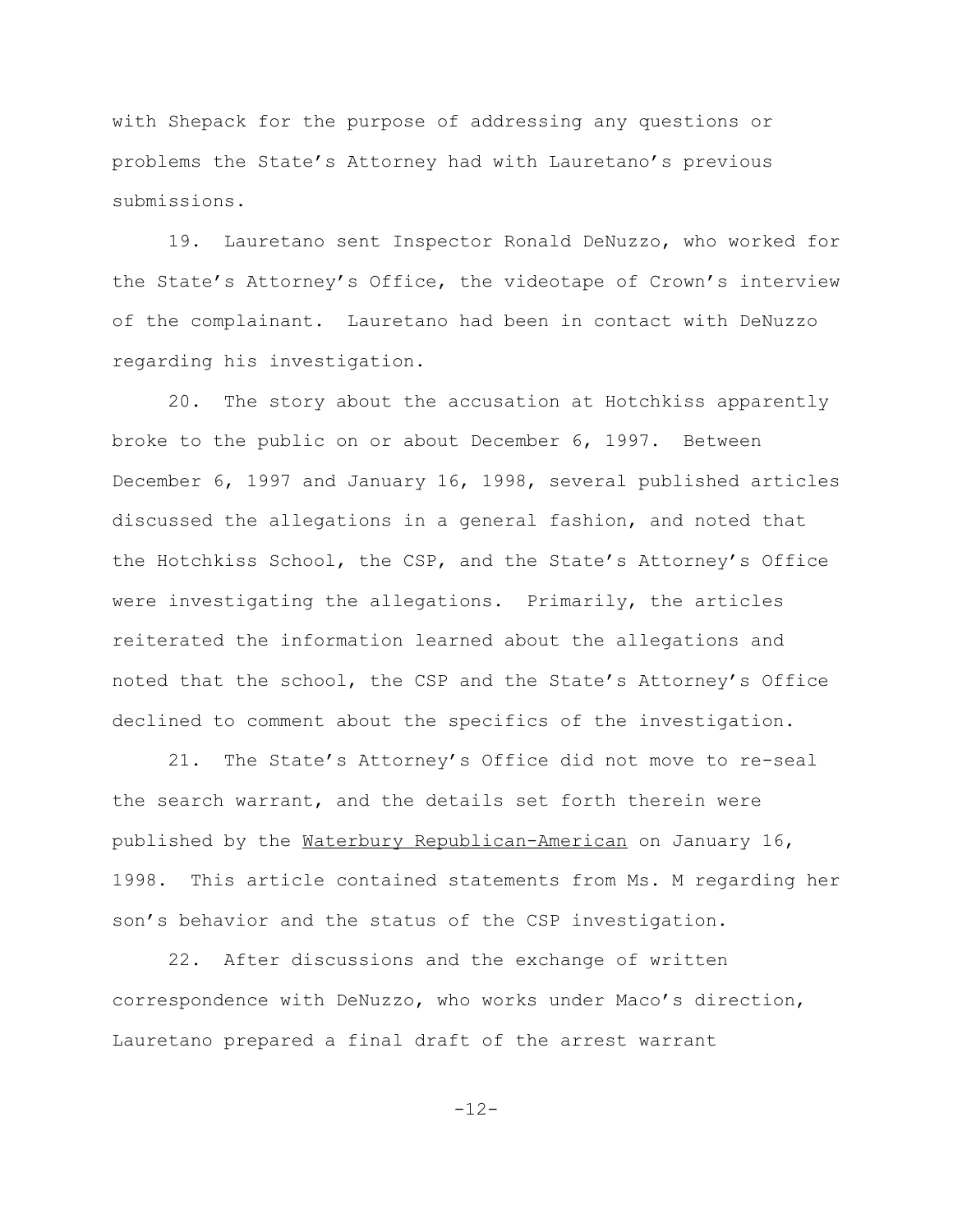affidavits. He was reporting at the time to Lieutenant Benjamin Pagoni of the CSP, who was the commanding officer at Troop B. On January 13, 1998, Pagoni also ordered Lauretano to prepare a memo responding to DeNuzzo's criticisms of previous drafts of the application. Lauretano intended to go to Maco's office to present the final drafts of the warrants.

23. Lauretano believed that Maco returned the warrant drafts to him because Maco was "fence sitting." (Tr. 205:6). Laureatno expressed the following beliefs about why Maco had not yet prosecuted the case:

I think that the case was a hot potato, that there were racial implications in the case. The mother, the boy being black, the two accusers, the two accused being white, upper-class, at the school. And then I felt he didn't want to make a decision, that he specifically took that case away from me to give it to the major crime officers, minus telling them there was a videotape interview, answering all of his questions and sending them back out to re-interview the boy for four hours, that any expert in the field will tell you will cause a recant, will possibly cause a recantation or a victim to recant what happened or just let the case go away.

(Tr. 206:16-207:2).

24. Before Lauretano was going to go to Maco's office to discuss the arrest warrant drafts, during the last week of January in 1998, Pagoni advised Lauretano that the investigation was transferred to the CSP's Western District Major Crimes unit ("WDMC").

25. Lauretano was "upset" at being removed from the case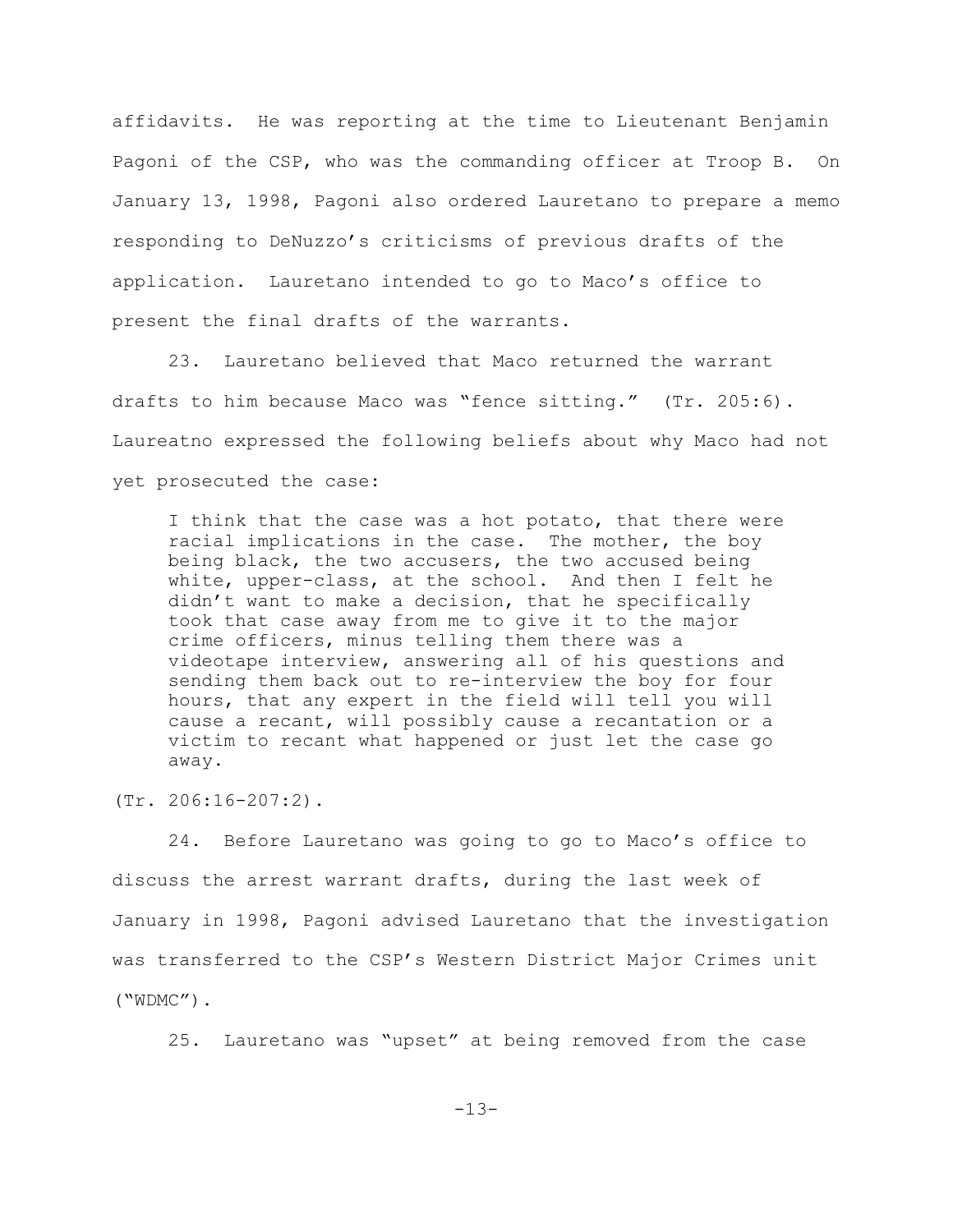because he "felt that [the case] was being given to a junior investigator within the department" with less experience than Lauretano. (Tr. 72:9,16-17, & 25).

26. According to Lauretano, Hyatt stated that Maco had instructed the WDMC to start the investigation from the beginning, including re-interviewing the complainant. (See Tr. 208:3). Hyatt also indicated that Maco had referred to a prior case he prosecuted against Woody Allen, which had reflected poorly upon Maco. (Tr. 2072:1-208:3). Lauretano wished to express an opinion as to Maco's actions.

27. During the month of January, 1998 Pagoni told Lauretano "not to speak to the press." (Tr. 61:9-10). Specifically, Lauretano stated that Pagoni "called me into his office and told me that he couldn't - - he couldn't save my ass if I spoke to the press." (Tr. 125:12-14). Further, Pagoni stated that "[i]f you speak to the press, they're going to find something and they're going to come after you." (Tr. 126:20-21).

28. Pagoni's statements followed closely after Lauretano had responded to a reporter's inquiry to him regarding the identity of the source of information reported in another newspaper. Lauretano responded by stating that the information "could only have come from one of two places, came from my office or Frank Maco's and it didn't come from mine. . . ." (Tr. 126:12-14). Pagoni had spoken to Maco about the reporter's

-14-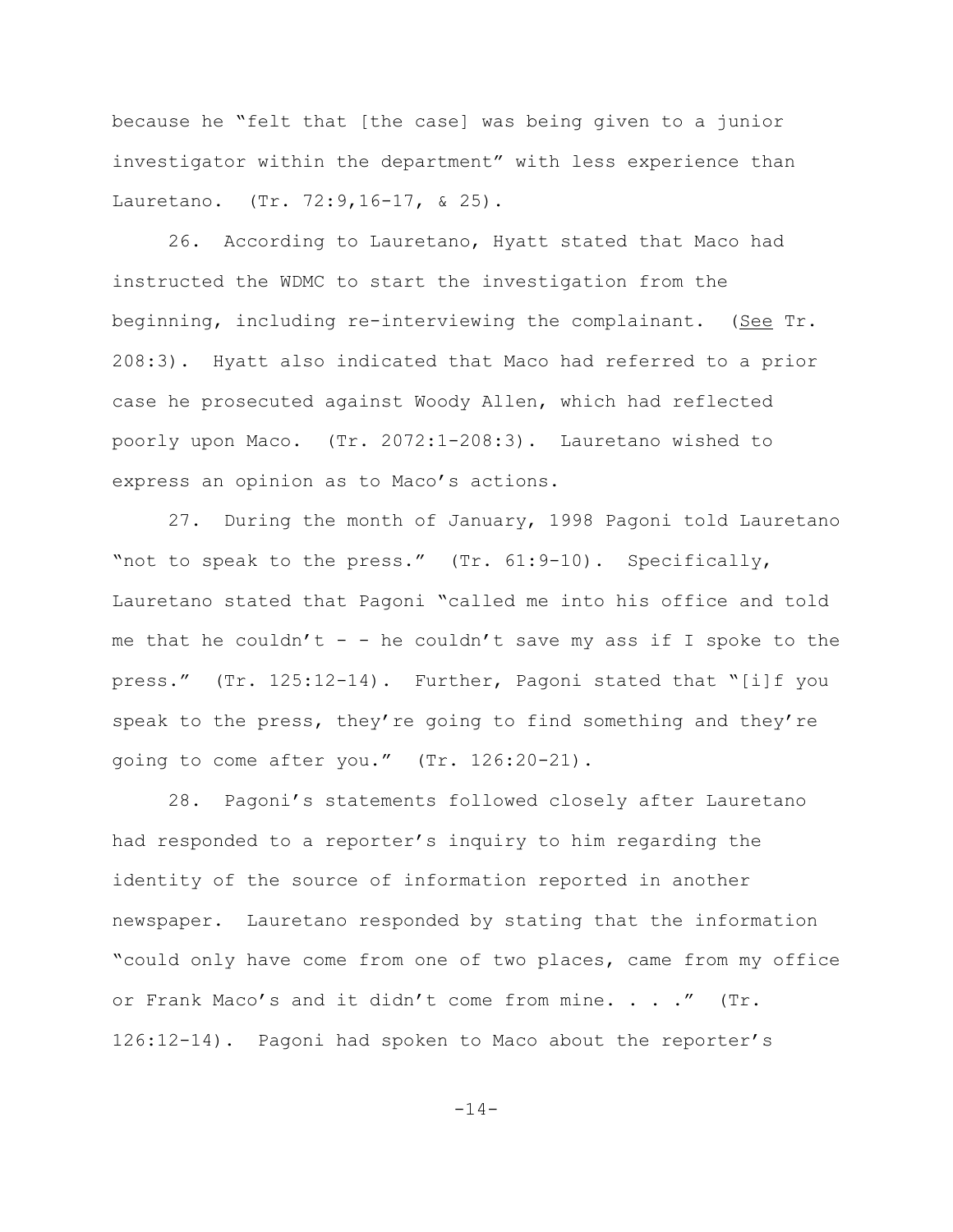inquiry, and, after Maco's call, Pagoni called Lauretano into his office and made the aforementioned statements to Lauretano.

29. Following the initial unsealing of the arrest warrant, several news articles discussed Ms. M's dispute with the Hotchkiss School regarding her son's return to the school and the transfer of the investigation to the WDMC.

30. On March 2, 1998 Sgt. Hyatt of the WDMC advised Lauretano that the complainant was to be interviewed again.

31. Hyatt asked Lauretano to personally call Ms. M to get her consent for a meeting between the boy and the new investigators. Hyatt stated that the purpose of the meeting was a "get-acquainted meeting, that [WDMC] investigators hadn't met the boy or the mother, and that prior to submitting any warrants, they wanted to at least be able to say that they met [the boy and his mother]." (Tr. 77:1-4). Lauretano complied and the mother agreed to have her son meet the investigators. Lauretano was not present at the meeting, which took place on February 28, 1998.

32. Lauretano believes that the decision to interview the complainant and the interview itself were improper. Regarding the former, Lauretano believes that the complainant had been interviewed too many times: "I felt that it was detrimental to the boy because of his emotional state. I had already interviewed him, and felt every time we try to broach the subject of the actual assault, he would completely break down." (Tr.

 $-15-$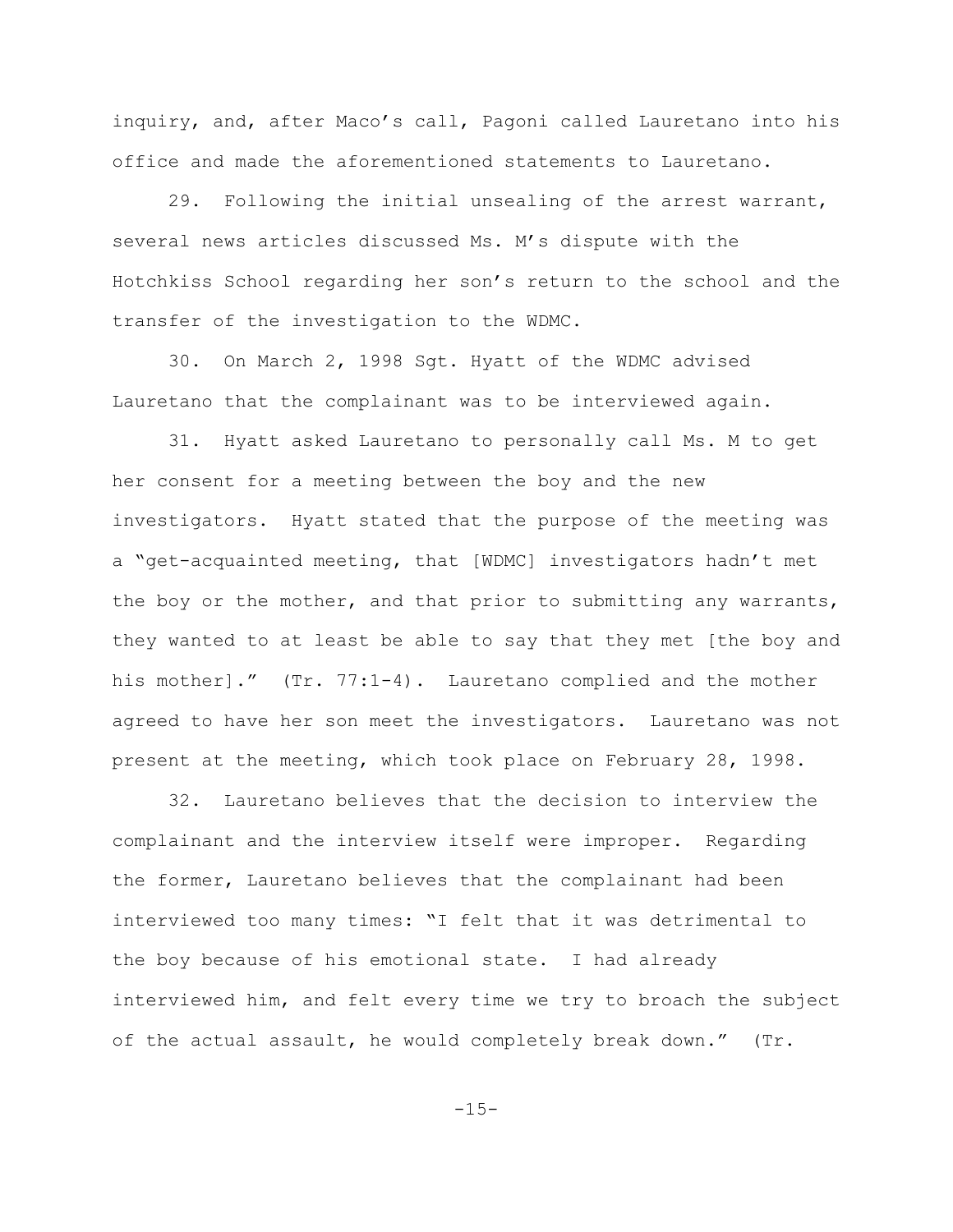64:15-18).

33. Regarding the interview itself, Lauretano believes that Ms. M should have been present during the interview, that the interview was too lengthy, and that the interview should have been recorded.

34. With respect to the interview, Lauretano stated the following:

[T]hrough any training and experience over the years, most of these classes, people who specialize in this area, feel that it needs to be a non-intimidating type environment when you're dealing with the emotional stress around an act like this. This was a sodomy. It was a difficult situation for the boy. He's a juvenile. And he probably needed the support of his mother, in my opinion.

(Tr. 87:1-8).

35. Lauretano believes that, pursuant to Section 17a-101h of the Connecticut General Statutes,  $8$  the CSP does not have the

Notwithstanding any provision of the general statutes to the contrary, any person authorized to conduct an investigation of abuse or neglect shall coordinate investigatory activities in order to minimize the number of interviews of any child and share information with other persons authorized to conduct an investigation of child abuse or neglect, as appropriate. The commissioner shall obtain the consent of parents or guardians or other persons responsible for the care of the child to any interview with a child, except that such consent shall not be required when the department has reason to believe such parent or guardian or other person responsible for the care of the child or member of the child's household is the perpetrator of the alleged abuse. If consent is not

<sup>8</sup> Section 17a-101h of the Connecticut General Statutes provides the following: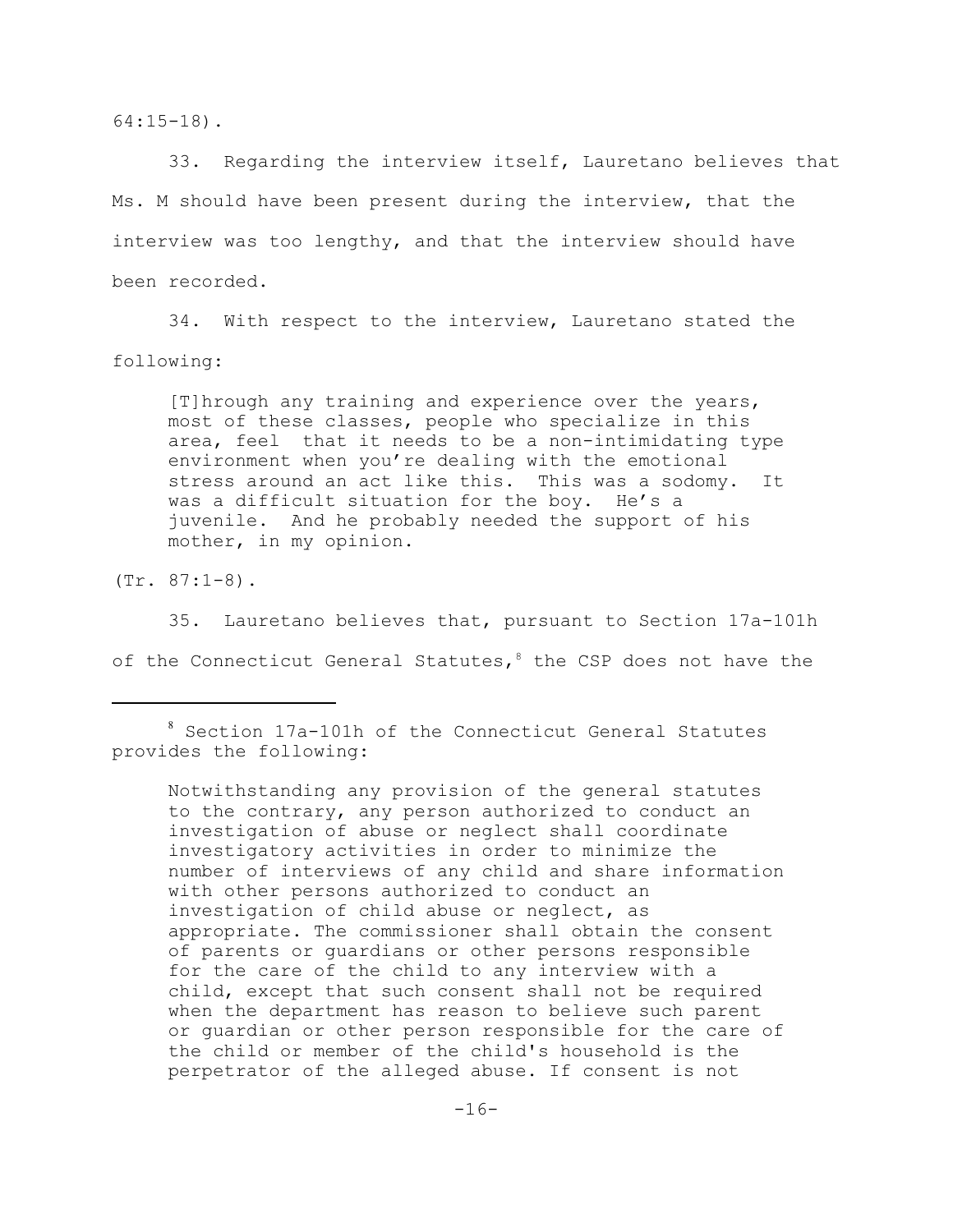right to deny a minor's request to have a parent present during an interview. (See Tr. 88:1-6).

36. Lauretano also believes that the WDMC's actions were contrary to Section 17a-101h, which, according to Lauretano, requires investigators "to share information regarding the interviewing and different types of, different child abuse cases. In other words, share all of that information prior to any reinterviews." (Tr. 85:21-25). Lauretano believes that the WDMC investigators had not reviewed the tape of the Crown interview prior to interviewing the complainant on February 28, 1998.

37. Lauretano believes that "it would certainly clear up any problems regarding public concern if there were tape recordings of interviews." (Tr. 135:22-24).

38. Following this interview, the complainant provided a written statement recanting his prior accusatiuons.

39. Ms. M called Lauretano to express her anger over the conduct of the WDMC officers.

40. On March 2, 1998, Lauretano met with Hyatt and Pagoni to discuss the events of February 28, 1998. Lauretano criticized

Conn. Gen. Stat. § 17a-101h.

required to conduct the interview, such interview shall be conducted in the presence of a disinterested adult unless immediate access to the child is necessary to protect the child from imminent risk of physical harm and a disinterested adult is not available after reasonable search.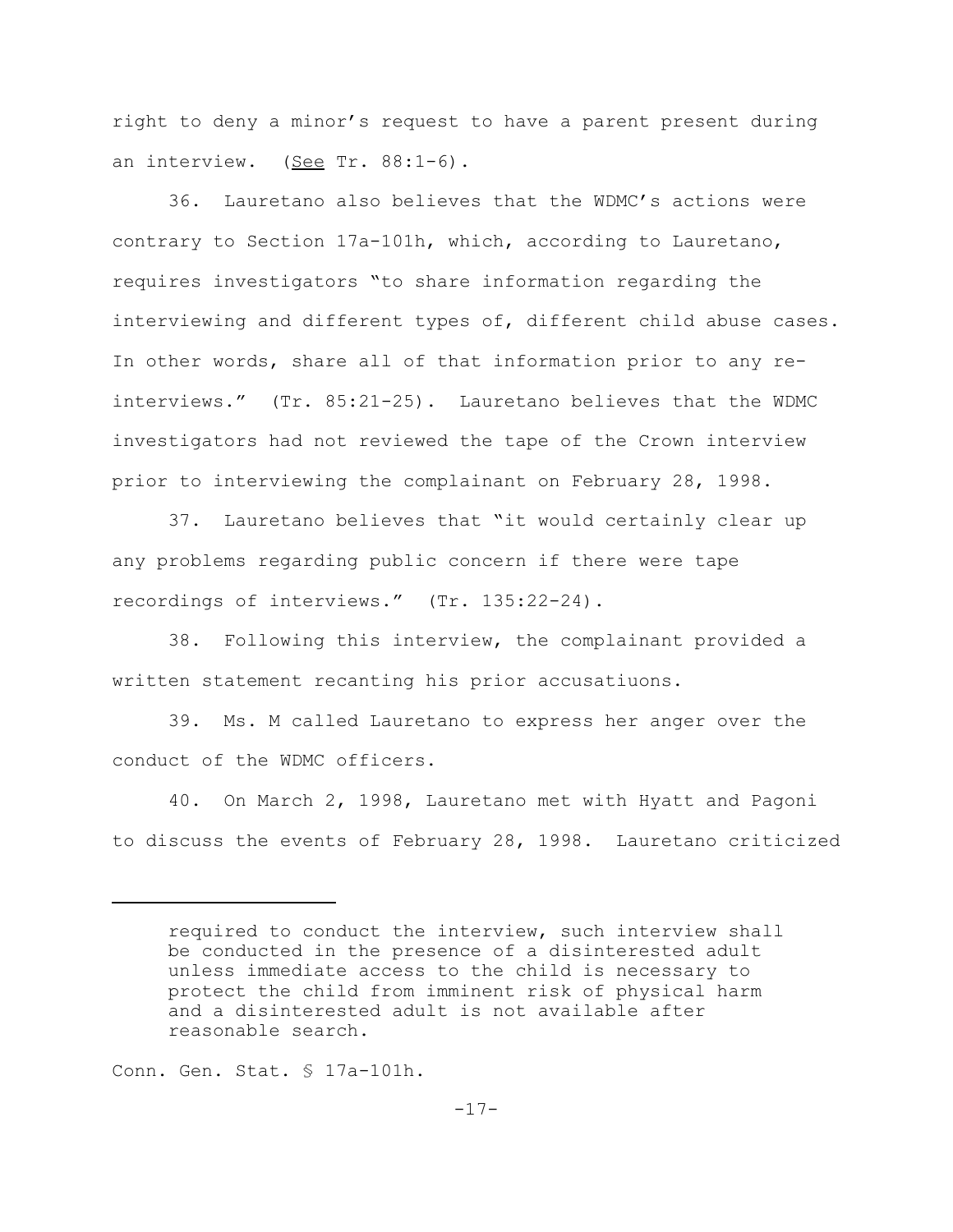Hyatt and the other WDMC officers at this meeting.

41. On March 3, 1998, the Republican-American reported that Ms. M accused the WDMC of pressuring her son to recant his accusations. The article quoted the complainant's statement to the WDMC. The article states that Hyatt declined comment to the reporter.

42. A March 5, 1998 Lakeville Journal article discussed Ms. M's account of the WDMC's conduct in detail, including commentary critical of the WDMC's conduct.

43. On March 6, 1998, Lauretano prepared a continuation of investigation report, in which he set forth the details of his conversations with the complainant and his mother on February 28 and March 1, 1998.

44. On April 5, 1998, the Republican-American published two articles concerning the Hotchkiss investigation. One article stated that Maco and former Commissioner of Public Safety John Connelly denied that the WDMC violated the complainant's rights. This article discussed the CSP policy of interviewing minor accusers outside the presence of their parents within the context of the WDMC's interview of the complainant. In the second article, Maco stated that there was no arrest warrant pending for his review, and that he had reviewed drafts of arrest warrant applications and had returned them to Lauretano because Maco had some concerns. Maco also stated that he was not involved in the

-18-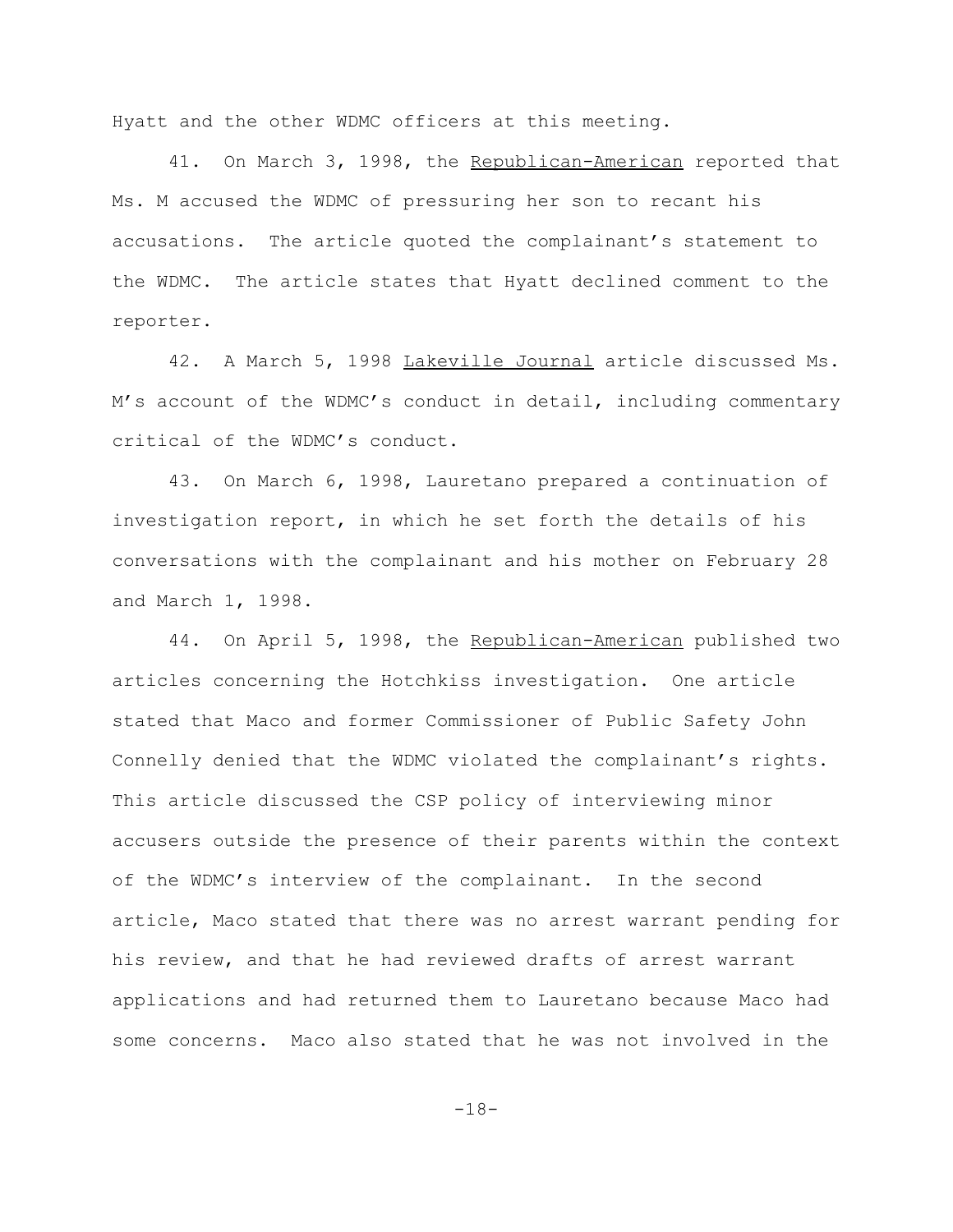decision to transfer the investigation to the WDMC.

45. Also on April 5, 1998, the Republican-American published an article by Donald Connery criticizing the CSP for its handling of the complainant's interview and asserting that the interview violated CSP policy.

46. On or April 23, 1998, Ms. M filed a complaint about the interview with the Department of Public Safety in the form of a letter to John Connelly.<sup>9</sup> Connelly referred the investigation to Bardelli, who initiated an IA investigation into the conduct of Hyatt, Detective Wesley Clark, and Trooper James Lynch.

47. On May 13, 1998, Connery wrote a letter to Bailey, Connelly, and Bardelli questioning the manner in which the Hotchkiss case was investigated and asking certain questions regarding his perceived problems with the CSP's conduct.

48. On May 15, 1998, the Litchfield County Times published a piece advocating the use of video recording devices for police interrogations and citing the Hotchkiss investigation as a case where this practice would have benefitted the public.

49. Lieutenant Edmund Brunt, a member of the CSP Professional Standards Unit (hereinafter "IA" or "internal

 $9$  Apparently, between April and June of 1998, the investigatory file was transferred from Maco to Chief State's Attorney John Bailey for his review, and then back to Maco from Bailey. The apparent purpose for Bailey's review was to determine whether Maco had a conflict of interest.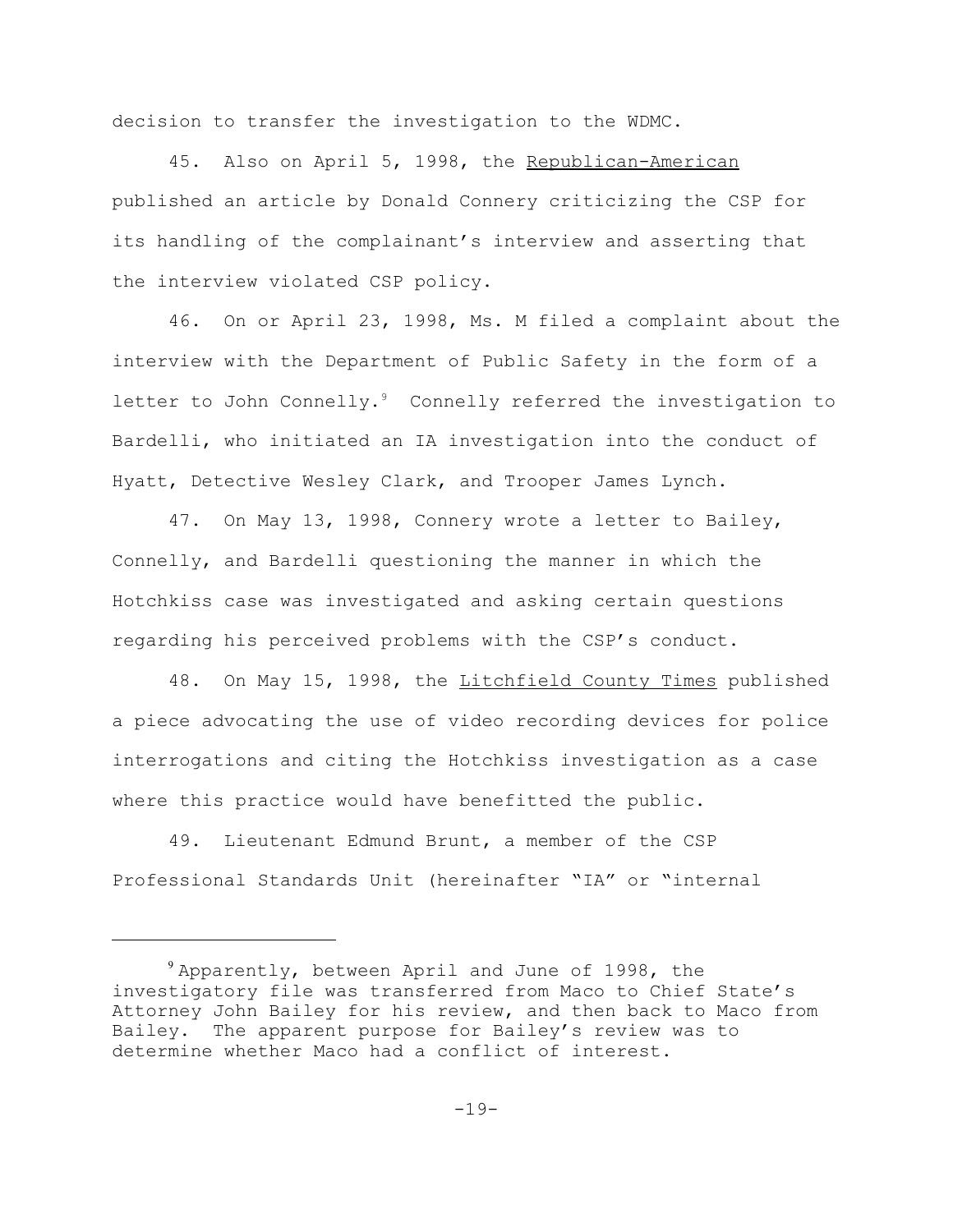affairs") was assigned to investigate Ms. M's charge of misconduct. Sergeant Robert Corona assisted Brunt in this regard.

50. Brunt and Corona interviewed the complainant on August 15, 1998, and the complainant stated that the stress he was feeling at the time may have caused him to have a vivid dream that he was sexually assaulted, and that he believes that the incident never happened. He confirmed that the written statement he provided on February 28, 1998 was accurate.

51. Brunt and Corona interviewed Lauretano on August 27, 1998. Brunt stated that he was interviewing Lauretano as "a witness in an internal affairs investigation." (Pl. Ex. 102 at 1).

52. Brunt's interview of Lauretano became contentious, as Brunt was critical of Lauretano's investigation. Brunt was also critical of Lauretano's memorandum detailing his conversation with Ms. M. Brunt also questioned Lauretano about Lauretano's contacts with the media with respect to the Hotchkiss investigation.

53. During this interview, Brunt asked Lauretano about the source of Crown's fee. Lauretano stated that the fee was paid with funds received as an anonymous donation.

54. At the conclusion of the interview, Brunt stated the following to Lauretano: "you are ordered not [to] discuss any

 $-20-$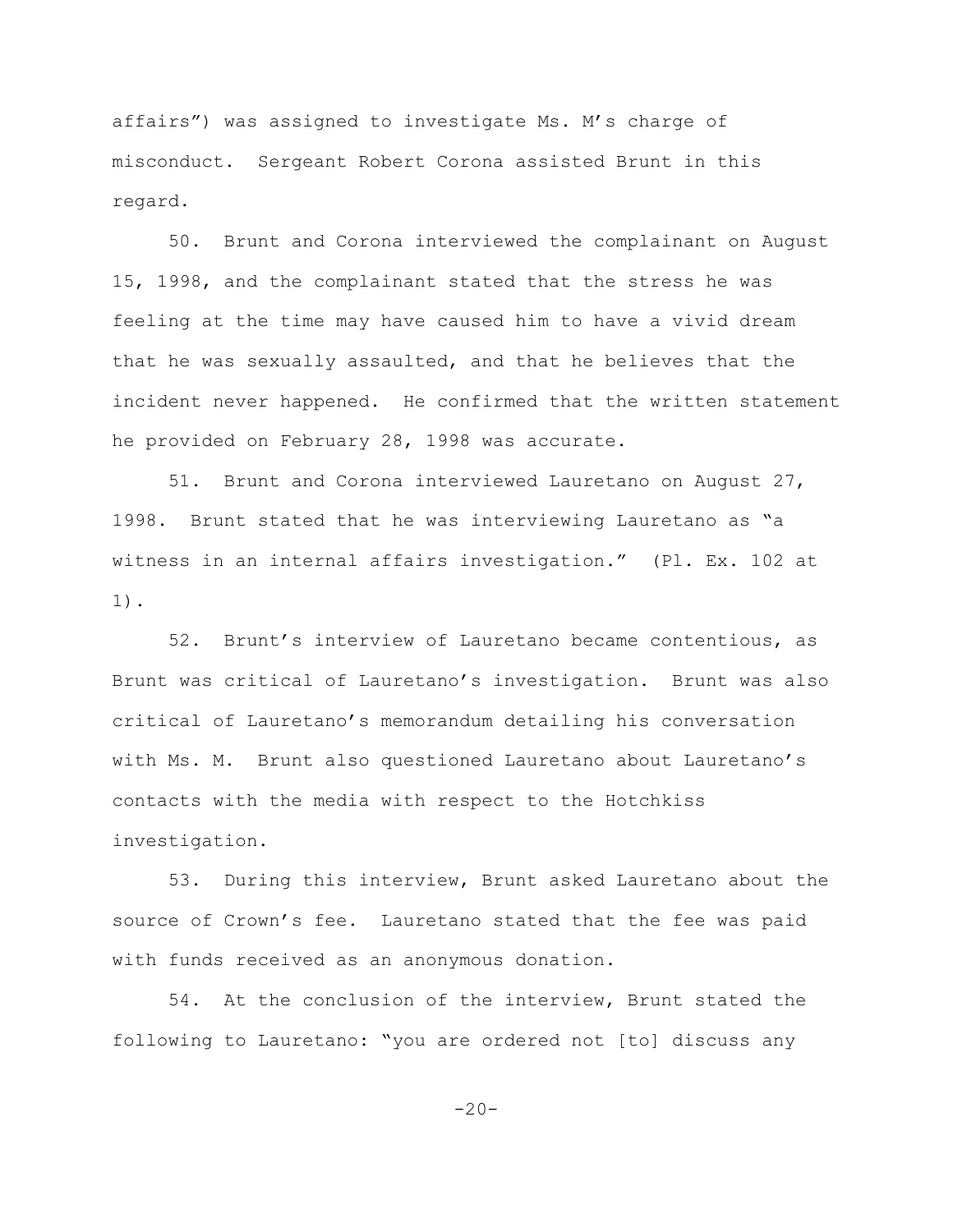portion of the investigation except with legal counsel or union representative without prior approval of Labor Relations as requested through your Commanding Officer." (Pl. Ex. 102 at 33).

55. Lauretano considers Brunt's order "a direct order from Colonel Bardelli because Brunt reports to Colonel Bardelli, Colonel Bardelli is the complainant against me in the internal affairs investigation, and as you know Lieutenant Brunt testified that he reports directly to the colonel and the colonel only." (Tr. 525:9-15).

56. Prior to Lauretano receiving official notice of any charges against him, Bardelli commented to Connery regarding the substance of charges against Lauretano. (See Tr. 130:21-131:13).

57. On September 8, 1998 Sergeant George Battle notified Lauretano in writing that he was the subject of an internal affairs investigation "into allegations surrounding [Lauretano's] inappropriate investigative technique / misappropriation of monies while conducting a criminal investigation involving a sexual assault . . . on or about 09/03/97." (Pl. Ex. 104).

58. The investigation commenced at the complaint of Bardelli. The complaint summary provides the factual basis for the complaint as the following:

During the course of the investigation, in October of 1997, prior to the [Hotchkiss] case being turned over to the Western District Major Crime Squad, TFC Lauretano took it upon himself to solicit donations to an outside vendor (Crown / Gates Associates) to conduct a videotaped interview with the sexual assault victim

-21-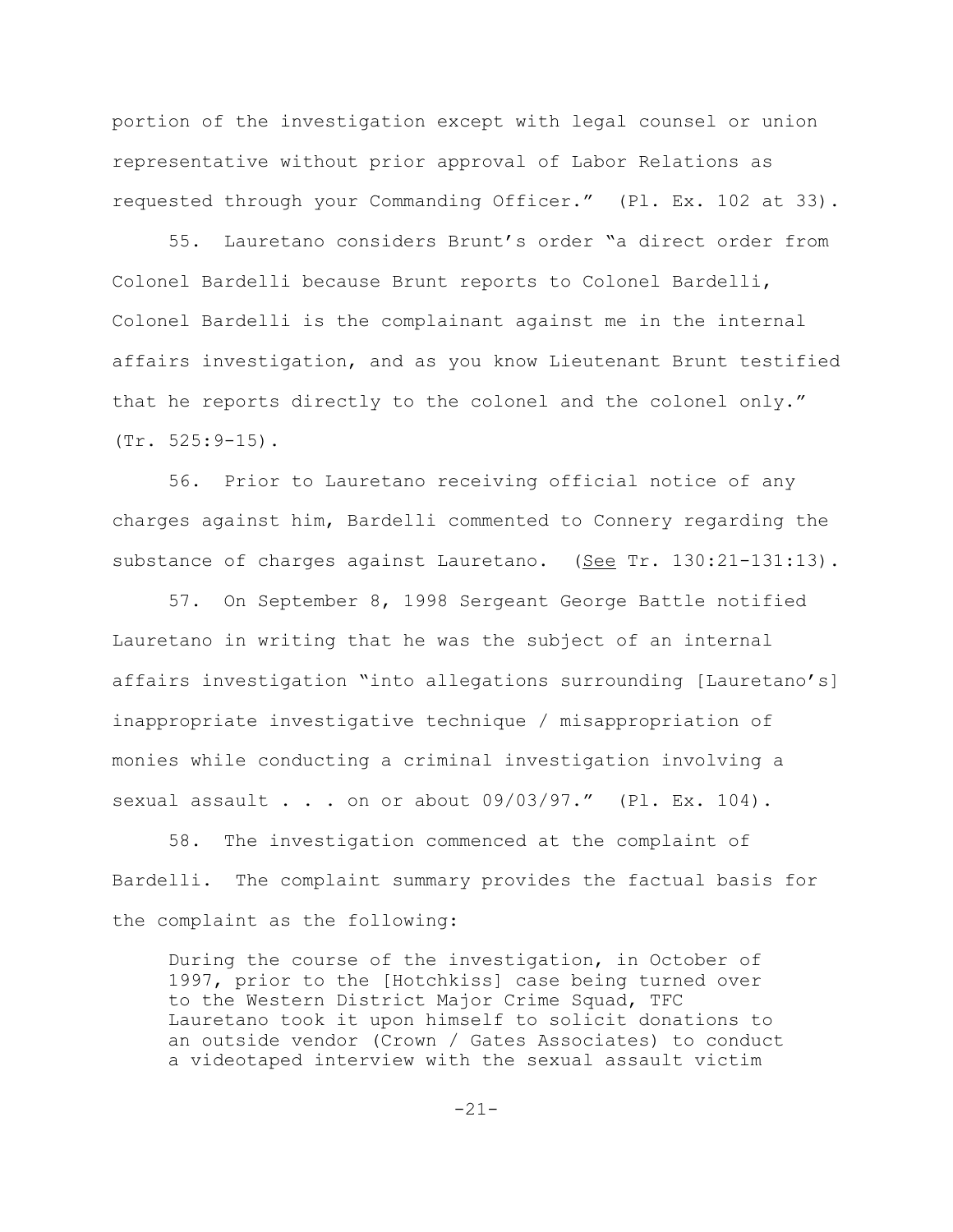and evaluate same. At no time was TFC Lauretano's supervisor or commanding officer made aware of this investigative technique. After TFC Lauretano's attempt to solicit a donation was unsuccessful, he stated that he later received an anonymous \$300.00 cash donation in a blank envelope slipped under his office door at the Salisbury Town Hall. . . . Upon receiving the \$100.00 refund from Crown / Gates Associates, TFC Lauretano stated that he gave the \$100.00 in assorted small bills to his son and had his son put it in the collection basket at St. Mary's church in Lakeville, but he has no receipt of this donation.

(Pl. Ex. 104 at 2).

59. On September 28, 1998, the CSP issued a statement relating its account of the sexual assault investigation and the IA investigation into the WDMC's conduct.

60. Lauretano stated that he disagreed with certain representations set forth in the CSP's statement.

61. On September 29, 1998, Ms. M spoke at a press conference regarding how the CSP treated her son. Ms. M also publicly requested that certain investigatory materials be released to the public, including Crown's videotaped interview with her son.

62. On October 1, 1998, several newspaper articles reported that Ms. M stated that she never gave her consent to interview her son outside her presence.

63. On October 1, 1998, Brunt recommended that the WDMC officers named in Ms. M's complaint be exonerated. Barry adopted the recommendation on October 29, 1998. No individual involved in the interrogation of the boy was disciplined or reprimanded in

 $-22-$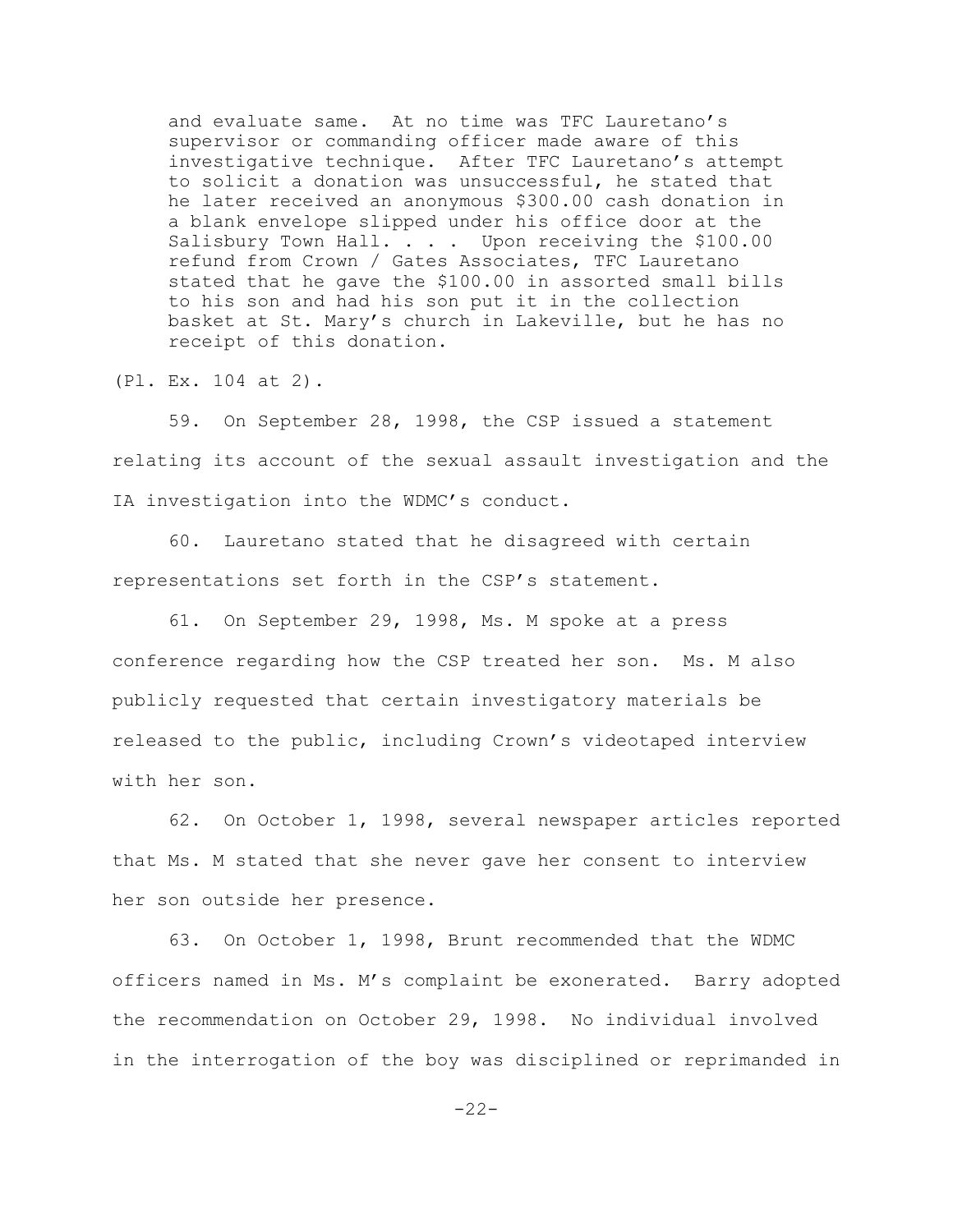any way in connection with the handling of that interview.

64. In October of 1998, Connery met with Bardelli in Bardelli's office to discuss the Hotchkiss case. Bardelli informed Connery that Lauretano was the subject of an IA investigation for falsifying an interview with the complainant and "pocketing" money.

65. On November 6, 1998, Brunt wrote to Ms. M and asked her to sign a release so that the CSP could obtain information directly from Crown regarding Crown's fee for services rendered.

66. Lauretano believes that Brunt's letter to Ms. M was deceptive in that Brunt's investigation had technically concluded on October 1, 1998, and that Brunt knew that Ms. M would not assist the CSP if she believed that Lauretano was the target of the investigation.

67. On November 25, 1998, Brunt stated in an interview that Lauretano was the subject of an internal affairs investigation.

68. On November 25, 1998, the Republican-American published a comment from Bardelli indicating that the internal affairs investigation related to the Hotchkiss case could result in new procedures and that Bardelli was concerned over how late the WDMC entered the investigation.

69. Maco crafted a letter to Lieutenant Roy Beavers of WDMC, dated December 9, 1998, stating reasons for his decision not to prosecute the Hotchkiss case.

-23-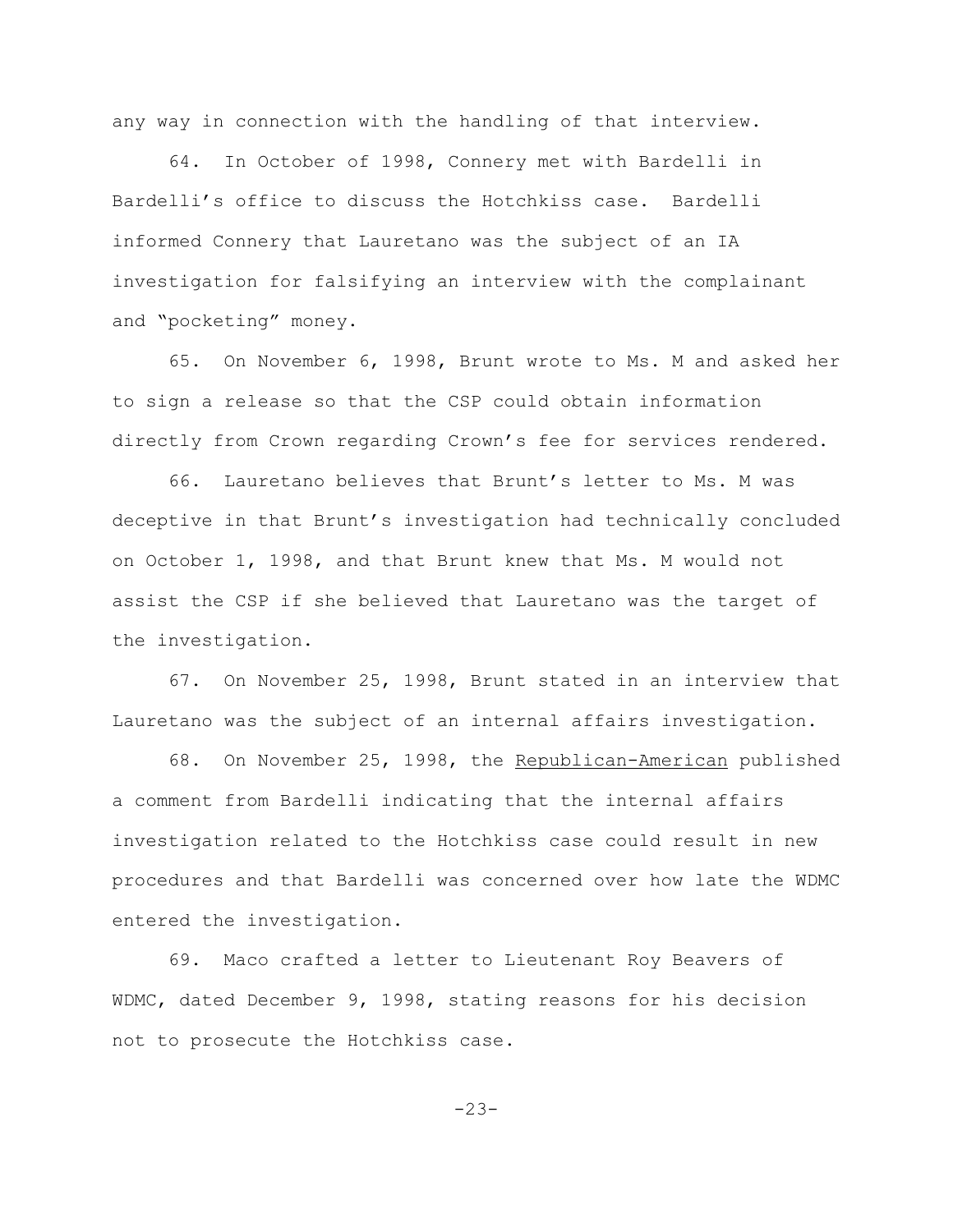70. In this letter, Maco stated that in November of 1997 the complainant had made accusations against administrators from his new school similar to those he made against the Hotchkiss students. Ms. M denied Maco's statement. Local newspapers published articles discussing Maco's statement and subsequent reports and investigations regarding the accuracy of the statement.

71. Lauretano believes that Maco published the December 9, 1998 letter in a deliberate effort to deflect criticism from himself and his office and shift the blame in the public eye to Lauretano. Lauretano believes that Maco's letter "impugn[ed] [Lauretano's] reputation as a state police officer, that [Lauretano] did a less than thorough investigation." (Tr. 100:10-11).

72. During his second interview with IA investigators, Lauretano informed them that he knew the source of funds for Crown's fee was in fact Mrs. Lauretano.

73. Lauretano believes that the IA investigation of his conduct was designed to intimidate him and prevent him from commenting in public about the case.

74. The IA investigation into Lauretano's conduct resulted in charges being brought against Lauretano. On January 21, 1999, Barry informed Lauretano, by letter, that he was charged with several violations of the CSP's Administration and Operations

 $-24-$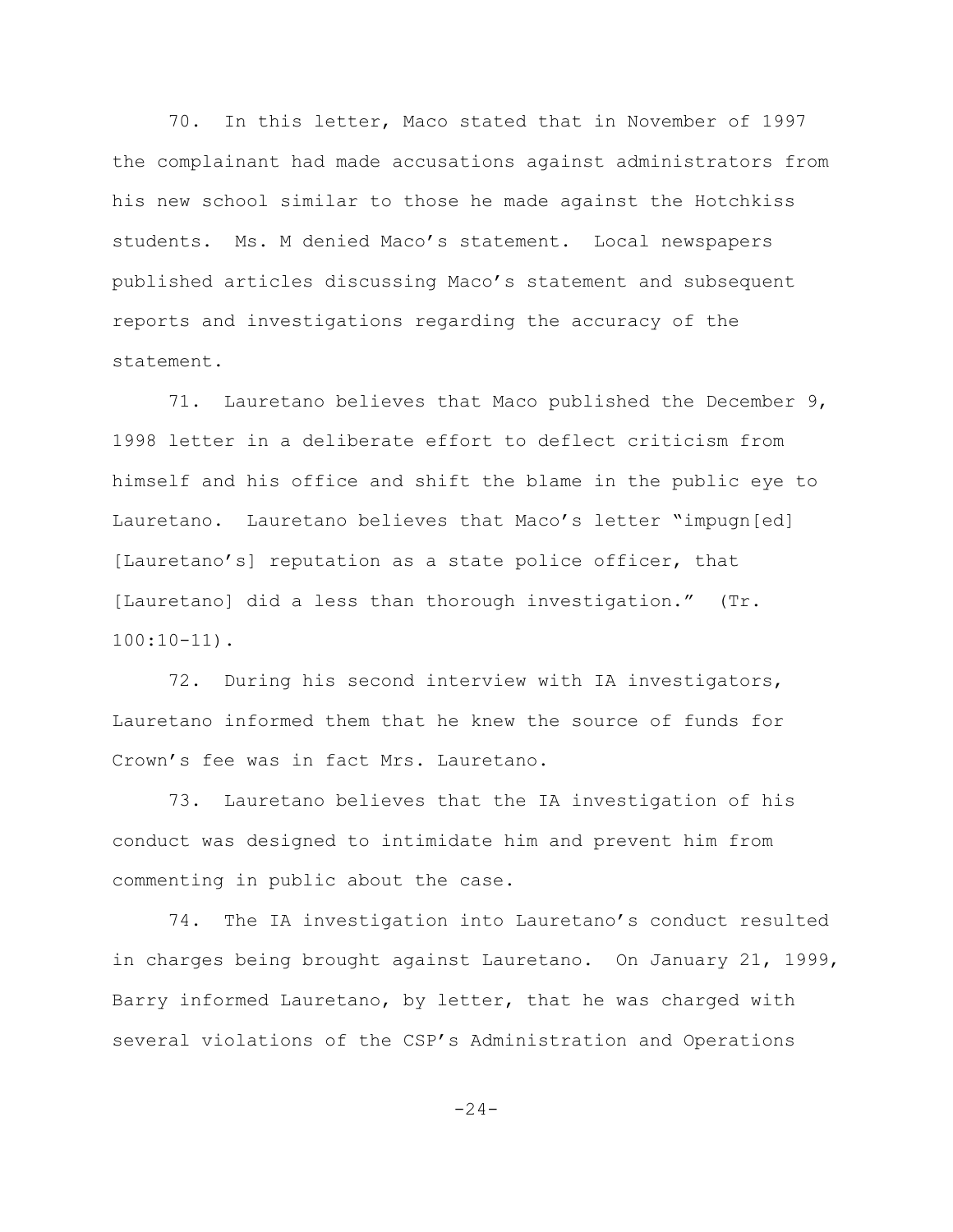Manual. Barry ordered Lauretano to appear at his office on January 28, 1999 to discuss disciplinary action.

75. The charges against Lauretano can be summarized as follows: (1) Lauretano retained an expert to interview the complainant without approval from his superiors; (2) Lauretano solicited a \$300.00 donation for Crown's fee; (3) Lauretano released his March 6, 1998 written account of his conversation with Mrs. M and the complainant on February 28 and March 1, 1998 directly to Mrs. M without proceeding through the proper Freedom of Information Act channels; and (4) Lauretano provided false information regarding the source of Crown's fee to Brunt and Corona when they interviewed him on August 27, 1998.

76. During the January 28, 1999 meeting with Barry, Barry and Lauretano's counsel discussed the possibility of Lauretano accepting a lesser form of discipline in exchange for Lauretano's agreement not to contest the discipline or grieve and arbitrate the decision. During breaks in the official meeting, during which Barry was speaking with Lauretano's counsel while Lauretano stood nearby, Barry complained about the ongoing media publicity, indicating that the CSP was very unhappy about it. Barry commented that he wanted media attention to stop and that Lauretano was not talk to the press. Lauretano overheard this conversation whereupon his attorney turned to him and communicated Barry's instruction to the effect that there better

 $-25-$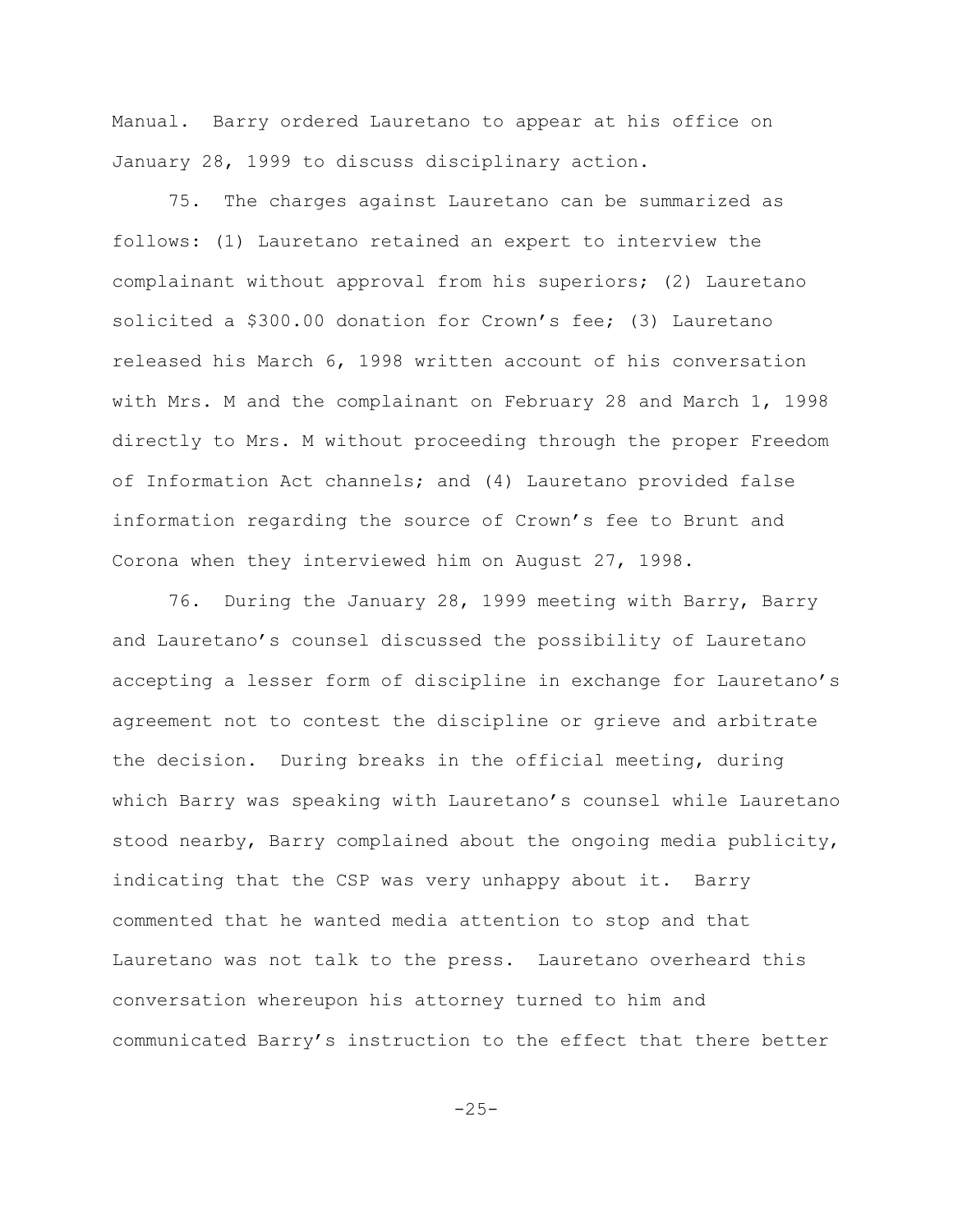not be any statements to the media by Lauretano regarding this matter.

77. On January 30, 1999, the Register Citizen quoted Bardelli as having "significant concerns about procedures [Lauretano] took." (Pl. Ex. 43).

78. On January 31, 1999, the Republican-American reported that Bardelli stated that the CSP brought "about eight charges (against Lauretano), a few items dealing with record-keeping, primarily, and failure to notify his commanding officer on things he was doing." (Pl. Ex. 44).

79. When word of the conclusion of the IA investigation of Lauretano's conduct became public, Connery and Ms. M expressed the view that the charges against Lauretano were insubstantial and that the CSP was attempting to offer Lauretano as a scapegoat for any perceived lack of action on the part of Maco and the CSP.

80. Barry imposed a 60-day suspension and transferred Lauretano from his post as resident trooper in Salisbury to Troop L in Litchfield. Barry notified Lauretano by letter dated February 10, 1999 of his decision.

81. On February 12, 1999, a reporter from the Republican-American contacted Lauretano and sought his comment on Brunt's statement to her that Lauretano had been suspended for 60 days and that he was contesting the suspension. Lauretano prepared a memorandum to Captain Edward Lynch, the Commanding Officer of the

 $-26-$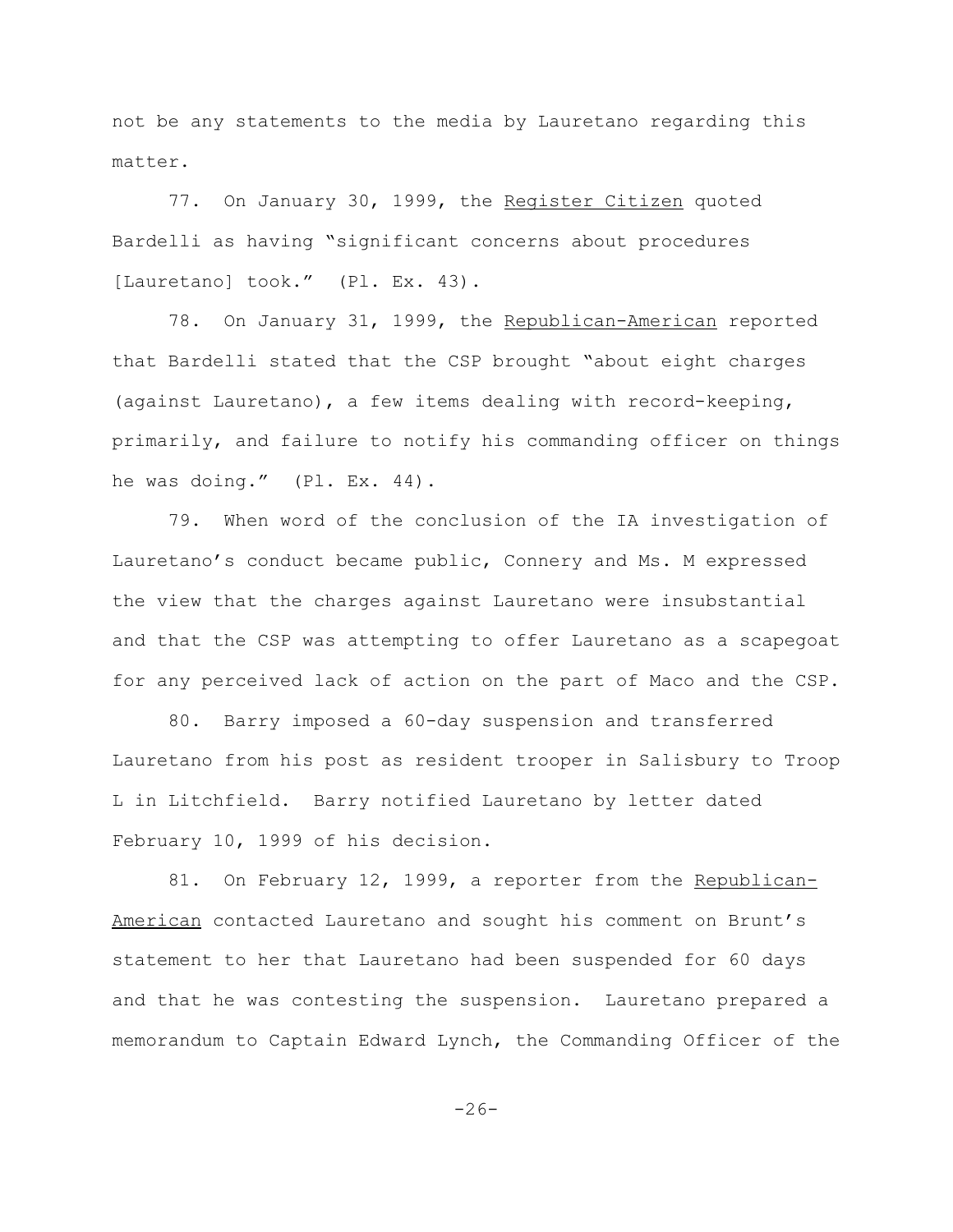Western District Headquarters, expressing his anger over Brunt's comment to the reporter about Lauretano's IA case.

82. On February 16, 1999, Lauretano filed a grievance challenging the disciplinary action against him. The parties agreed to arbitrate this grievance.

83. On February 24, 1999, the Republican-American published an article stating that Bardelli confirmed that the CSP found that Lauretano had committed "about eight violations." (Pl. Ex. 51).

84. On February 25, 1999, the Lakeville Journal published a piece written by Connery claiming that the CSP was punishing Lauretano in an effort to deflect criticism. Connery indicates that Bardelli revealed the IA investigation into Lauretano's conduct during an interview on October 9, 1998, and that Bardelli stated that Lauretano may have committed "financial improprieties." (Pl. Ex. 55 at 1).

85. On March 5, 1999, Barry responded in writing to Lauretano's memorandum to Lynch regarding Brunt's comments. Barry stated that Brunt, as the Commanding Officer of the Internal Affairs Unit, "is authorized to conduct interviews with the media and has my full support with regards to this endeavor," and that "Brunt's statements to the Waterbury Republican in no way violated department policy or freedom of information guidelines." (Pl. Ex. 113).

-27-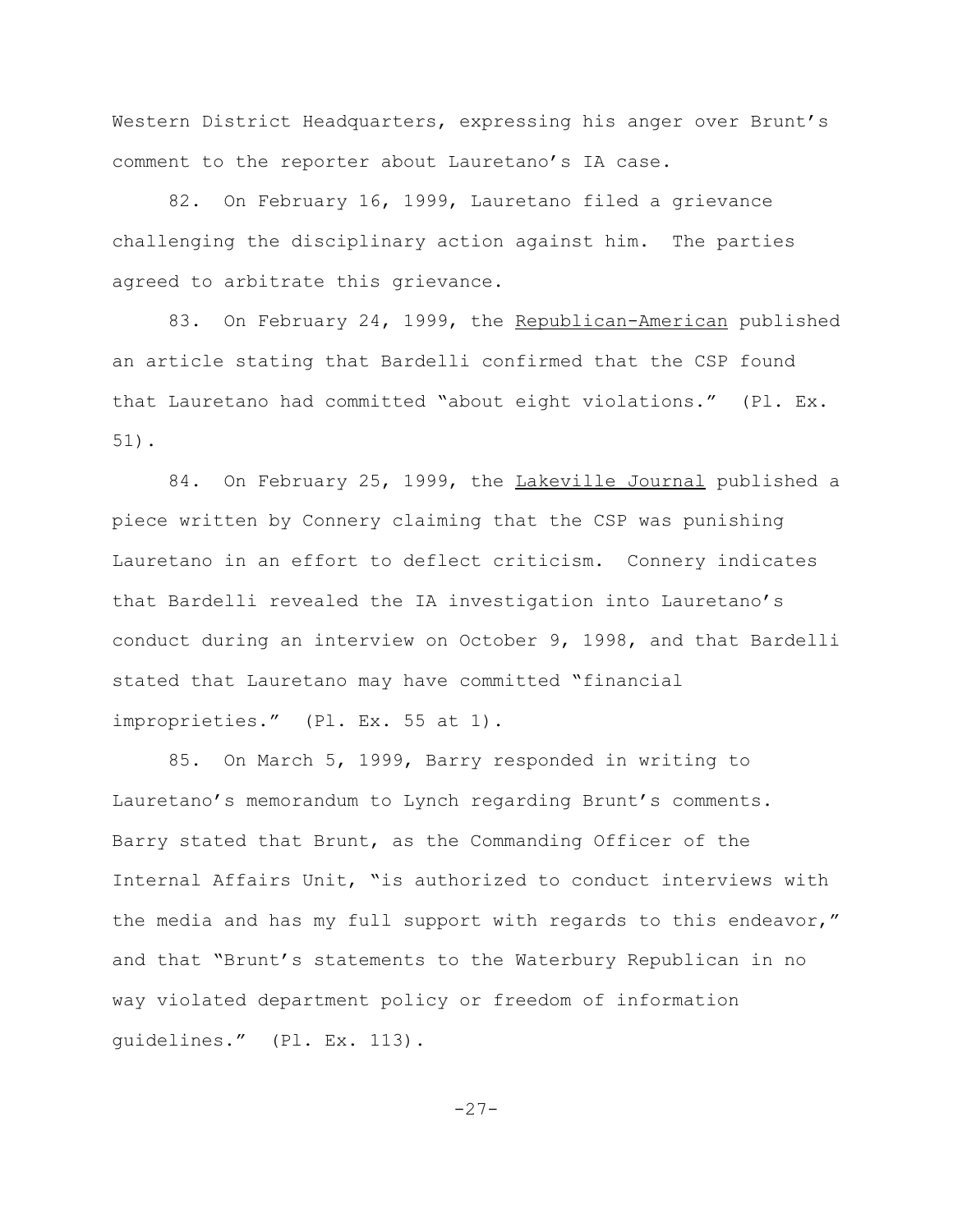86. Following his removal from the resident trooper post, a group of residents of Salisbury publicly called for Lauretano to be reinstated. Several newspaper articles reported the residents' reactions and thoughts concerning Lauretano's removal.

87. On March 31, 1999, the Journal Inquirer published a piece written by Andy Thibault, in which he asserts that other commentators and members of the media should not be criticizing the CSP for its handling of the Hotchkiss case. Thibault was critical of Lauretano, and defended the actions of Lauretano's superiors and fellow CSP officers. Thibault stated that he interviewed unnamed CSP officials in preparation for his article.

88. On April 1, 1999, the Lakeville Journal published an article noting that Lauretano had responded in writing to Maco's inquiries regarding Lauretano's arrest warrant drafts.

89. On April 11, 1999, the Republican-American reported that the state legislature commissioned a study regarding the recording of interrogations. The article discussed the Hotchkiss case as an example of why commentators believe that interrogations should be recorded.

90. On June 25, 1999, the Litchfield County Times published comments from Maco regarding Lauretano's role in investigating the Hotchkiss case. Maco stated that "[Lauretano] wanted us to make a decision immediately, and he was urging us to rush to judgment. . . ." (Pl. Ex. 82 at 2). Maco also stated that the

-28-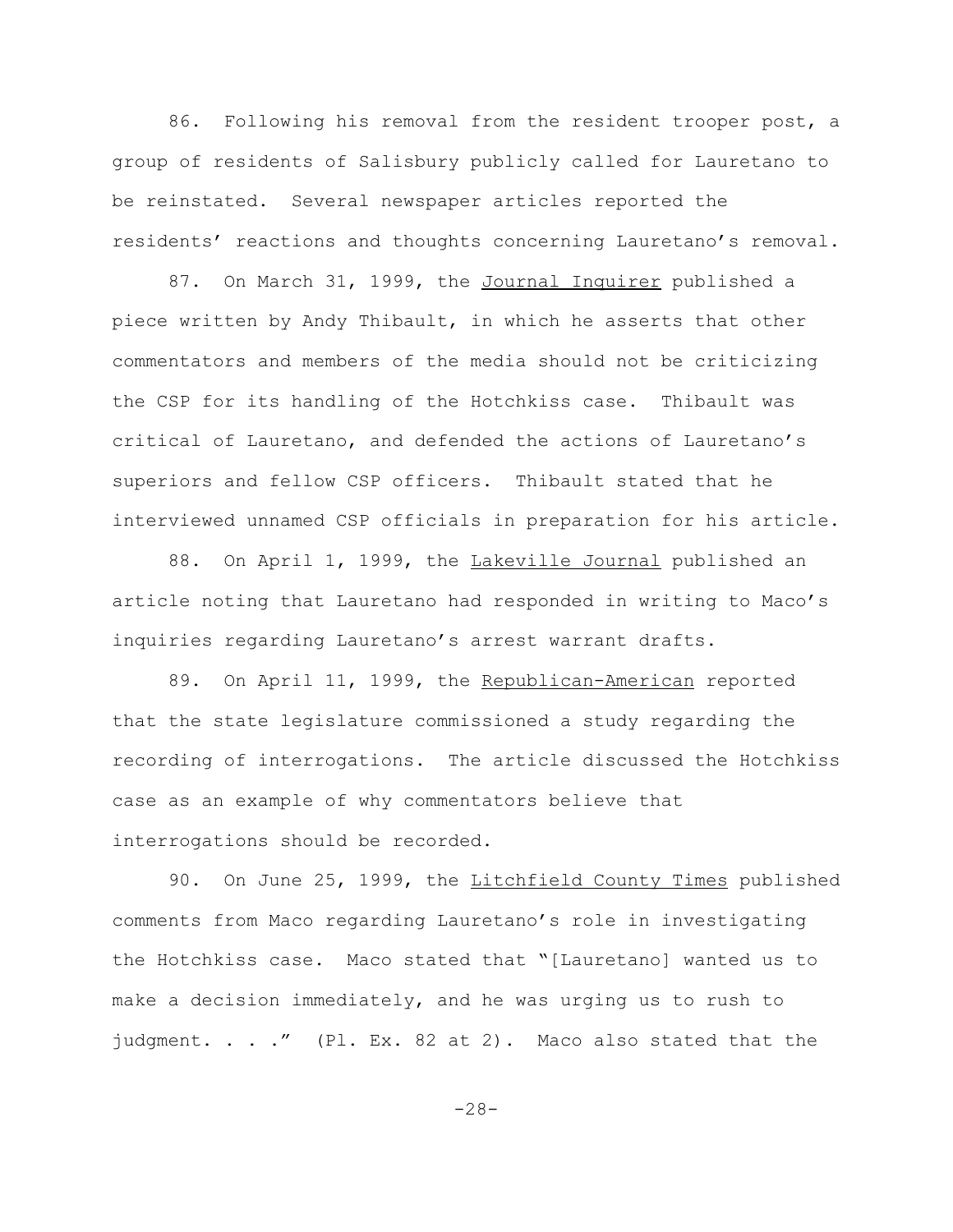manner in which the complainant's original statement was written could be construed as "coaching" the complainant.  $(\underline{Id.})$ . Maco and DeNuzzo also indicated that Lauretano had omitted a previously noted inconsistency from one draft to a subsequent draft of the arrest warrant.

91. After a fully contested arbitration hearing conducted on February 1, June 6, September 12, and October 24, 2000, an arbitrator determined that the State had just cause for Mark Lauretano's 60-day suspension and disciplinary transfer.

92. In upholding his discipline, an independent arbitrator found among other things, that plaintiff made a "patently false" statement during the internal affairs investigation regarding the "anonymity" of funds that he received for a videotaped interview by a psychologist related to the "Hotchkiss complainant."

93. Lauretano commenced the instant action on June 8, 1999 and filed a motion for a preliminary injunction. The complaint sought damages for interference with first amendment rights and sought injunctive relief from this court against defendants' continued promulgation and application of the media policy to these circumstances.

94. After discussions between CSP officials and counsel for the defendants, Lauretano's superior officer at Troop L, Lt. Sweetman, issued a memorandum to Lauretano dated August 6, 1999. Sweetman stated that "[t]he purpose of this memorandum is to

 $-29-$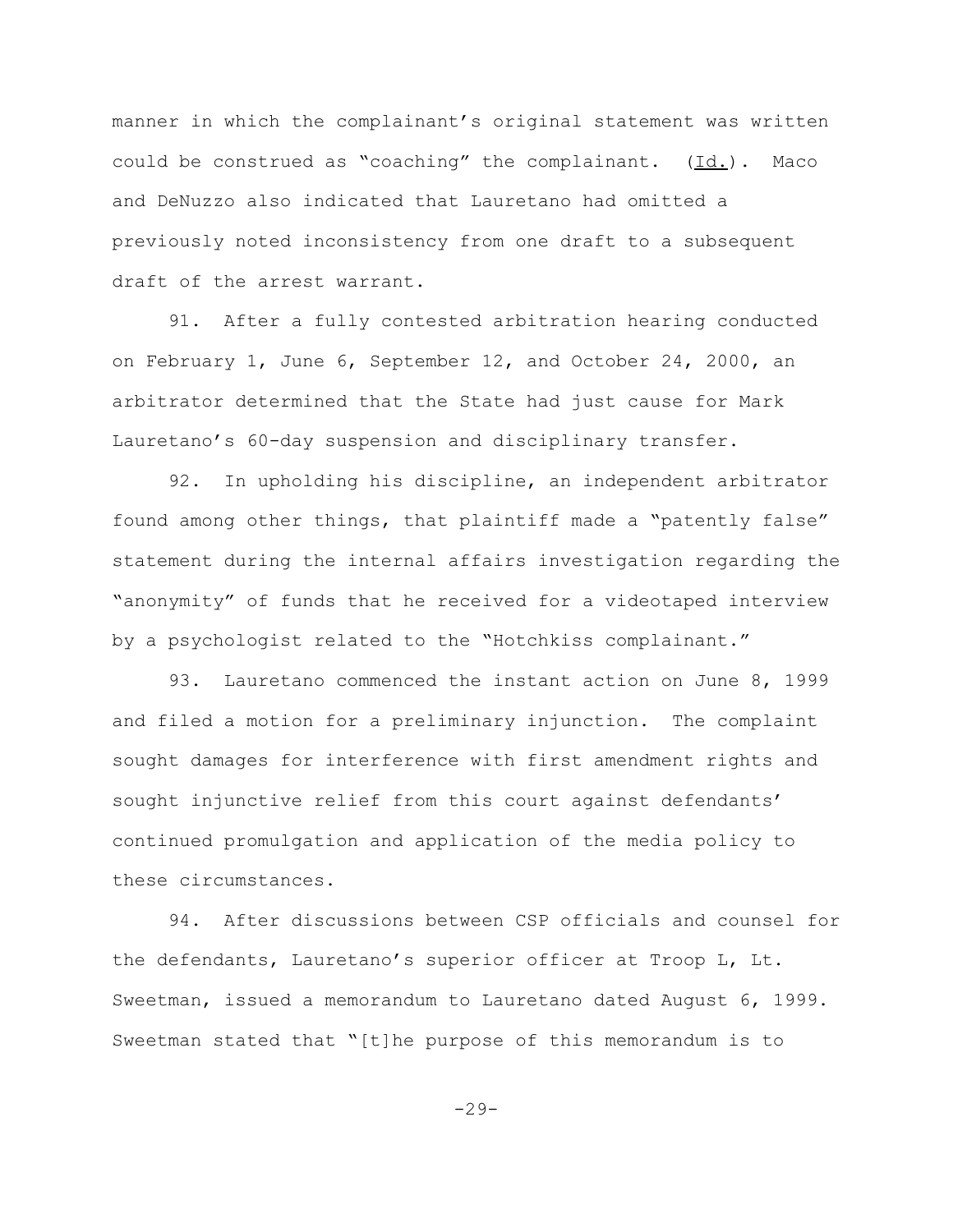inform you that at the present time you are NOT prohibited from speaking publicly regarding the disciplinary action." (Pl. Ex. 115).

95. On September 7, 1999, Lauretano directed a memo of response to Sweetman indicating that he had numerous questions about the meaning of Sweetman's August 6, 1999 memo. Specifically, Lauretano sought clarification about what Sweetman meant when he said that plaintiff could speak regarding the "disciplinary action."

96. Sweetman never responded in writing to Lauretano's memorandum.

97. Lauretano directed another memorandum dated September 22, 1999 to Sweetman.

98. Sweetman did not respond in writing to this memorandum.

99. Lauretano believed that, pursuant to the A&O Manual, he needed written permission form a commander to conduct a press conference. Absent this permission, he feared reprisal from the CSP for speaking to the public.

100. On January 1, 2001, the Connecticut Law Tribune published a piece written by Thibault, in which he praised the CSP for its handling of the Hotchkiss case, and indicated that those who criticize the CSP as to the Hotchkiss case do so based upon an incorrect factual basis.

101. On January 29, 2001, the Connecticut Law Tribune

-30-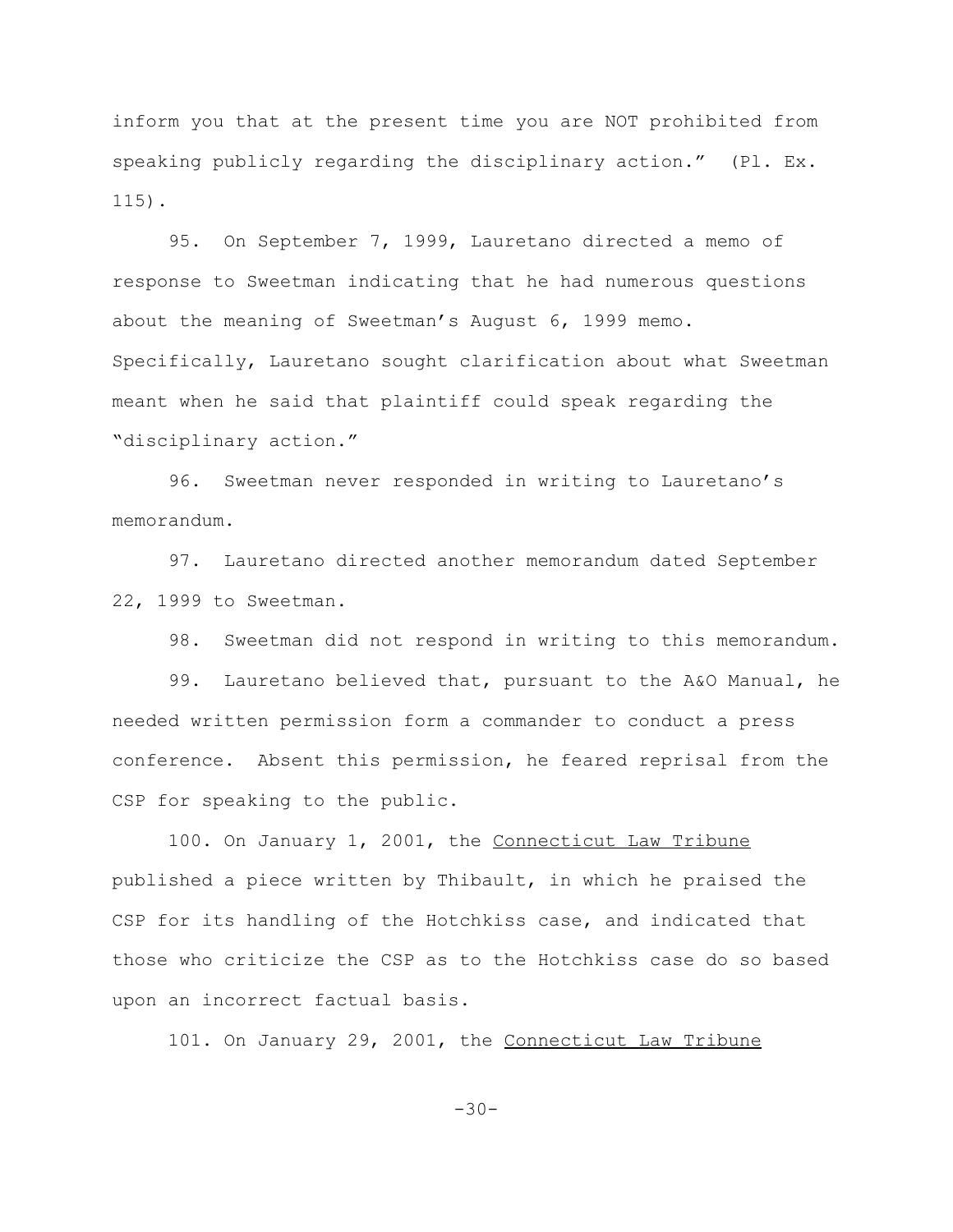published a letter to the editor written by Connery responding to Thibault's January 1 piece. Connery's letter was critical of the CSP and Maco, and he defended Lauretano's actions.

102. Lauretano wished to speak publicly about: his investigation of the Hotchkiss case; the WDMCS handling of the Hotchkiss case; Maco's handling of the Hotchkiss case; the IA investigation into the WDMCS handling of the Hotchkiss case; the IA investigation into his investigation of the Hotchkiss case; the arbitration process; and Brunt's letter to Ms. M.

103. Lauretano claims that Pagoni, Brunt, Corona, and Barry issued orders to him that he was not to speak to the media.

104. Lauretano believes that he remains subject to the orders not to speak to the media because the orders "have not been rescinded . . . unless [the orders] are rescinded by the same rank or superior rank, . . . the order still stands." (Tr. 524:4-7).

105. Lauretano believes that the CSP superiors would have considered him "belligerent" if he had requested that the orders instructing him not to speak be rescinded. (Tr. 537). Lauretano further stated that he "would have to request permission through an elaborate procedure to get to the colonel of the state police, who lodged a complaint against me. He's going to give me permission to go out and talk about him, having said that I stole something? And falsified the boy's statement? It makes no

-31-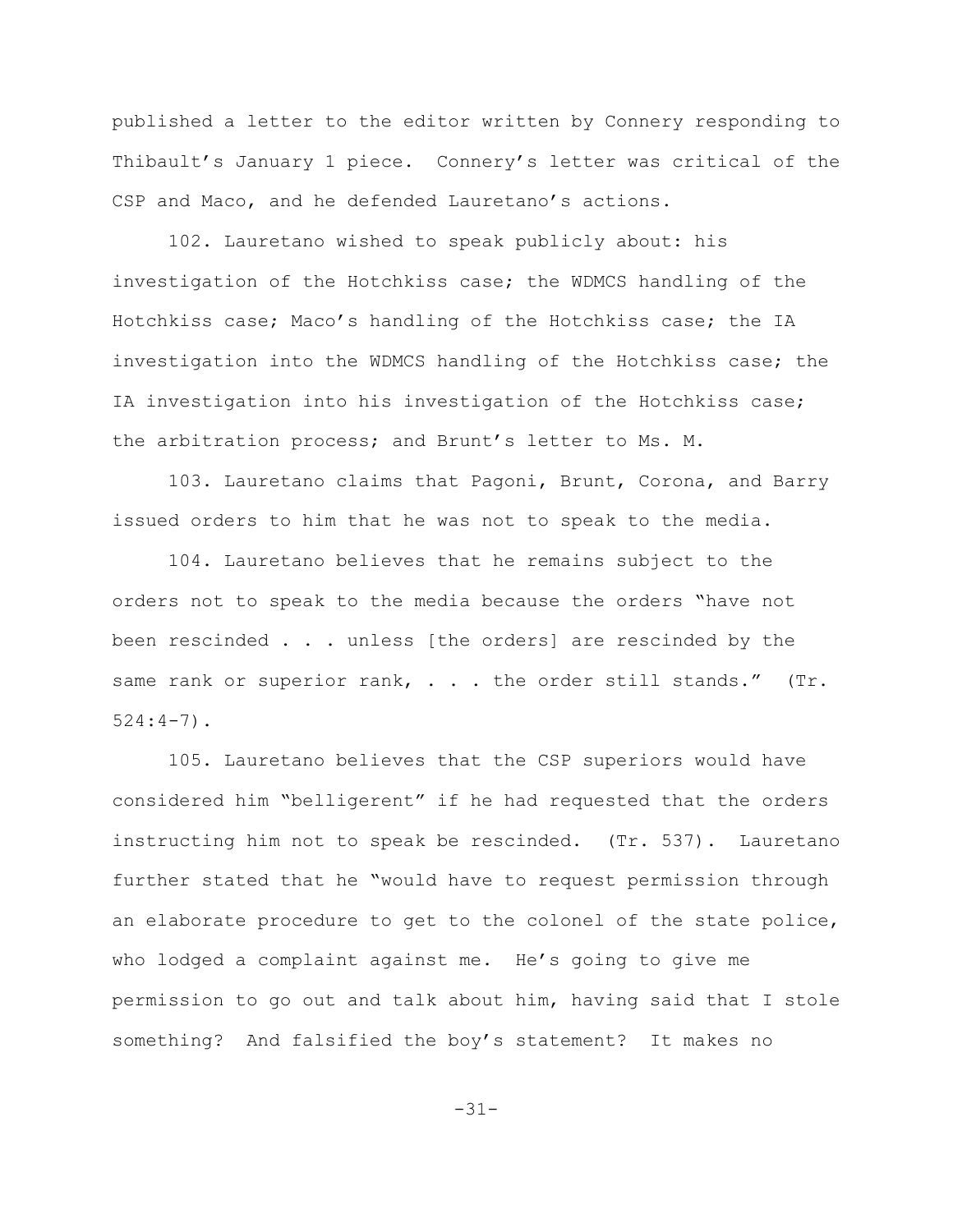sense, sir." (Tr. 537:20-25; see id. 554:18-21 ("[Pagoni] gave me an order and the order stood. It would be up to him in the chain of command to rescind that order, not for me to go question him, antagonize him, my superior officer, after he's given me an order.")).

106. The Administration and Operations Manual ("A&O Manual") is a policy guide for troopers to assist them in performing their tasks. Each trooper maintains a copy of the A&O Manual, and is responsible for the information contained therein.

107. The A&O Manual is updated through an administrative process beginning with the promulgation of general orders.

108. The fourth edition of the A&O Manual, which was published on May 1, 1998, was in effect as of that same date.<sup>10</sup> (See Pl. Ex. 90). As of February 19, 2003, each trooper's A&O Manual had incorporated all general orders issued through December 31, 2001.

109. Once the commanding officer has signed a general order, the order is forwarded to the CSP research and planning department for distribution throughout the CSP. After a general order is promulgated, at least three to four copies are sent to each post. These copies are sent via interdepartmental mail and

 $10$  Lauretano's original motion for a preliminary injunction, which is dated June 8, 1999, references a different version of Chapter 8 of the A&O Manual than that offered as Plaintiff's Exhibit 90, which is the version of Chapter 8 promulgated in the fourth edition of the A&O Manual.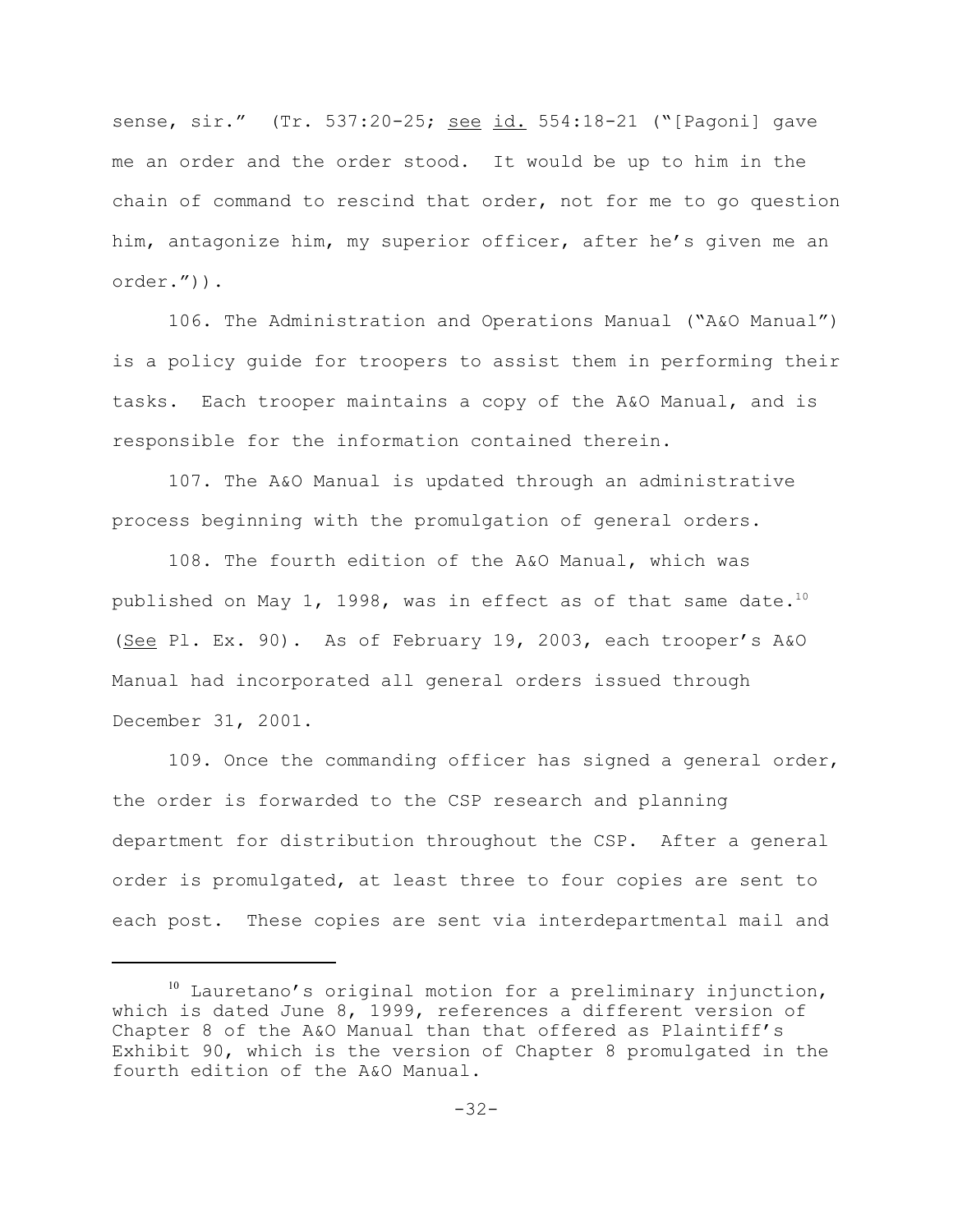are mailed personally by Sergeant George Battle who works at the research and planning department.

110. After general orders are dispatched to the individual CSP posts, they are stored in each post's "General Order Book" and are not immediately dispersed to each individual trooper.

111. General orders are also posted in each post's "Read and Sign Book." The "Read and Sign Book" is a chronological compendium of communications from CSP command, including general orders, and each trooper is responsible for periodically viewing its contents and acknowledging, in writing, that he or she has been advised of the communication. Generally, with respect to each written communication, a roster sheet is placed in the "Read and Sign Book" with a blank space next to each trooper's name to initial that he or she has viewed the respective communication posted.

112. A trooper is accountable for following a general order when he or she acknowledges, in writing, that he or she has read the order, or within thirty days of the general order being posted in the post's "Read and Sign Book." (See Tr. 1346:5-24).

113. At the end of the calendar year, when all general orders have been promulgated, packets are provided to each individual trooper for the purpose of incorporating the changes effected by the preceding year's general orders. Each trooper replaces superceded pages of his or her A&O Manual with the

-33-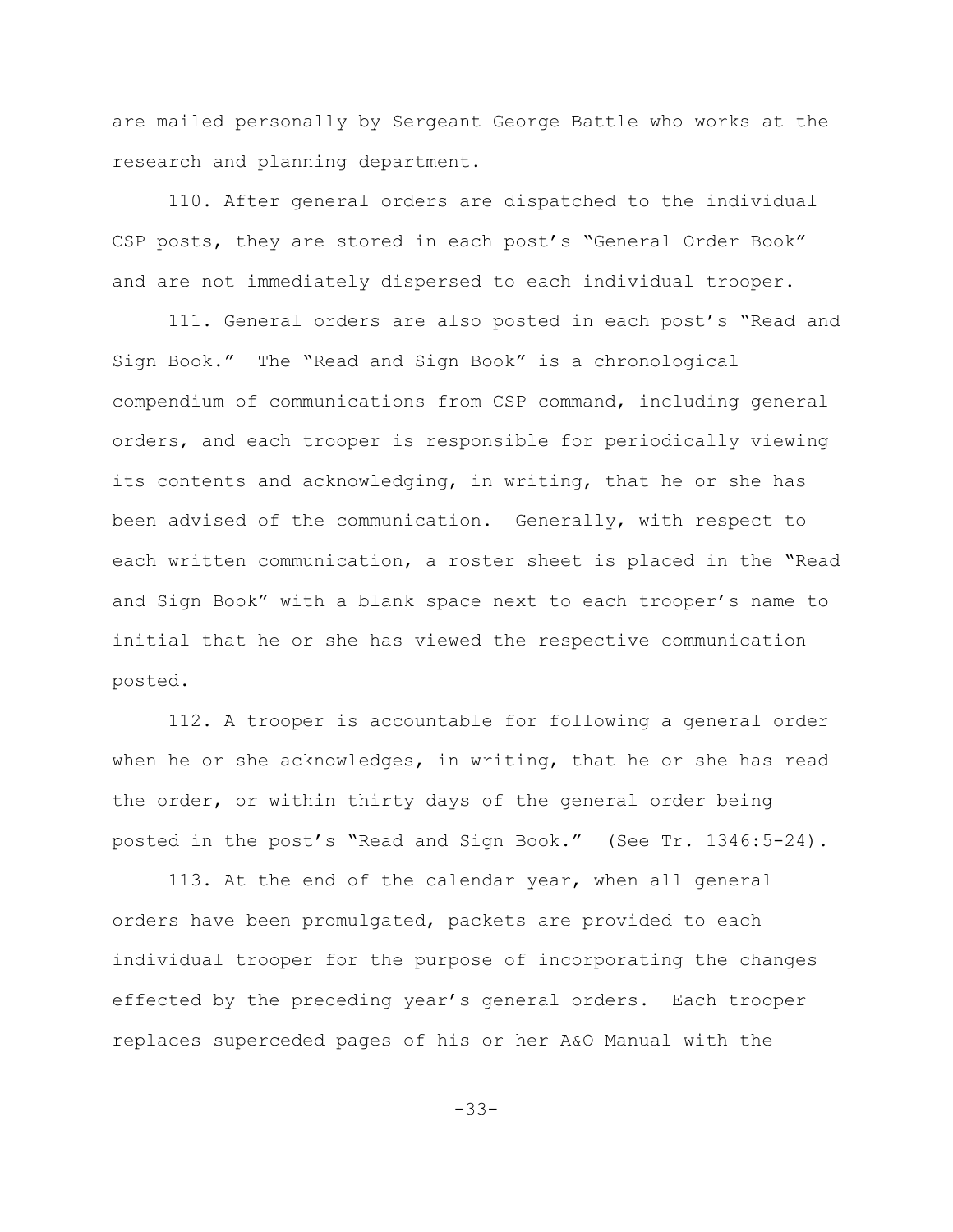updated pages included in the packet.

114. Prior to replacement pages being distributed, a trooper may make a copy of a general order.

115. Every command post has a general order book for each year, including Troop B.

116. Periodically, throughout any given year, an index outlining all of the general orders promulgated during that year is distributed.

117. The indexing of general orders is one of the stopgaps to make sure troopers do not miss a particular general order; with each new mailing, there is a new index that indicates not only what is in the particular mailing, but also anything that has been previously issued.

118. In 2002, there were four distributions of general orders to the field in January, May, August and November.

119. On January 17, 2002, Barry signed General Order 02-01, thereby modifying Sections 8.1.1 and 14.2.2b of the A&O Manual regarding the dissemination of public information.

120. The changes in Chapters 8 and 14 reflected in General Order 02-01 are the operative policies presently in effect at the CSP.

121. Lauretano resumed his position as Salisbury resident trooper in January 2002.

122. Troop B has a master copy of the A&O manual referred to

 $-34-$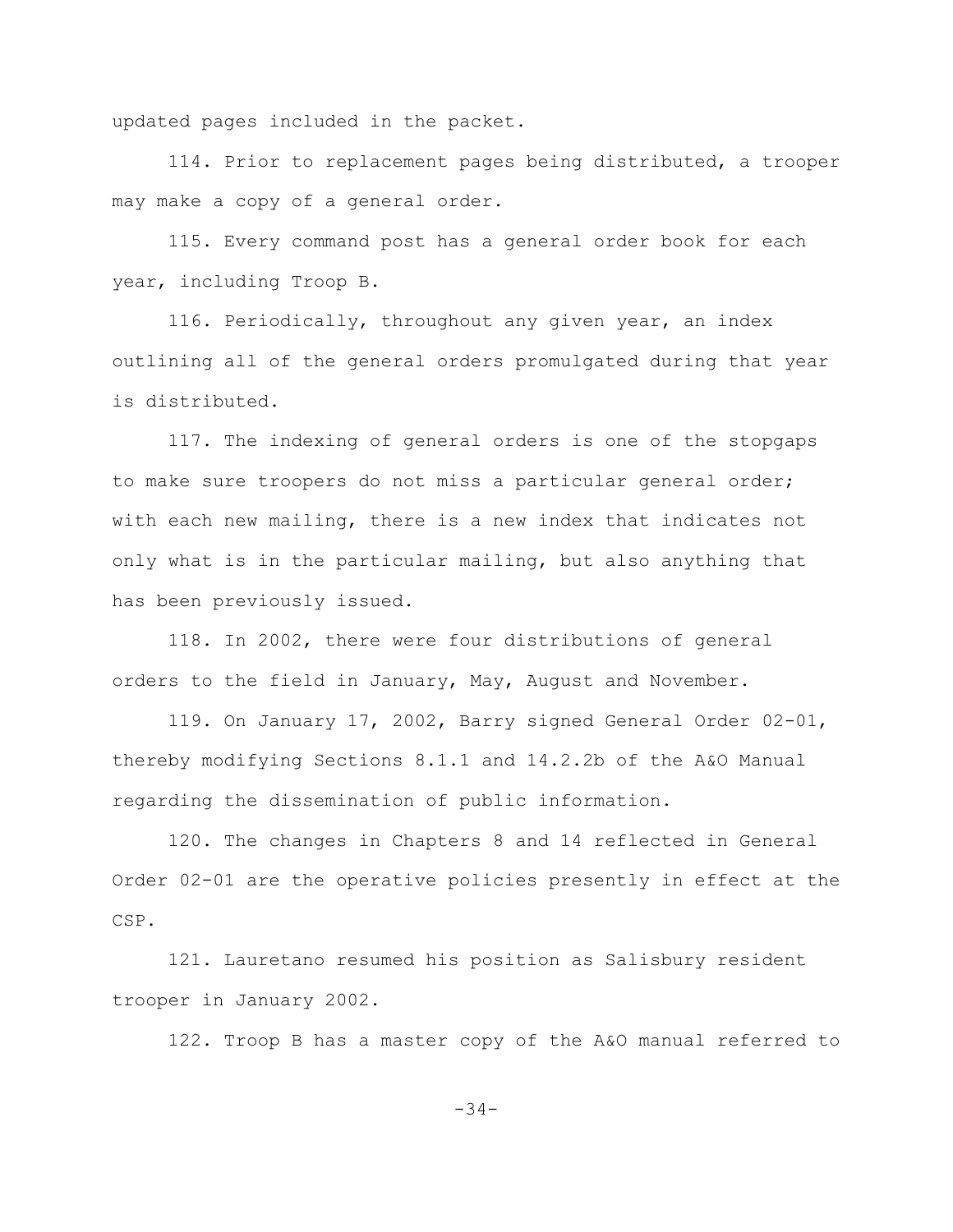in this hearing as the "Troop Copy." (Tr. 1426-1427, 1439).

123. Every trooper has access to the Troop A&O Manual on a 24 hour per day basis for reference purposes; the troop copy may not be complete because troopers take things to copy and fail to return pages.

124. As of April, 2002, Sergeant Barbara Festa was assigned to maintain the Troop A&O Manual and the Trooper General Order Book.

125. In addition to the Troop A&O Manual, Festa maintains the Sergeant's copy of the A&O Manual, which is kept in the unlocked Sergeant's office and is accessible at all times to all troopers for reference purposes.

126. The 2002 General Order Book, which contains copies of all general orders passed in 2002, is maintained by Festa and kept on the bookshelf in the Sergeant's office.

127. Each trooper has access to the General Order Book in the Sergeant's office 24 hours per day.

128. Festa updated the General Order Book twice in 2002: once in August and then in December.

129. Festa maintained the General Order Book in chronological order. The general orders were numbered and filed in accordance with the accompanying index.

130. The "Read and Sign Book" is, by nature, readily accessible; if people take items from this book, the items will

-35-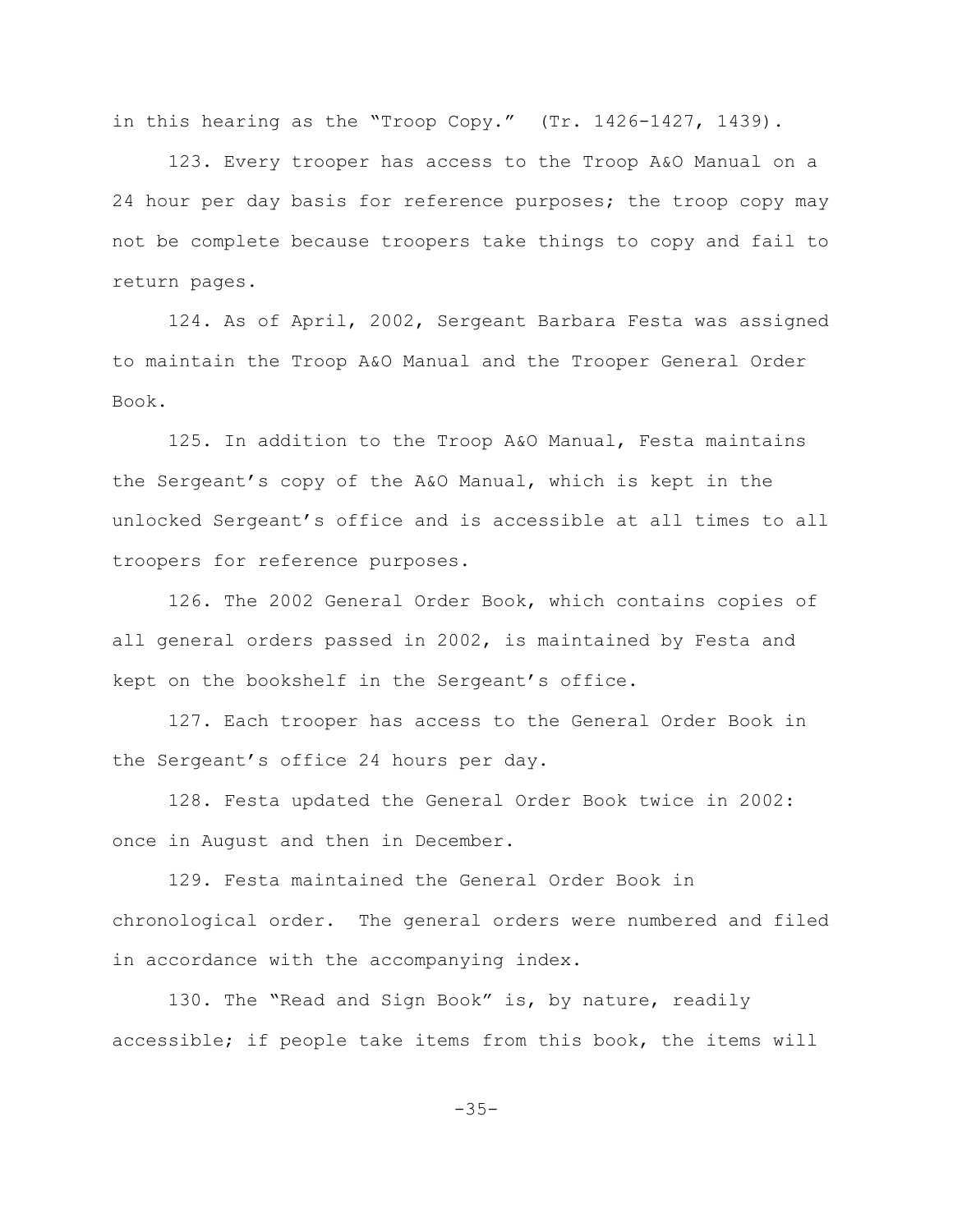be gone.

131. General Order 02-01 was received by Troop B as part of a packet of other general orders in early August of 2002.

132. Festa placed General Order 02-01 into the Troop A&O Manual on August 9, 2002.

133. On January 29, 2003, General Order 02-01 was under file respectively under Chapters 8 and 14 in the Troop A&O Manual.

134. Festa also placed General Order 02-01 in her personal A&O Manual, in the General Order Book, and in the troop "Read and Sign Book" with an accompanying roster sheet for the entire packet of general orders received in August of 2002 on August 9, 2002.

135. Neither General Order 02-01 nor the accompanying roster sheet for the packet of general orders received in August of 2002 has been located.

136. In January of 2003 General Order 02-01 was in the Troop B General Order Book.

137. On November 29, 2002, Sergeant Mohl posted a general order list in the Read and Sign Book covering General Orders 02-01 through 01-21.

138. Because there is no evidence that Lauretano actually viewed General Order 02-01, or the accompanying general order index posted therewith on August 9, 2002, November 29, 2002 could have been the first time Lauretano became aware, through a "Read

-36-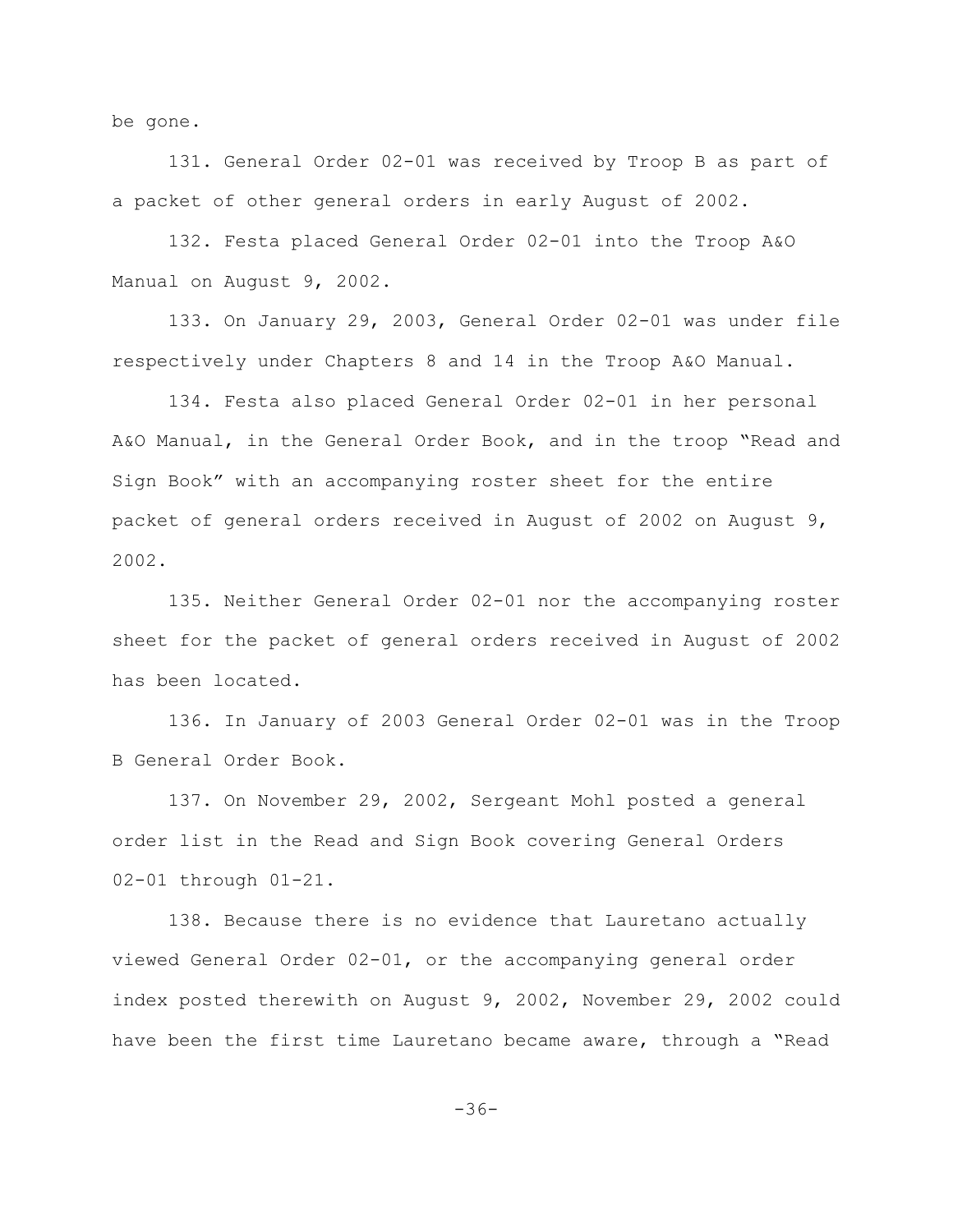and Sign Book" posting, of the existence of General Order 02-01.

139. General Order 02-10 modified the media policy and was posted by Festa in the General Order Book on December 1, 2002.

140. The posting on November 29, 2002 and December 1, 2002 included an index demonstrating, by title, changes to the A&O Manual.

141. Lauretano initialed the Read and Sign roster for the 2002 general order list.

142. Lauretano was accountable for following General Order 02-01 as of December 29, 2002.

#### 3. Discussion

Against the background of the facts set forth herein, as seen through the prism of the Pickering/NTEU analysis, the following issues take shape. First, the court must determine whether Lauretano's proposed speech is worthy of First Amendment protection because it relates to matter of public concern. Second, if his proposed speech is worthy of protection, the court must determine to what extent, if at all, the CSP media policy unduly restricts his proposed speech. Third, the court must balance the value of Lauretano's proposed speech against the CSP's justification for restricting it.

# a. Public Concern

The threshhold issue in this lawsuit is whether Lauretano's proposed speech relates to matters of public concern such that it

-37-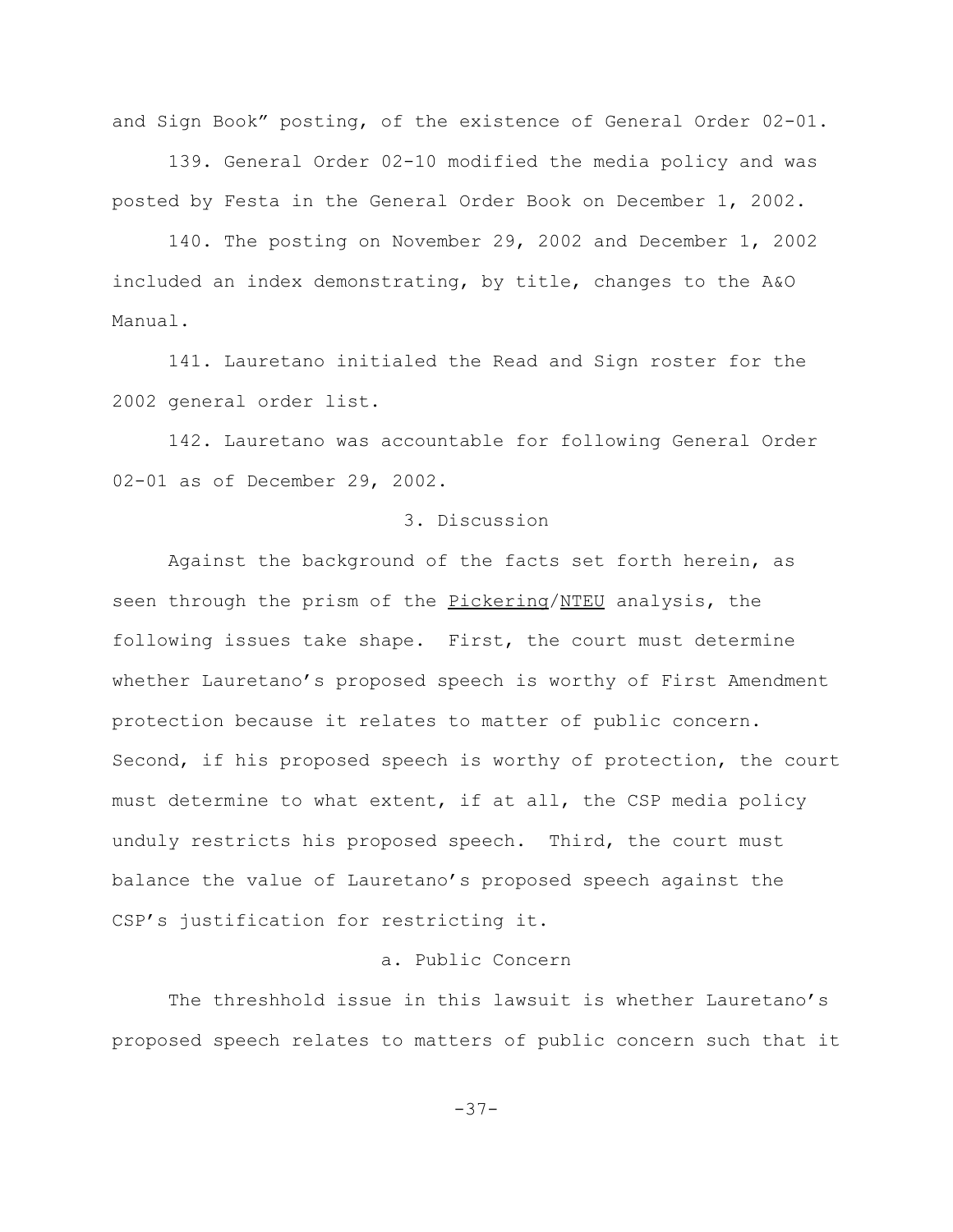is worthy of First Amendment protection. "Pickering's balancing test applies only when the employee speaks 'as a citizen upon matters of public concern' rather than 'as an employee upon matters only of personal interest.'" Harman v. City of New York, 140 F.3d 111, 117 (2d Cir. 1998) (quoting Connick v. Myers, 461 U.S. 138, 147 (1983)). "When employee expression cannot be fairly considered as relating to any matter of political, social, or other concern to the community, government officials should enjoy wide latitude in managing their offices, without intrusive oversight by the judiciary in the name of the First Amendment." Connick, 461 U.S. at 146. As such,

when a public employee speaks not as a citizen upon matters of public concern, but instead as an employee upon matters only of personal interest, absent the most unusual circumstances, a federal court is not the appropriate forum in which to review the wisdom of a personnel decision taken by a public agency allegedly in reaction to the employee's behavior.

Id. at 147. "Whether an employee's speech addresses a matter of public concern is a question of law for the court to decide, taking into account the content, form, and context of a given statement as revealed by the whole record." Lewis v. Cowen, 165 F.3d 154, 163 (2d Cir. 1999).

Under the circumstances of this case, the court must draw a fine distinction. One view of Lauretano's proposed speech is that he was taking issue with his employer's decisions, not unlike many employees do of their supervisors. See Urofsky v.

-38-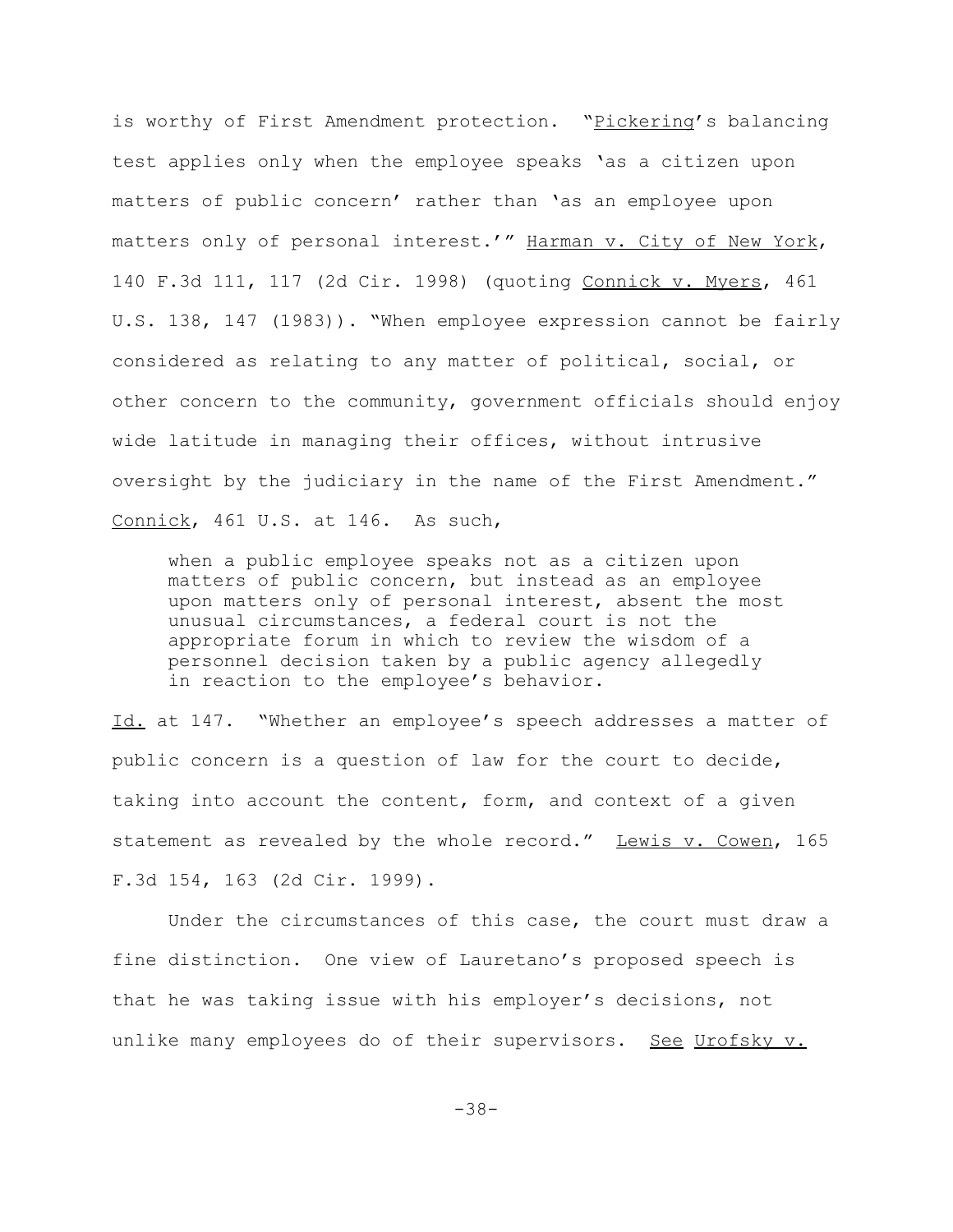Gilmore, 216 F.3d 401, 407 (4th Cir. 2000) (en banc) ("Thus, critical to a determination of whether employee speech is entitled to First Amendment protection is whether the speech is 'made primarily in the [employee's] role as citizen or primarily in his role as employee.'") (quoting Terrell v. University of Tex. Sys. Police, 792 F.2d 1360, 1362 (5th Cir. 1986), cert. denied, 531 U.S. 1070 (2001) (alteration in original). For example, Lauretano wished to criticize the State's Attorney's decision to allow the search warrant to become available for public inspection, the State's Attorney's decision to not seek an arrest warrant after Lauretano had submitted several drafts, the CSP's decision to interview the alleged victim for the sixth time outside the presence of his mother without the use of a videorecording device, and, ultimately, the decision to investigate Lauretano's conduct and impose discipline. Taken individually, these are all decisions that are arguably committed to the discretion of Lauretano's superiors. Arguably, therefore, any comment Lauretano might offer would be a mere difference of opinion with his supervisors regarding how they conducted their appointed tasks, and not a matter of public concern worthy of First Amendment protection. See Connick, 461 U.S. at 149 ("To presume that all matters which transpire within a government office are of public concern would mean that virtually every remark--and certainly every criticism directed at a public

-39-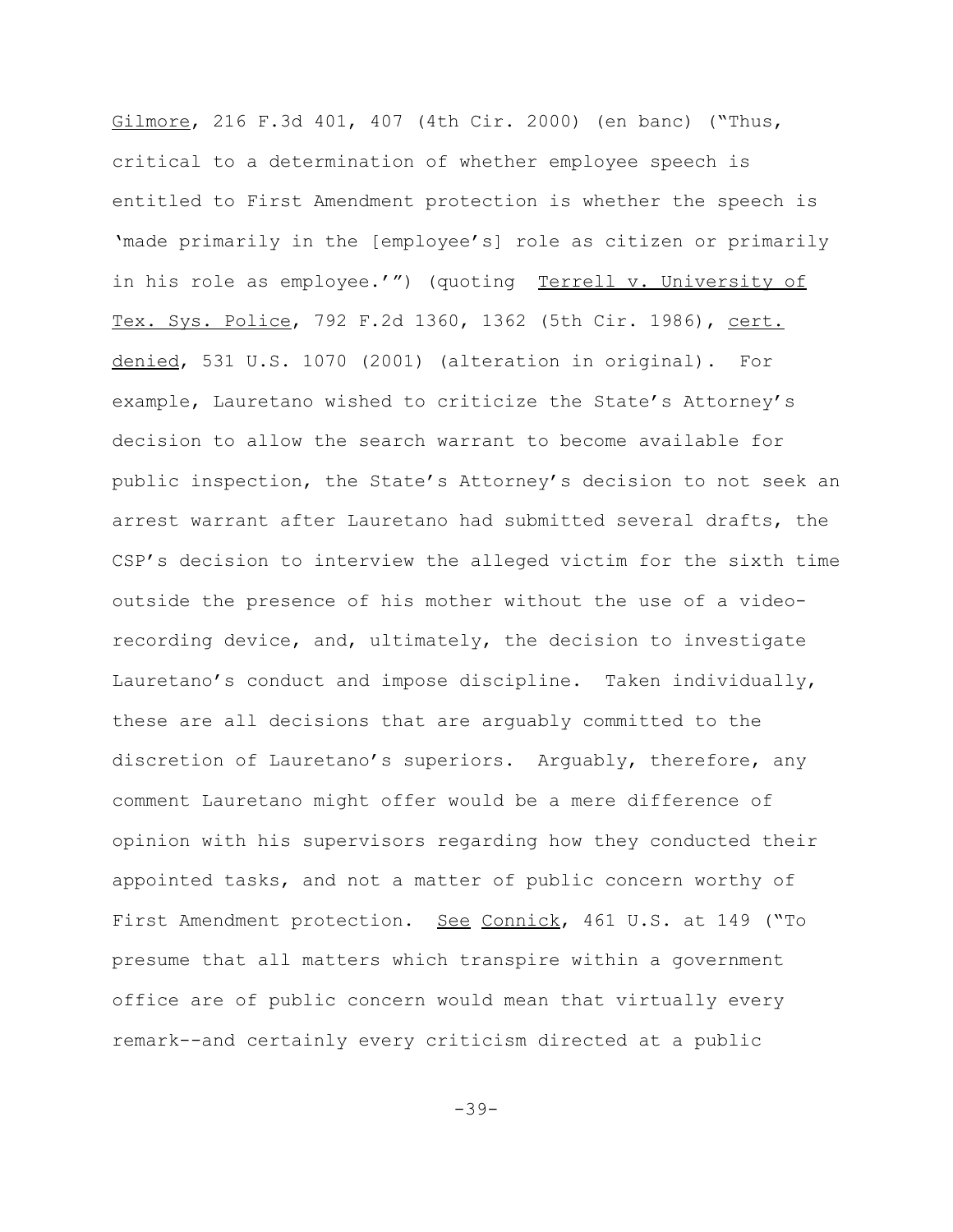official--would plant the seed of a constitutional case."); Roe v. City of San Diego, 356 F.3d 1108, 1115 (9th Cir. 2004) ("The public concern test was thus intended to weed out claims in which an adverse employment action is taken against an employee for complaining about internal office affairs, such as the employee's conditions of employment or job status.").

This is not to say that an employee's criticism of an employer's decision will never be protected. A corrupt or otherwise improper decision is the most obvious example of an instance where the employee's comment upon the decision would necessarily be of public concern, and courts have vigilantly protected an employee's right to expose public misconduct. As a decision passes through the hypothetical continuum between "corrupt" and "unquestionably valid," however, it becomes difficult to decide the place along the continuum that criticism of the decision ceases to be a matter of public concern. See Roe v. City of San Diego, 356 F.3d at 1115 ("The Supreme Court did not articulate a precise definition of 'public concern' but concluded that an employee's *job related* speech relates to a matter of public concern when it is relevant to the public's evaluation of the government employer's performance.") (emphasis in original); Nichol v. ARIN Intermediate Unit 28, 268 F. Supp. 2d 536, 558 (W.D. Pa. 2003) ("On the other side of the public concern coin [from comments upon matters outside the issues of

 $-40-$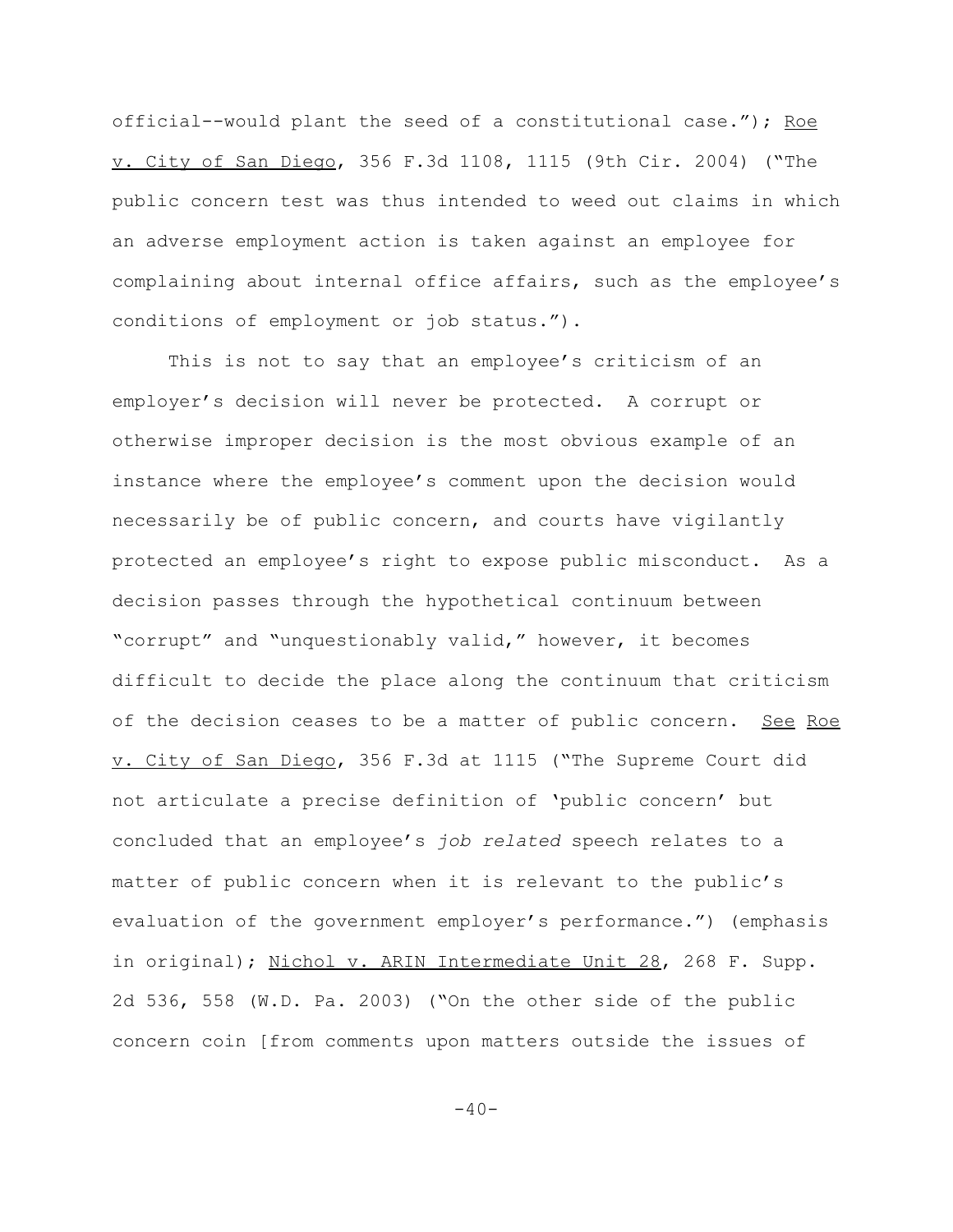the workplace], and presenting more complexity, are employees' comments directed internally at issues in or affecting the workplace, ranging from idle office gossip and chit-chat (usually not public concern speech) to comments about safety, performance, corruption and other such larger issues of general interest to the public (usually deemed to be matters of public concern)."). The first view of Lauretano's proposed speech is based upon this premise: an employee's comment about his employer's questionable decisions is ordinarily not a matter of public concern. Because, under this view, the decisions identified by Lauretano are not sufficiently egregious in and of themselves to be worthy of public debate, Lauretano's proposed commentary is not protected.

Another view of Lauretano's proposed speech, however, might warrant First Amendment protection. According to the second view, Lauretano's proposed speech is not a criticism of his employer's isolated decisions, but rather commentary regarding a systematic failure in the way that the CSP handled the Hotchkiss case. For example, one could view Lauretano's proposed speech as using the Hotchkiss case as an example of the shortcomings of the investigatory process leading to an untoward result: graphic details prematurely revealed, lack of coordination between CSP investigators, lack of a uniform or adequate policy regarding interviews with minors, reluctance of the prosecution to take on a sensitive case, and the offering of a sacrificial lamb to the

-41-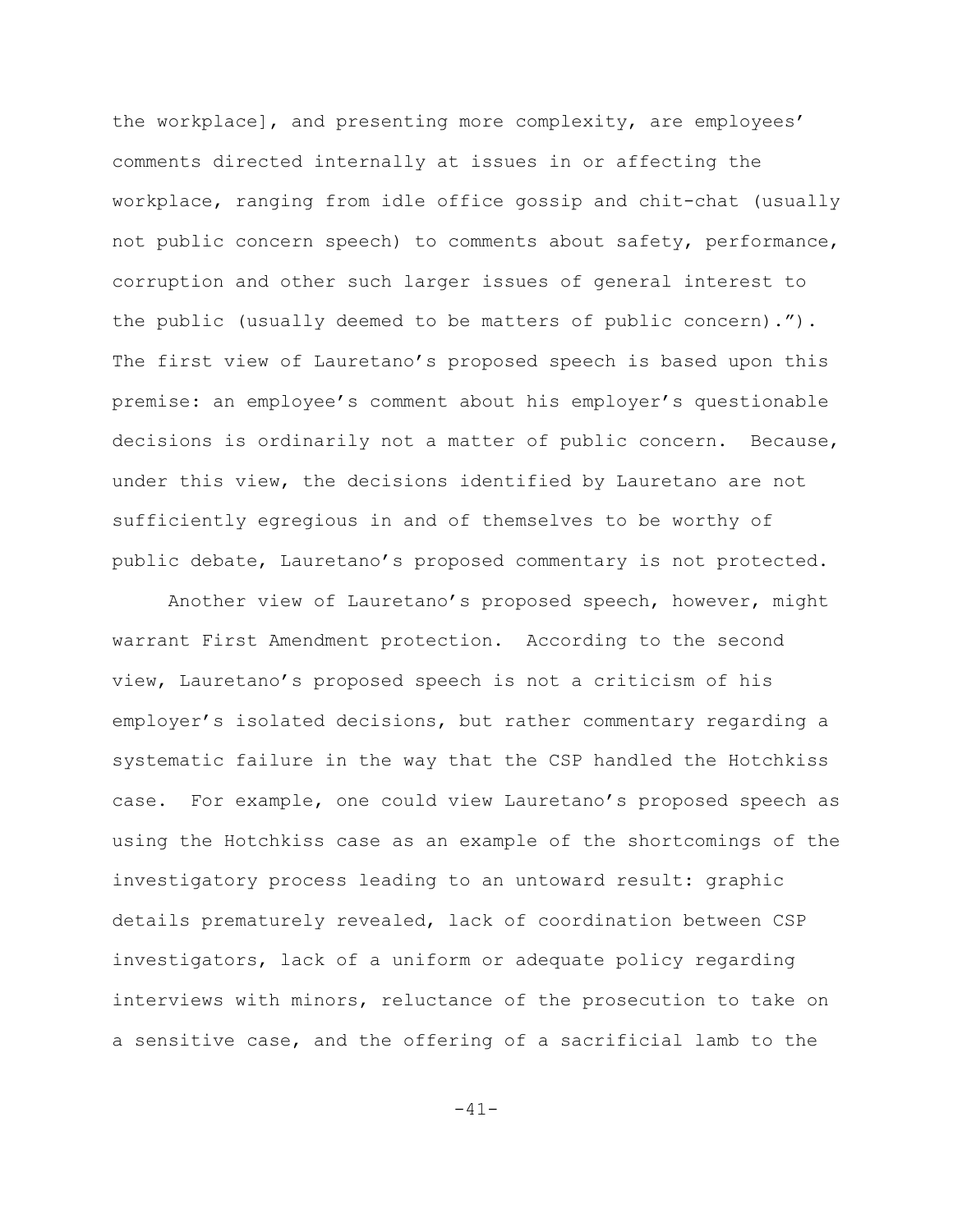public to explain the unseemly result and cover systematic shortcomings. Viewed through this lens, the individual decisions Lauretano seeks to comment upon are merely symptoms of a perceived greater illness. Arguably, therefore, Lauretano would be joining a debate regarding the CSP's policy with respect to investigating and prosecuting sexual assault cases with minor victims, and his speech would be protected because it transcends ordinary workplace issues. See Harman, 140 F.3d at 118 ("[D]iscussion regarding current government policies and activities is perhaps the paradigmatic matter of public concern. . . .") (internal quotation marks omitted).

Lauretano's motive for wanting to speak (according to Connick) and the context of the public debate (according to Rankin) inform the court's choice between these two viewpoints. See Lewis v. Cowen, 165 F.3d 154, 163-64 (2d Cir. 1999) (stating that when a court determines whether the employee's speech addresses a matter of public concern, "the court should focus upon the motive of the speaker and attempt to determine whether the speech was calculated to redress personal grievances or whether it had a broader public purpose."). The Court of Appeals for the First Circuit has persuasively elaborated the reasoning behind this inquiry as follows:

Where a public employee speaks out on a topic which is clearly a legitimate matter of *inherent* concern to the electorate, the court may eschew further inquiry into the employee's motives as revealed by the "form and

 $-42-$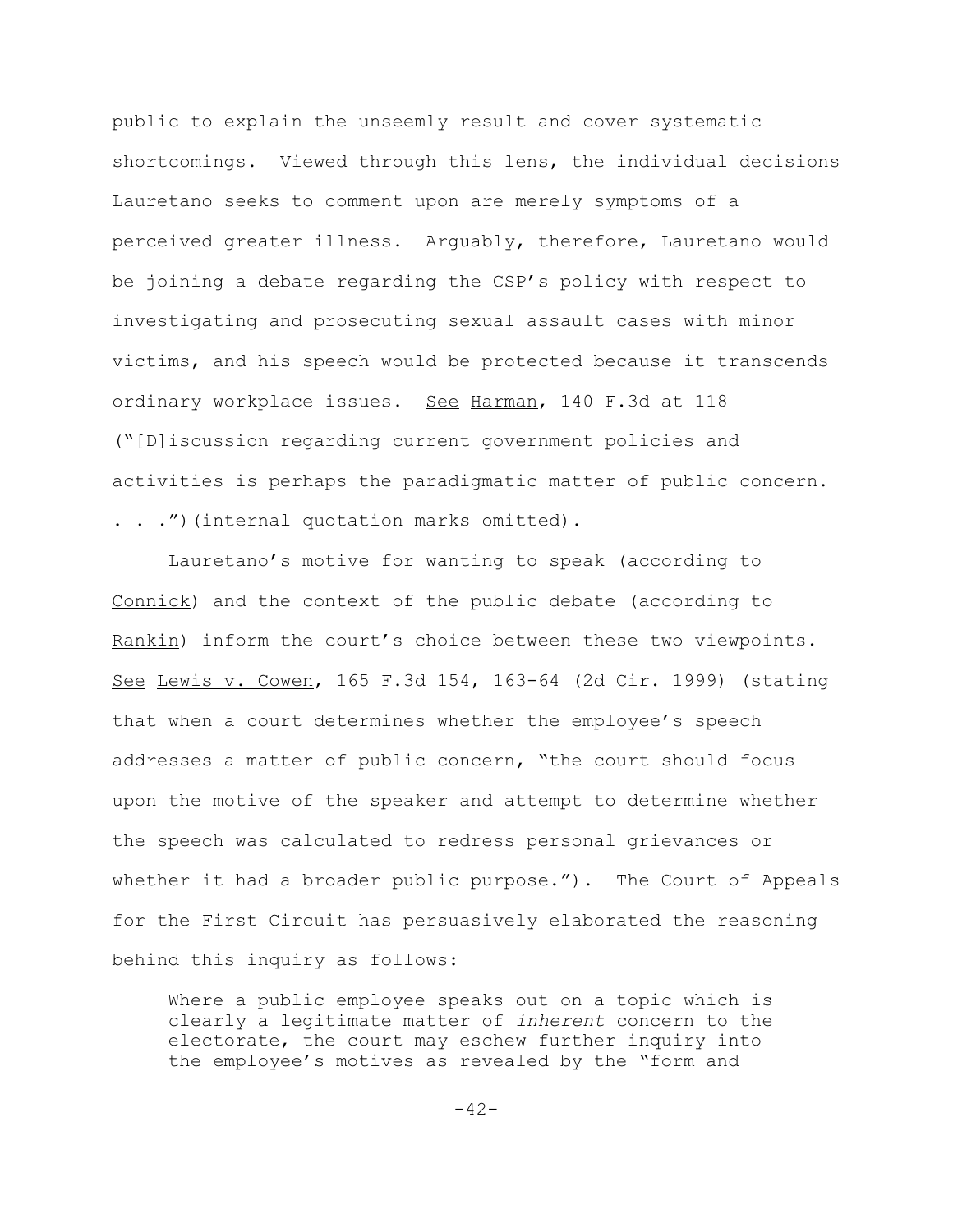context" of the expression. . . . On the other hand, public-employee speech on a topic which would not necessarily qualify, *on the basis of its content alone*, as a matter of inherent public concern (e.g., internal working conditions, affecting only the speaker and co-workers), may require a more complete Connick analysis into the form and context of the public-employee expression, "as revealed by the whole record," Connick, 461 U.S. at 148, . . . with a view to whether the community has *in fact* manifested a legitimate concern in the internal workings of the particular agency or department of government, and, if so, whether the "form" of the employee's expression suggests a subjective intent to contribute to any such public discourse. Since "almost anything that occurs within a public agency *could* be of concern to the public," Terrell [v. University of Texas System Police], 792 F.2d [1360,] at 1362 [(5th Cir. 1986)](emphasis in original), a full-fledged "form and context" analysis is appropriate in these instances.

O'Connor v. Steeves, 994 F.2d 905, 913-14 (1st Cir.) (citations omitted, emphasis in original), cert. denied, 510 U.S. 1024 (1993). Because the content of Lauretano's proposed speech, standing alone, does not necessarily mandate First Amendment protection, an extended inquiry into the form and context of his proposed speech is necessary to determine whether his proposed speech warrants protection.

Lauretano testified, at length, that he desired to speak to the public regarding the Hotchkiss case and the subsequent imposition of discipline upon him. His motivation for wanting to speak is complex. On a lengthy direct examination, Lauretano testified on several occasions that he wanted to speak out, either internally within the CSP or externally to the general public, with respect to the subject matter of several newspaper

 $-43-$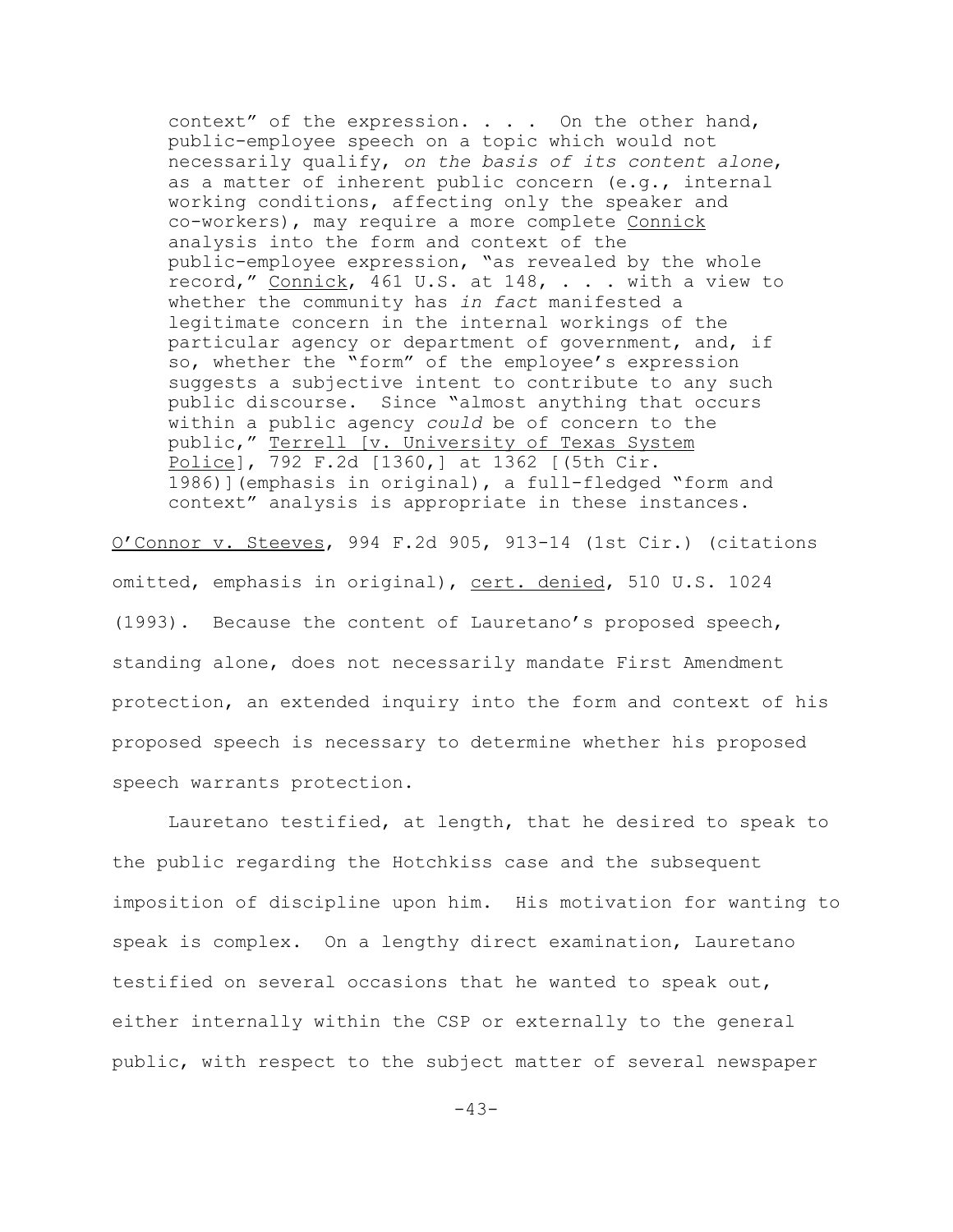articles written during the course of events in the Hotchkiss case. Certainly, Lauretano desired to defend his reputation from what he perceived to be derogatory comments about his ability and character made by (or attributed to) his superior officers. (See Tr. 463:15-19 ("Q. At what point in time did you develop the desire, if at any time, to speak publically about your investigation of the Hotchkiss case? A. As soon as Colonel Bardelli and Lieutenant Brunt were out talking to the press. . . ."); Tr. 511:25-512:7 ("What I can tell you is that during this whole investigation, while [CSP officials] were speaking openly about me and I was ordered not to be able to speak, eventually this led me to trying to hire an attorney to be able to get my story out, because I was being defamed by the Connecticut State Police over a three-year period in countless articles and in countless newspapers where they were able to speak and I wasn't."); Tr. 573:10-19 ("I would say that some point where those internal affairs, the internal affairs investigation was released, okay, without notifying me that it was going to be released, and that there were all kinds of detrimental comments made about me by the major crime squad in there, my interview, they took my interview out, gave a one-sided version, handed it over to the [person], at that particular point I would say absolutely, because I wanted to defend my honor, and they called me all kinds of things in that internal affairs investigation.");

 $-44-$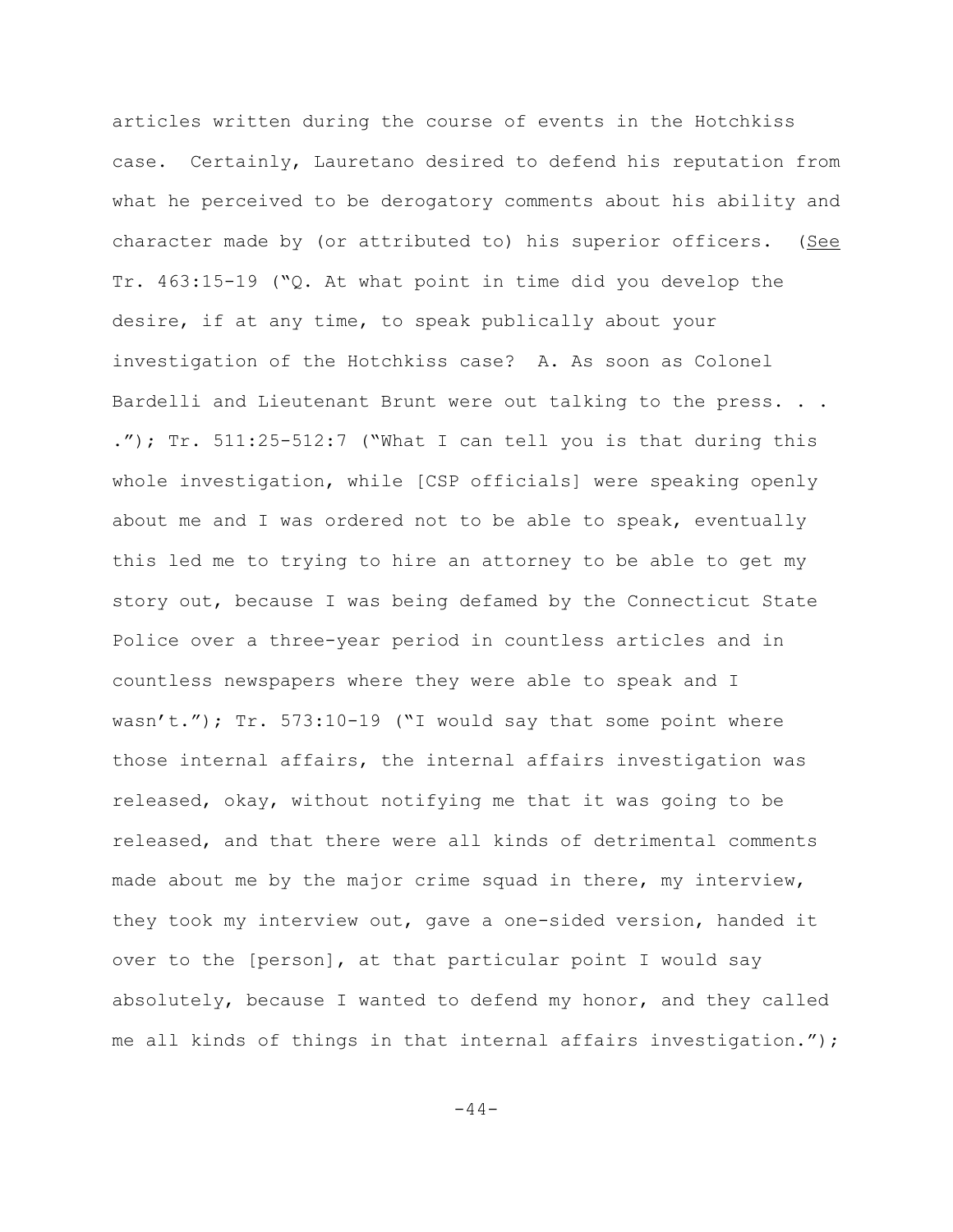Tr. 594:10-18 ("Q. When you learned of the contents of [Maco's December 8, 1998 letter], did you want to respond publicly regarding the allegation in there outside of the state - - some forum outside of the state police? A. Yes, absolutely. Q. And the reason you wanted to do so was because you felt that the letter questioned your honor? A. I felt that I was insulted by the state's attorney's office.")).

The evidence in the record also indicates that Lauretano wished to express his dissatisfaction with the manner in which the CSP and State's Attorney's Office conducted the Hotchkiss investigation, both internally within the CSP (see Tr. 570:4-7), and, at some point in time, through the media. (See Tr. 623:4-11 ("I think that these issues were all of public concern, and that the public needs to know certain things, and we've gone over many of them. The arrest warrant applications not being sealed, et cetera, et cetera. There are so many different things to go over, including the fact that I felt I was being scapegoated with these articles. I was being ordered not to speak over many months to defend myself, et cetera, et cetera."); Tr. 746:13-  $747:1$  ( $^{\circ}$ Q. . . . When you heard about this complaint that was coming in connection with the [WDMC's February 28, 1998] interview [with the complainant], the recantation, were you upset because you considered four months of your work was going to waste? Or were you concerned for other reasons? A. I was

 $-45-$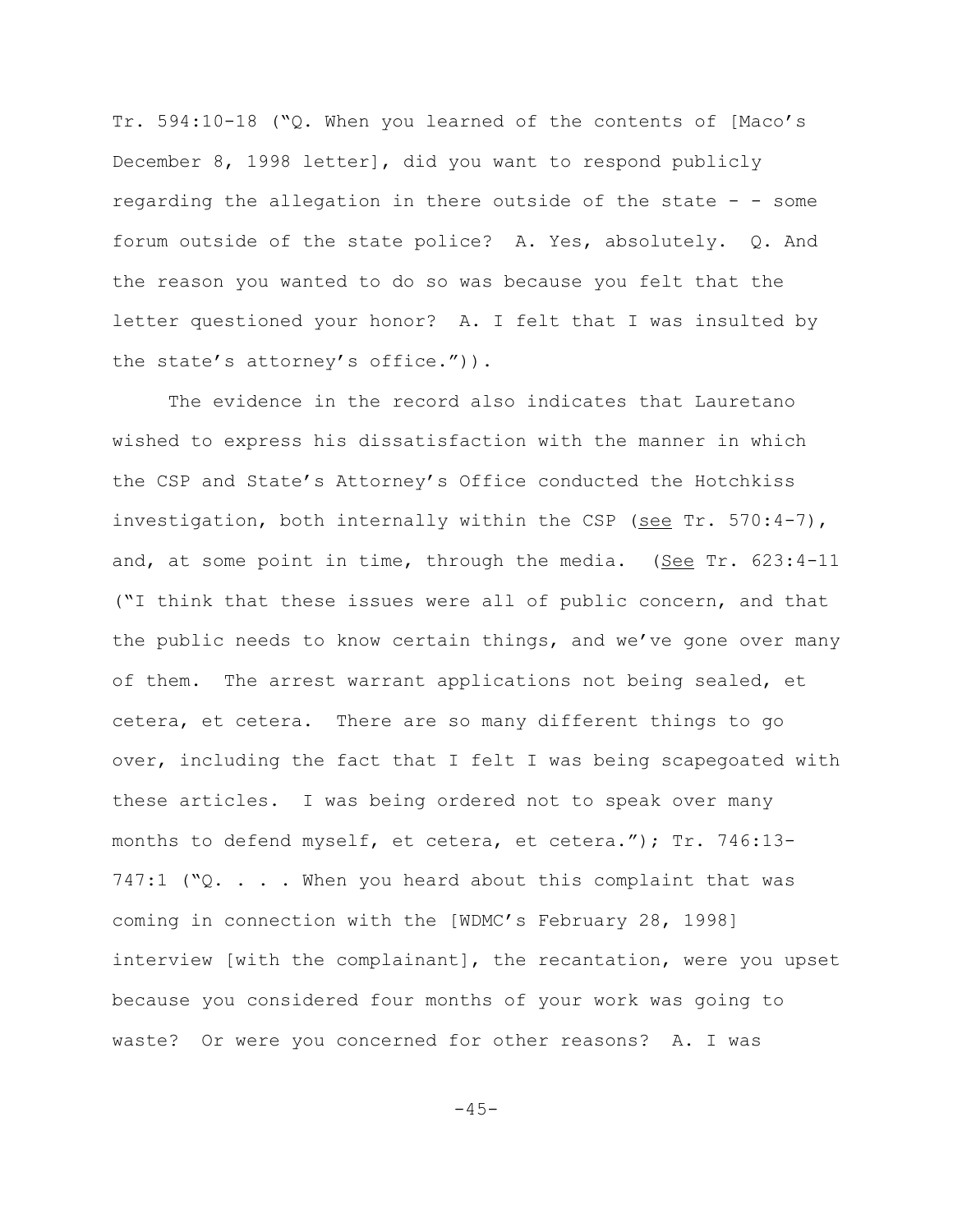concerned about the state police and how this was going to look, and I felt that that, and after speaking to Sergeant Hyatt, I felt that [the WDMC officers] were basically hoodwinked because they were not provided with the videotape recording of the boy's interview, and they should have been provided that by Mr. Maco, and I was concerned for the state police, because I had run into this, I had run into what I call Mr. Maco fence sitting.  $\ldots$ .

One exchange between Lauretano and the court is indicative

of the complexity of Lauretano's motivation:

THE COURT: Okay. Did you want to defend yourself, or did you want to defend or talk about the policy of how things like this were handled within the department? In other words, were you worried about yourself? Or were you worried about the total department and how it was being perceived as a result of its involvement in this case?

THE WITNESS: I think that they're intertwined, your Honor.

THE COURT: Then say it.

THE WITNESS: I believe they're intertwined. There are so many different issues here, and emotions arose over a period of time regarding so many different facets. This case went into a different turn every day with different articles that came out.

THE COURT: So you're worried about yourself?

THE WITNESS: Yes.

THE COURT: You were being improperly portrayed in the press?

THE WITNESS: Yes, your Honor.

THE COURT: And also you were upset because the police department was being portrayed as not doing their job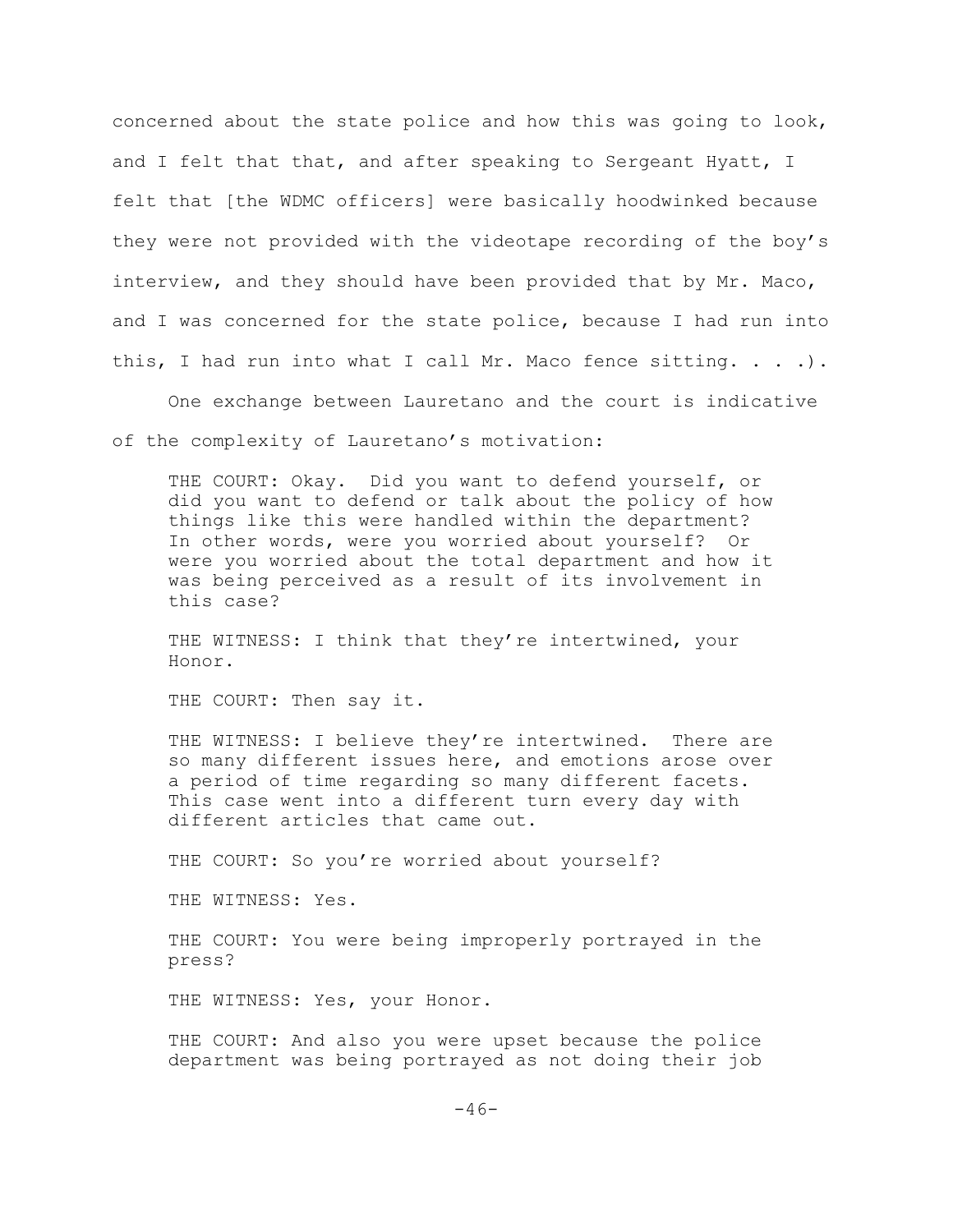properly and you were part of the police department?

THE WITNESS: That's true, your Honor. I serve in uniform. I'm in the public eye. And I'm also concerned about the state police image, including mine. It's intertwined, if you understand, your Honor.

(Tr. 619:13-620:14).

Although Lauretano's motivation for wanting to speak is complex, the record supports a finding that he was, at the very least, in part motivated by a desire to join a public debate regarding the propriety of CSP procedure. See Havekost v. U.S. Dept. of Navy, 925 F.2d 316, 318 (9th Cir. 1991) ("One critical inquiry is whether the employee spoke in order to bring wrongdoing to light or merely to further some purely private interest."); Berg v. Hunter, 854 F.2d 238, 242-43 (7th Cir. 1988) ("Although the point or motive behind an employee's speech is relevant in determining whether matters of public concern are implicated by that speech, motive alone is not dispositive. A fair reading of Connick simply will not support the use of such a litmus test. Despite the Court's explicit finding that Myers's questionnaire was motivated by a personal dispute, . . . the content of her speech was paramount to the Court's finding that a public issue was implicated."). Because he was at least partially motivated by a desire to contribute to an ongoing public debate, Lauretano would have likely participated by speaking out in a manner that would have enhanced the public debate. The record also supports the conclusion that there was,

 $-47-$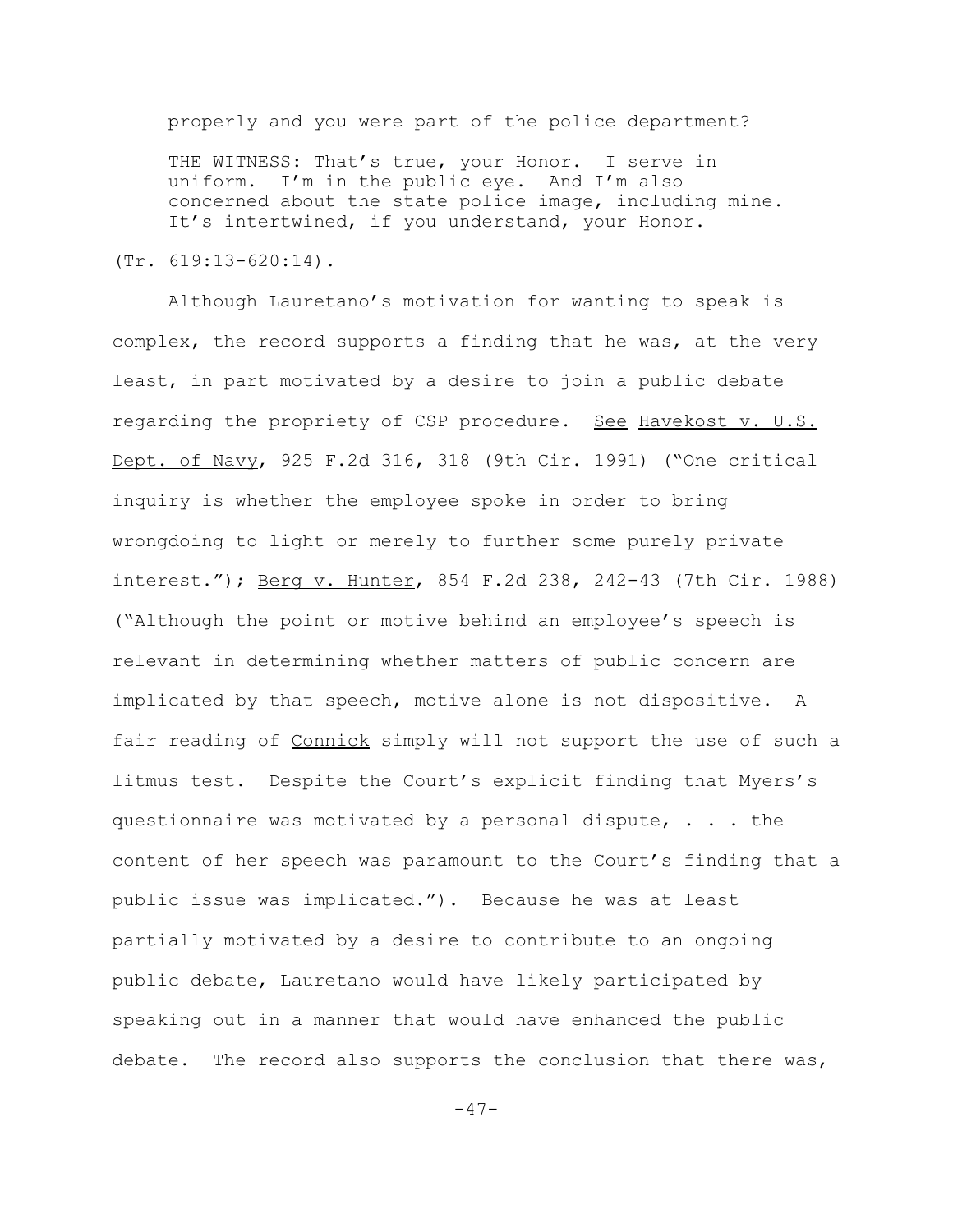and indeed still is to some degree, a public debate regarding the topics about which Lauretano wished to speak between Bardelli, Connelly, Maco, Connery, and others. The circumstances of the public debate were and are such that Lauretano would be able to contribute. Therefore, although the topic of Lauretano's proposed speech in and of itself does not necessarily mandate protection, the form and context of his proposed speech requires that his proposed speech be protected. See Tucker v. State of Cal. Dept. of Educ., 97 F.3d 1204, 1210 (9th Cir. 1996) ("This circuit and other courts have defined public concern speech broadly to include almost *any* matter other than speech that relates to internal power struggles within the workplace.") (emphasis in original); McKinley v. City of Eloy, 705 F.2d 1110, 1114 (9th Cir. 1983) ("Speech by public employees may be characterized as not of 'public concern' when it is clear that such speech deals with individual personnel disputes and grievances and that the information would be of no relevance to the public's evaluation of the performance of governmental agencies.").

The fact that a portion of Lauretano's proposed speech does not touch upon an matter of public concern, or that part of his motivation for speaking is to respond to aspersions cast upon

-48-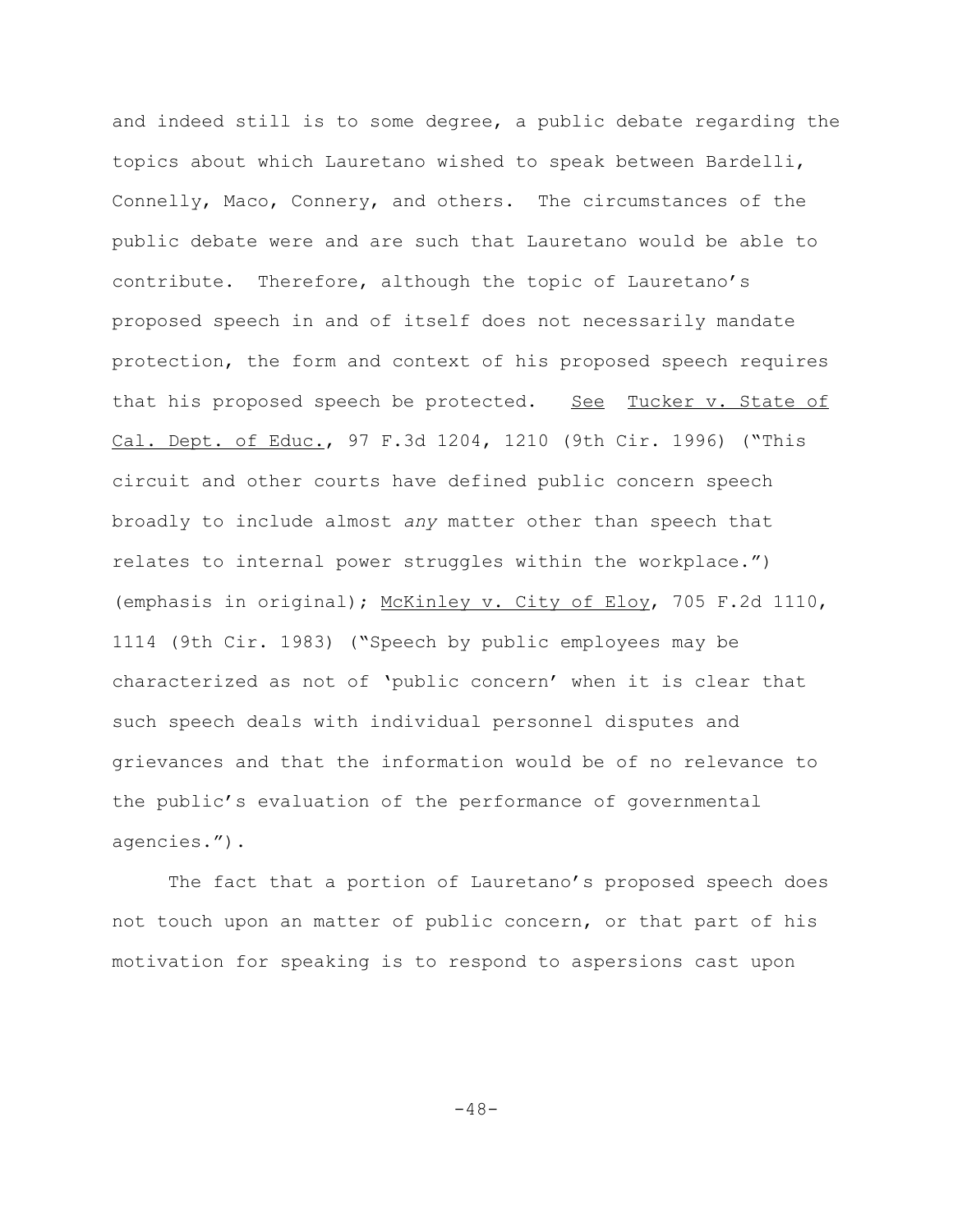him, does not alter this conclusion. $11$  Under certain circumstances, such as those present in Arndt v. Koby, 309 F.3d 1247 (10th Cir. 2002), "[s]peech intended to redress public perceptions of an individual officer's incompetence generally does not constitute speech on a matter of public concern," (dkt. # 93 at 16). See Arndt, 309 F.3d at 1254 ("The fact that Ms. Arndt was a police detective working on a murder investigation which had garnered tremendous media attention does not alone transform her speech designed to refute media criticisms of her personal, individual competence in that particular investigation into speech on a matter of public concern."). When faced with this issue in Connick, however, the Supreme Court did not adopt an "all or nothing" approach to determining whether an employee's speech was protected. Rather, the Supreme Court identified a particular portion of the plaintiff's speech that was worthy of protection, even though the majority of her speech was not protected. See Connick, 461 U.S. at 149 ("One question in Myers' questionnaire, however, does touch upon a matter of public concern.").

Declining to espouse a narrow view of Lauretano's proposed speech, and his motive therefor, is consistent with NTEU and its

<sup>&</sup>lt;sup>11</sup> Also, "[t]he inappropriate or controversial character of a statement is irrelevant to the question whether it deals with a matter of public concern." Rankin v. McPherson, 483 U.S. 378, 387 (1987).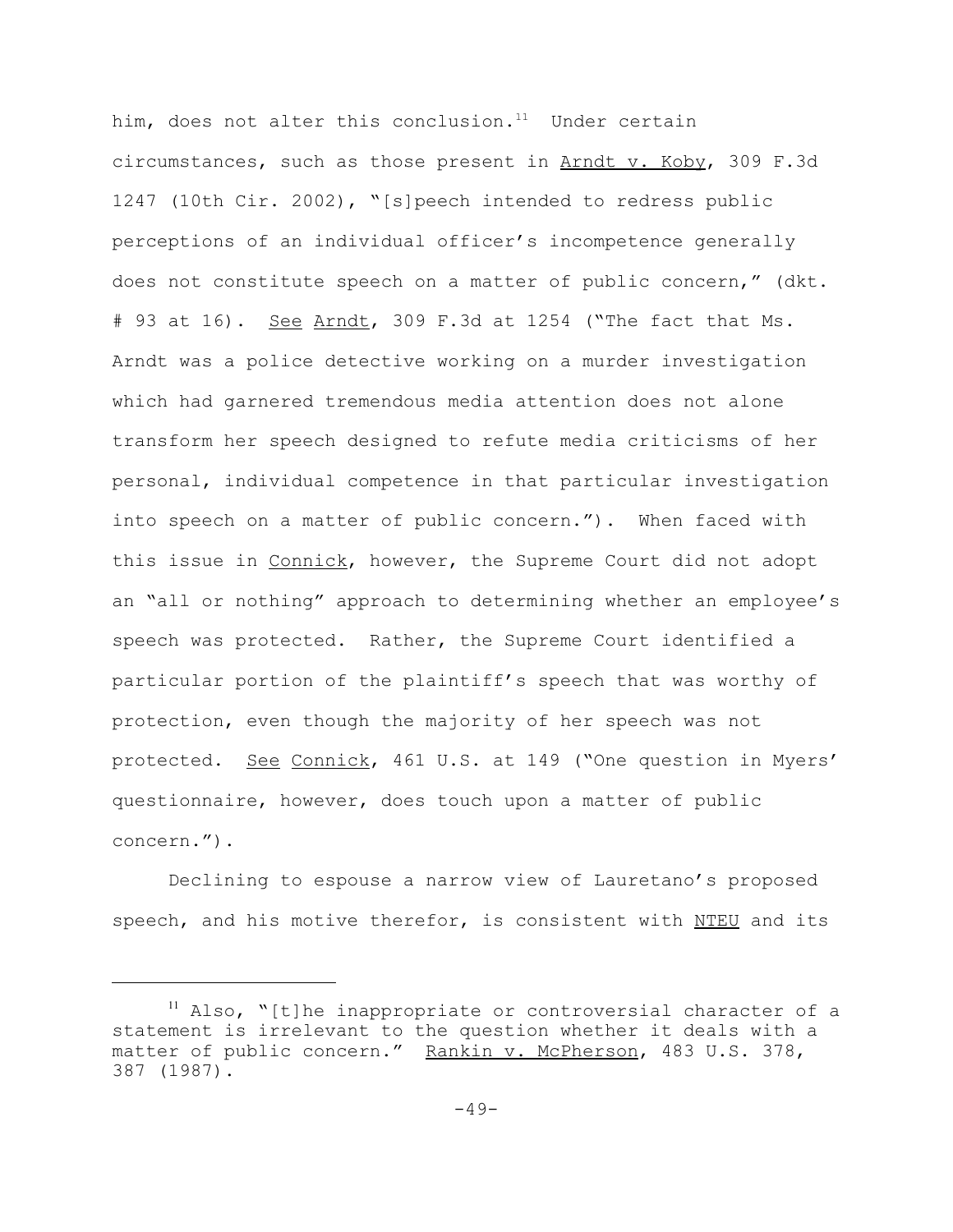progeny. As discussed herein, NTEU instructs the court to consider the spectrum of possible speech affected by the policy restricting speech. See NTEU, 513 U.S. at 468 (requiring the Government to demonstrate that its interests outweigh the interest of "both potential audiences and a vast group of present and future employees in a broad range of present and future expression"). Although NTEU certainly does not require the court to strain its imagination in extrapolating matters of public concern from an employee's proposed speech, to ignore earnest efforts to contribute to a public debate because the employee's articulation of his proposed speech does not fit squarely within the confines of the traditional model for protected speech would undermine the purpose of NTEU's expanded inquiry. For these reasons, the court finds that Lauretano's proposed speech relates to matters of public concern.

## b. Policy Language

Because Lauretano's proposed speech relates to matters of public concern, the court must, under the Pickering/NTEU balancing test, weigh the CSP's interest in promulgating the above-mentioned restrictions against both Lauretano's and the public's right to publicly discuss certain matters relating to the Hotchkiss case. Prior to balancing the parties' respective interests, however, the court must determine the scope of the CSP media provisions.

 $-50-$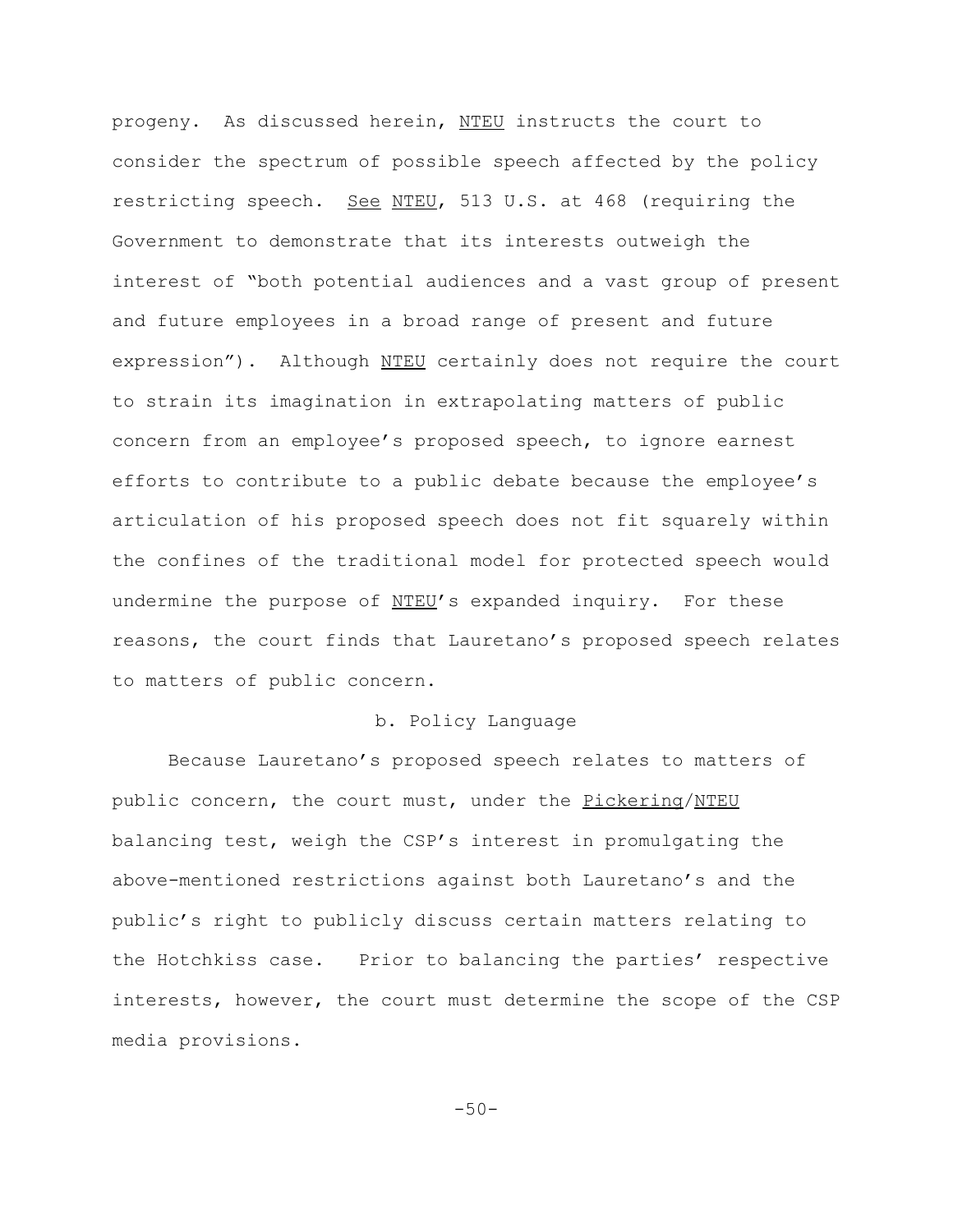Lauretano challenges the validity of following provisions of Fourth Edition of the Department of Public Safety Administration and Operations Manual ("A&O Manual") under the First Amendment: 8.1.1c;<sup>12</sup> 8.1.2a(3)  $\&(4)$ ; 8.1.2b(2)(a)  $\&(5)$  (m); 8.1.2c(1) - (4); 8.1.2i(6)(a)  $\&$  (b); 8.1.2j(1),(2),(3),(6)(a)-(g)  $\&$  (j); 8.1.6 a(2)(a)  $\&$  (b); and 14.2.2b (29),(68),(69)  $\&$  (74).<sup>13 14</sup> With respect to public comments in general, the policy provides the following:

## **Making official comments**

Department employees shall not identify themselves as authorized spokespersons or representatives of this department and discuss department policy or make official comments relative to department policy to members of the news media or to the general public without obtaining prior permission to do so from a district or bureau commander, who shall first clear the request with the commissioner through the chain of command.

(Def. Ex. G, § 8.1.1c). Section 14.2b, which is part of the CSP Rules of Conduct and enumerates specific disciplinary offenses, describes the offense of "Policy Comments" in identical terms.

 $12$  This provision has been amended after the filing of Lauretano's motion. As discussed herein, the amended provisions applied to Lauretano as of December 29, 2002.

<sup>&</sup>lt;sup>13</sup> Certain provisions of Section 14.2b were also amended by General Order 02-01. Lauretano has also challenged the following subsections of Section 14.2.2b as they appeared prior to the amendments implemented by General Order  $02-01$ : (28), (29), (66), (67) and (73).

 $14$  Lauretano mentions Section 14.2b(74), which was formerly numbered Section 14.2b(73), as a provision he wishes to challenge, but neither of the parties have posited that this provision applies to Lauretano's proposed speech. Absent a specific reference, the court will not pass upon this provision's constitutionality.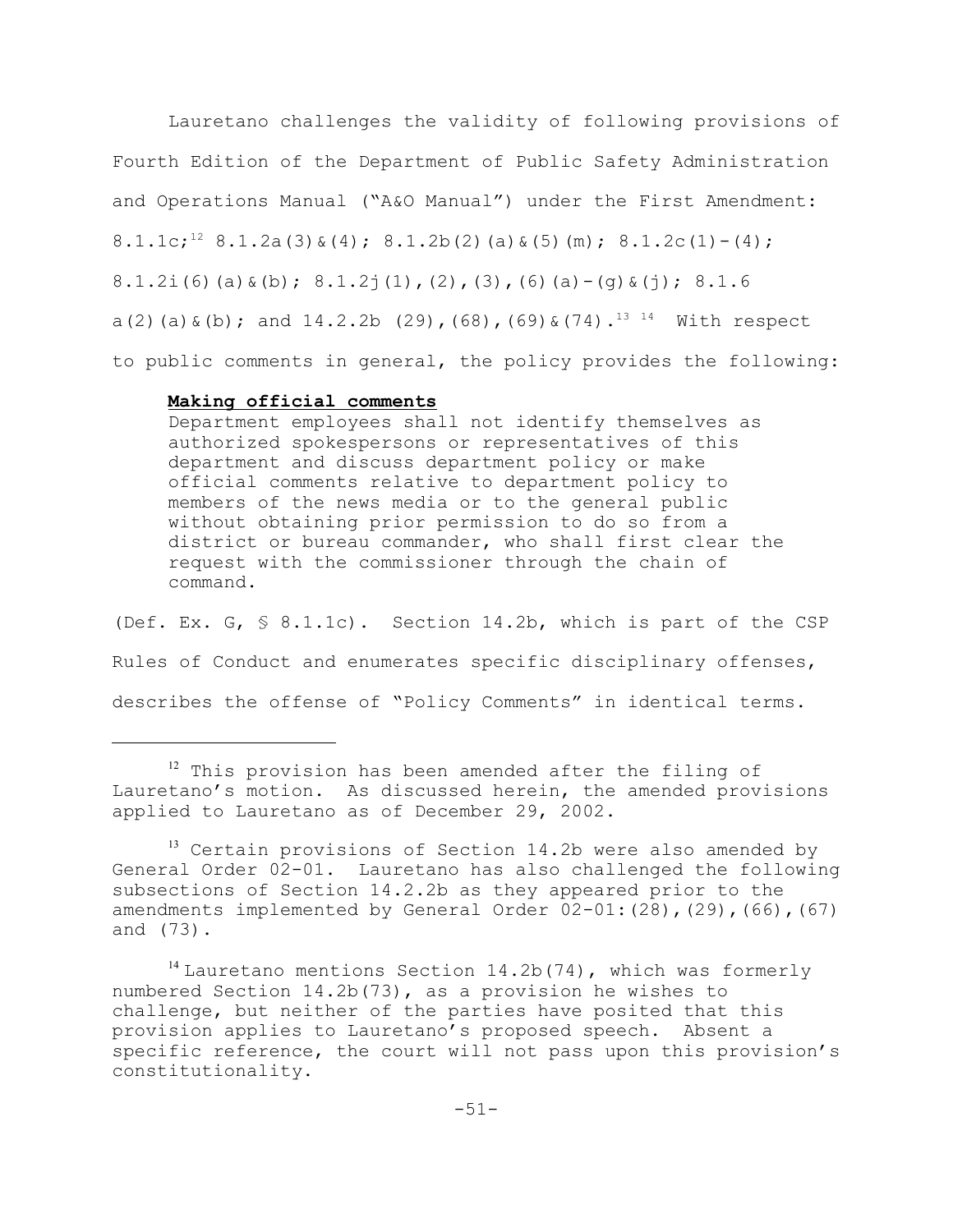$(\text{Id.}, \text{ } \text{\textless}\textless 14.2b(68))$ .

Further, the policy provides that, because "law enforcement activities are high in the public interest" and that cooperation with, and respect for, members of the news media "allow both groups to successfully provide public information and services," there is a need for a "Public Information Officer" ("PIO"). (Pl. Ex. 90,  $\frac{1}{2}$  8.1.2a). The policy enumerates specific procedures for responding to requests for information from members of the news media and the role of the PIO in responding to these requests. (See id.,  $\frac{1}{2}$  8.1.2). Included in the PIO provisions are several instances where "troopers" are required to notify and consult with the PIO prior to releasing certain information, including information related to personnel and disciplinary matters, Internal Affairs investigations, claims or charges against personnel, department policy, editorial responses and investigations or arrests involving state agencies, other law enforcement agencies, or public officials. (See id., § 8.1.2j(6)). Also, the policy provides that "[r]adio, television or print interviews may be authorized only by commanders or by PIO staff,"  $(id., \S 8.1.2c(1))$ , and that "[r]equests for radio, television or print interviews or other queries regarding department policy, department employees, disciplinary matters or internal affairs investigations shall be referred to PIO," (id.,  $\S$  8.1.2c(4)). Thus, to the extent it applies, the policy

-52-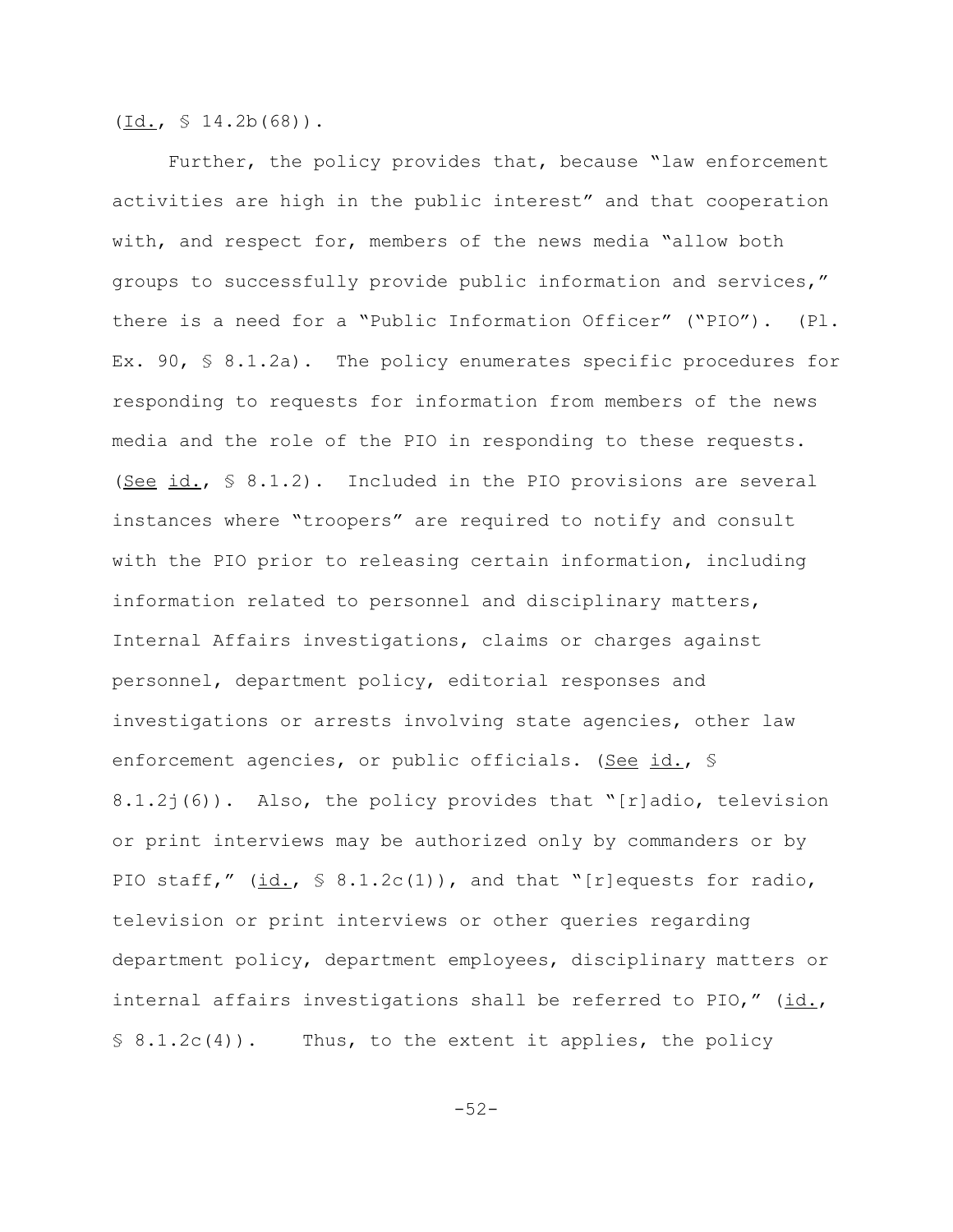prohibits unauthorized comments and imposes further restrictions regarding the release of certain other information by requiring clearance from the PIO.

The policy also references the rights of employees to speak. Specifically, the policy provides the following:

#### **Trooper rights: freedom of expression**

- (a) A trooper acting as a private citizen is entitled to exercise any lawful right of freedom of expression as may be granted by the Constitution of the United States, the Constitution of the State of Connecticut, or applicable federal or state statutes, laws and regulations.
- (b) A trooper identifying himself as a member of this department is nevertheless bound by certain restrictions on public speech or activities as described in this manual. (Note: A&O Sections 8.1.1-8.1.6, inclusive, Sections 13.1 & 13.1.2, and the applicable subsections of Section 14.2.2b.)
- (c) The restrictions on speech as identified in this policy are listed as general guidelines. Troopers are encouraged to seek guidance from their commanding officers.

(Def. Ex. G, § 8.1.1c(3)). Trooper expression is also limited by

the following prohibition:

No employee shall make public comments that, on balance, impair discipline by superiors or harmony among coworkers, have a detrimental impact on close working relationships for which personal loyalty and confidence are necessary, impede the performance of a speaker's duties or interfere with the regular operation of the department.

The CSP characterizes the restrictions on employee speech

 $(\underline{Id.} \, , \, \S 14.2b(69))$ .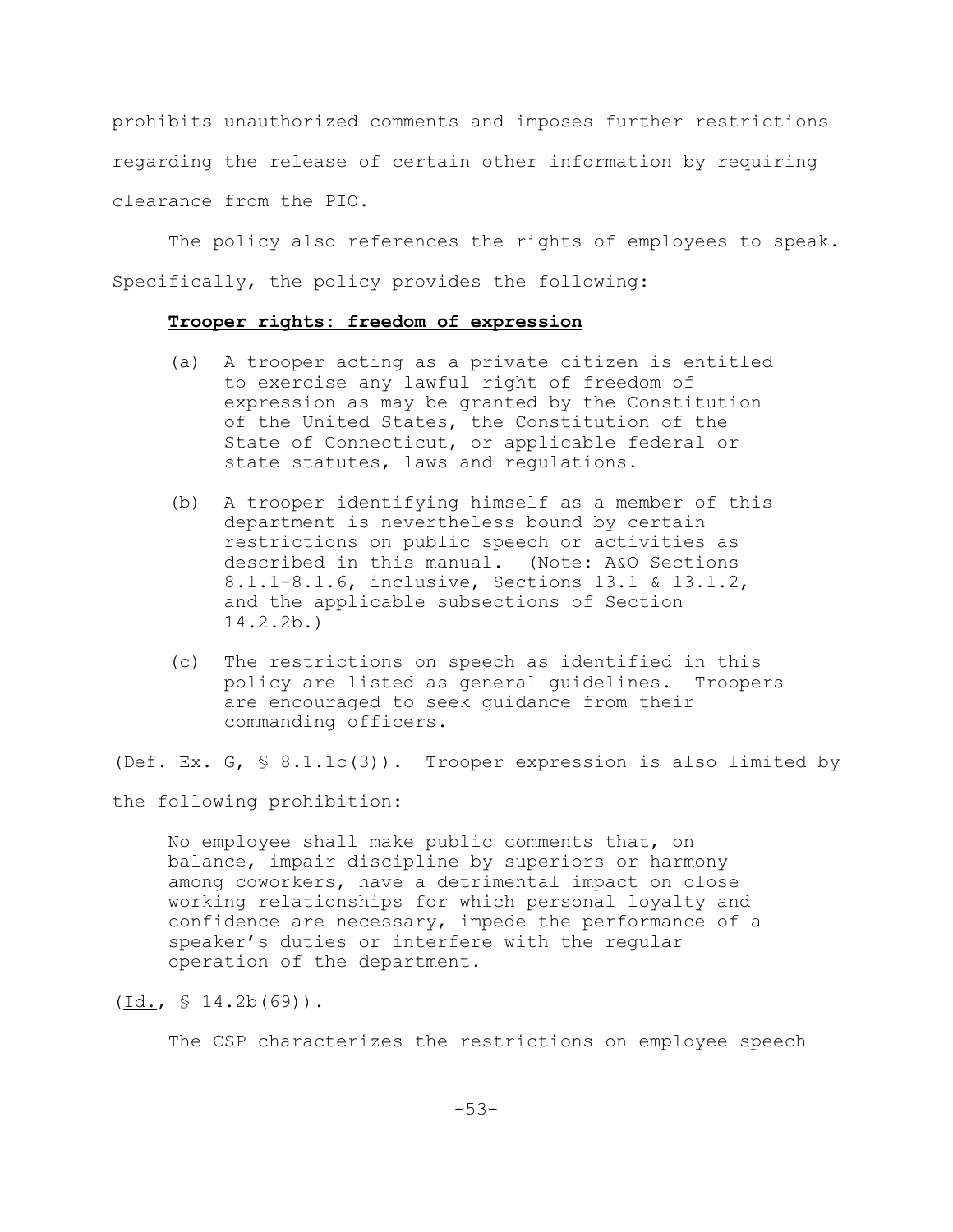set forth in the policy as "exceptionally narrow." The CSP argues that the policy imposes restrictions on employee speech only when employees "identify themselves as authorized spokespersons or representatives of this department and discuss department policy or make official comments relative to department policy to members of the news media or to the general public. . . ." (Def. Ex. G,  $\frac{1}{2}$  8.1.1c). The CSP interprets this language to limit application of the restrictions to situations where "troopers [are] acting within the scope of their official duties," and claims that the "CSP policy does no more than advise its employees that they may not (1) publicly represent themselves to be authorized spokespersons of the agency without prior approval; or (2) disclose information protected by  $law.^{n_{15}}$  Of course, the CSP may lawfully control its employee's speech when the employees are speaking as part of their official duties. See Urofsky, 216 F.3d at 407 ("This focus on the capacity of the speaker recognizes the basic truth that speech by public employees undertaken in the course of their job duties will frequently involve matters of vital concern to the public, without giving those employees a First Amendment right to dictate to the state how they will do their jobs."). Thus, the CSP argues that "[t]he policy's narrowly defined proscription on

<sup>&</sup>lt;sup>15</sup> Lauretano does not challenge the provisions of the policy prohibiting disclosure of confidential information.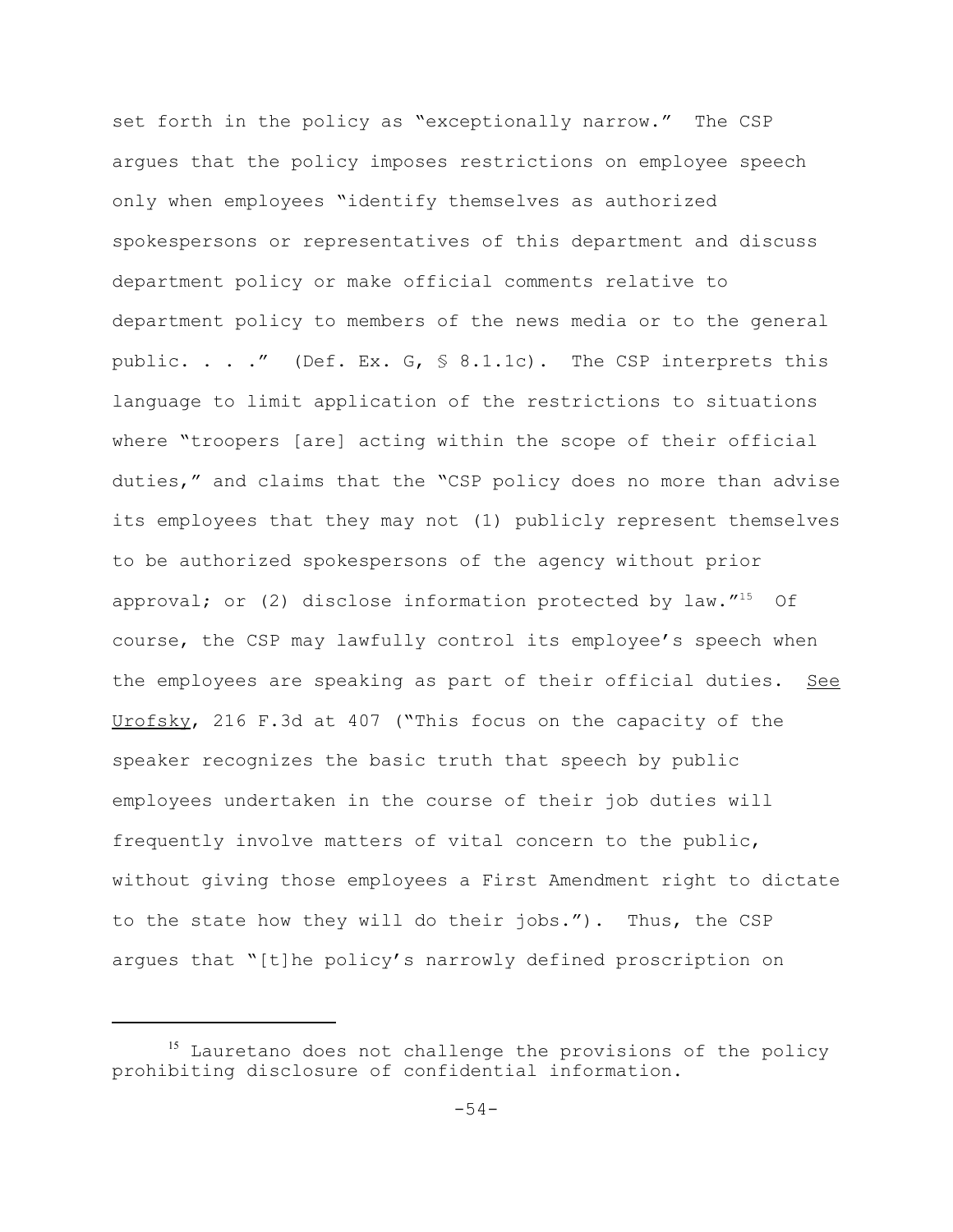speech, coupled with textual acknowledgment of employees' First Amendment rights, satisfies the concerns set forth in analogous cases. . . ."

Lauretano argues in response that the policy does not precisely distinguish between employee speech as part of the employee's official duties, which may lawfully be restricted, and employee speech on workplace topics of public concern not offered within the scope of the employee's official duties, which may not be categorically proscribed. Lauretano argues that "[t]he issue of speaking as a purported 'authorized spokesperson' is not at play in this case as plaintiff does not challenge this aspect of the policies. But troopers who wish to speak out about agency affairs would necessarily identify themselves as Connecticut State Troopers." Lauretano contends that the terms "authorized spokesperson," "representative of the department," and "member of this department" are not synonymous; in fact, Lauretano points out a fourth term, "official representative of the department," used in the same provision of the policy, (Def. Ex. G, § 8.1.1g(3)), which discusses protocol for wearing the CSP uniform. In the context of the facts of this case, Lauretano argues that his proposed speech regarding the Hotchkiss case would be necessarily offered as a "member of the department," and thereby subject to clearance from his commanding officer and possibly the PIO.

-55-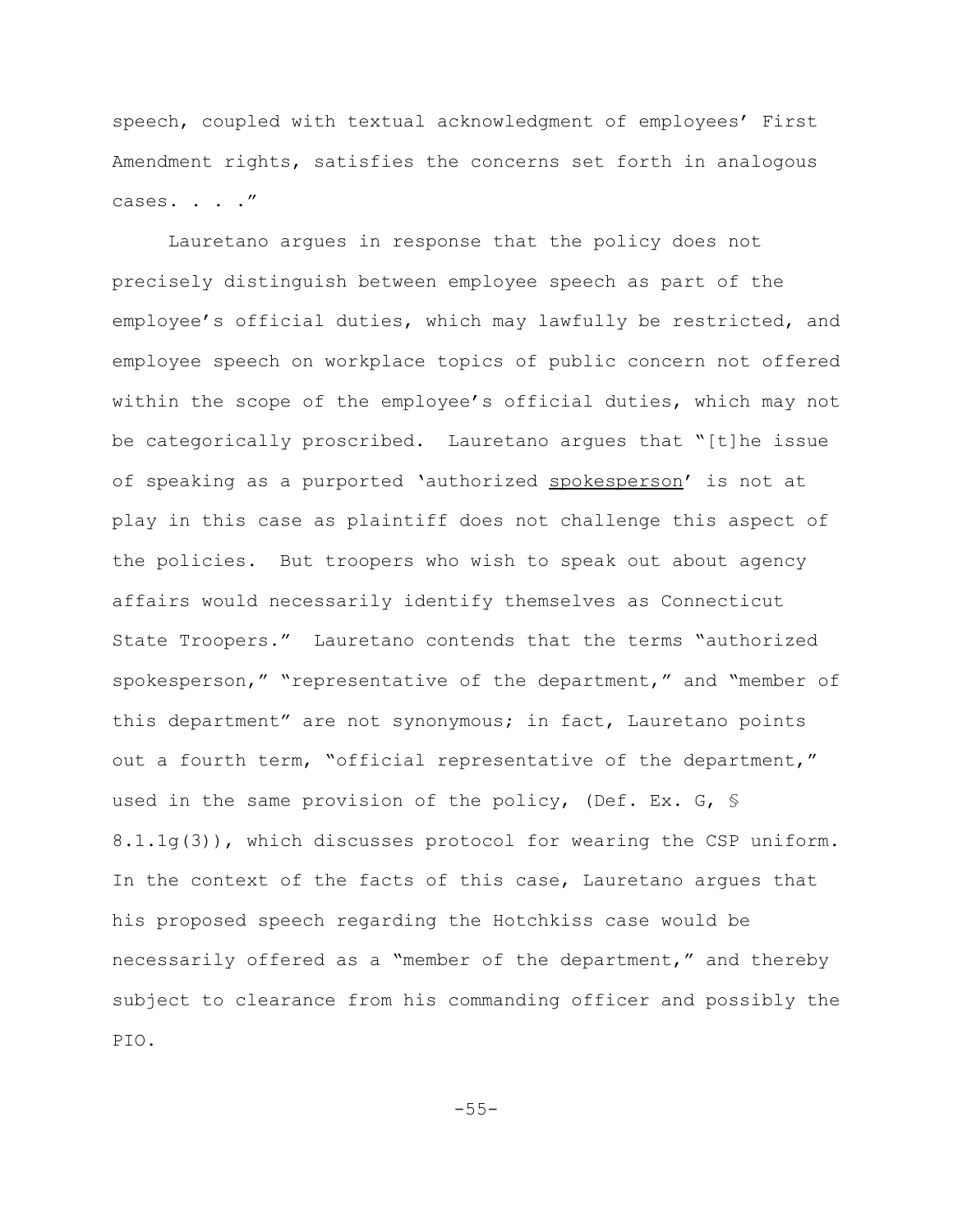The policy language itself does not support the interpretation advanced by the CSP. Even within the key provision of the policy, the CSP uses three different terms to notify troopers that the restrictions on communications to the public apply. The flush language of Section 8.1.1c provides that employees identifying themselves as "*authorized spokespersons* or *representatives of this department*" must obtain permission to make "official comments relative to department policy." Section 8.1.1c(3)(b) provides, however, that "*[a] trooper identifying himself as a member of this department* is nevertheless bound by certain restrictions on public speech or activities as described in this manual." Assuming, arguendo, that the terms "authorized spokesperson" and "representative of the department" are synonymous, the court must also construe the term "member of this department" to be identical to the two preceding terms in order to support the CSP's interpretation of the policy.

The policy language does not sustain the CSP's interpretation of the policy. The term "representative" means, in this context, "standing or acting for another [especially] through delegated authority," Merriam-Webster's Collegiate Dictionary at 990 (10th ed. 2002), and the term "spokesperson" means "a person who speaks as the representative of another or others often in a professional capacity," id. at 1133. The term "member," on the other hand, means "one of the individuals

-56-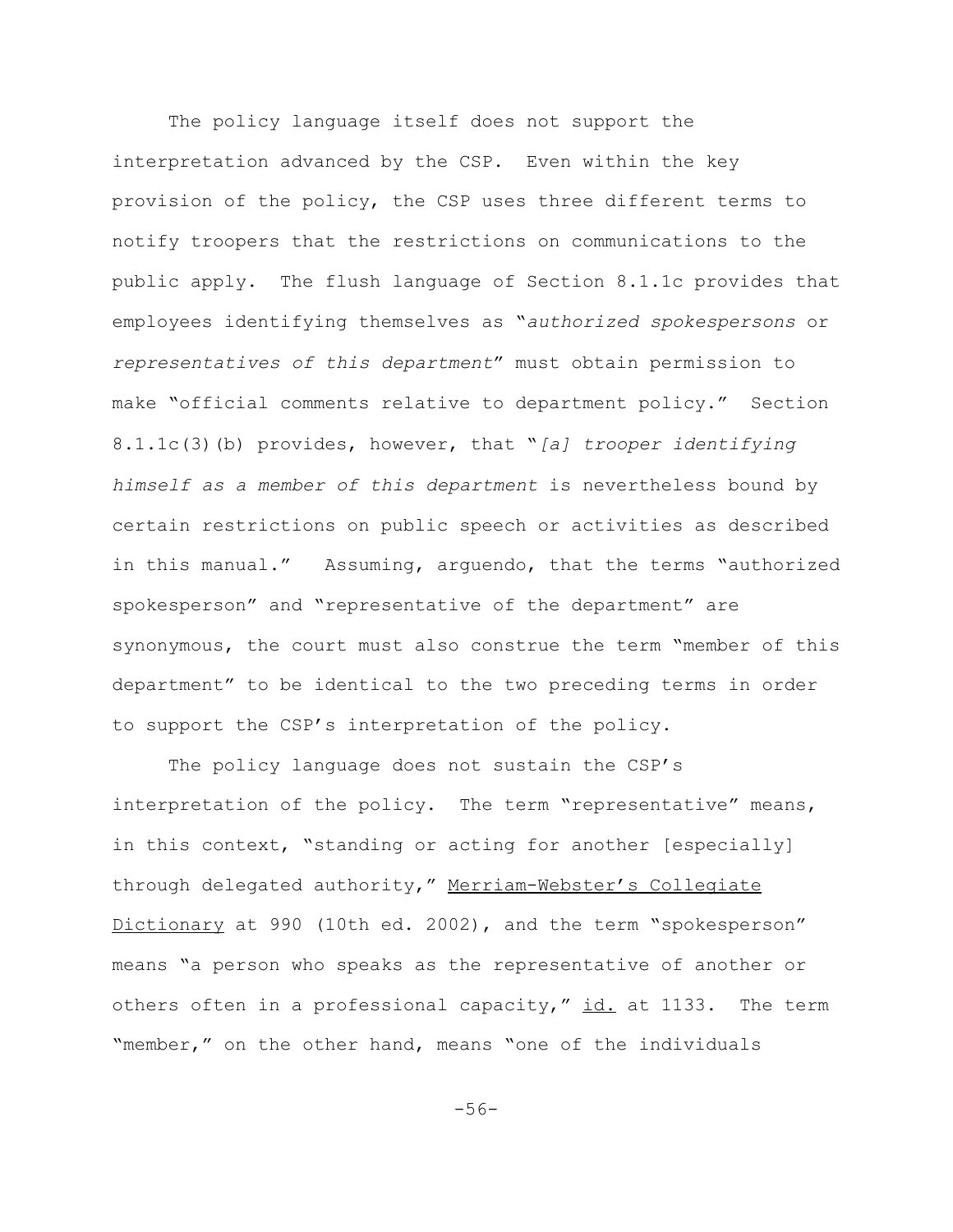composing a group," id. at 723, and does not intimate any authority to speak or act on behalf of other members of the group.

The significance of the use of the specific term "member" in Section 8.1.1c(3) cannot be understated. Section 8.1.1c(3) notifies troopers when the restrictions on speech set forth in other provisions of the A&O Manual apply. Subsection (a) tells troopers when the restrictions are not applicable, while subsection (b) informs troopers when the restrictions are applicable. These provisions set forth a bright line rule regarding the applicability of the restrictions. Regardless of whether the flush language of Section 8.1.1c could be interpreted consistent with the CSP's contentions, the language of Section 8.1.1c(3) is clearly and unambiguously far broader.

As evident by the facts of this case, the policy, by its terms, restricts protected speech. The parties would, of course, agree that Lauretano must comply with the provisions of the media policy to say the following: "Speaking on behalf of the CSP, our policy of not requiring all interviews with minor complainants to be recorded must be changed." Under the policy, however, it is not clear whether Lauretano could say the following without complying with the media policy procedures: "I am a member of the CSP. I think the CSP policy of not recording interviews with minor complainants must be changed," or, if the listener already

-57-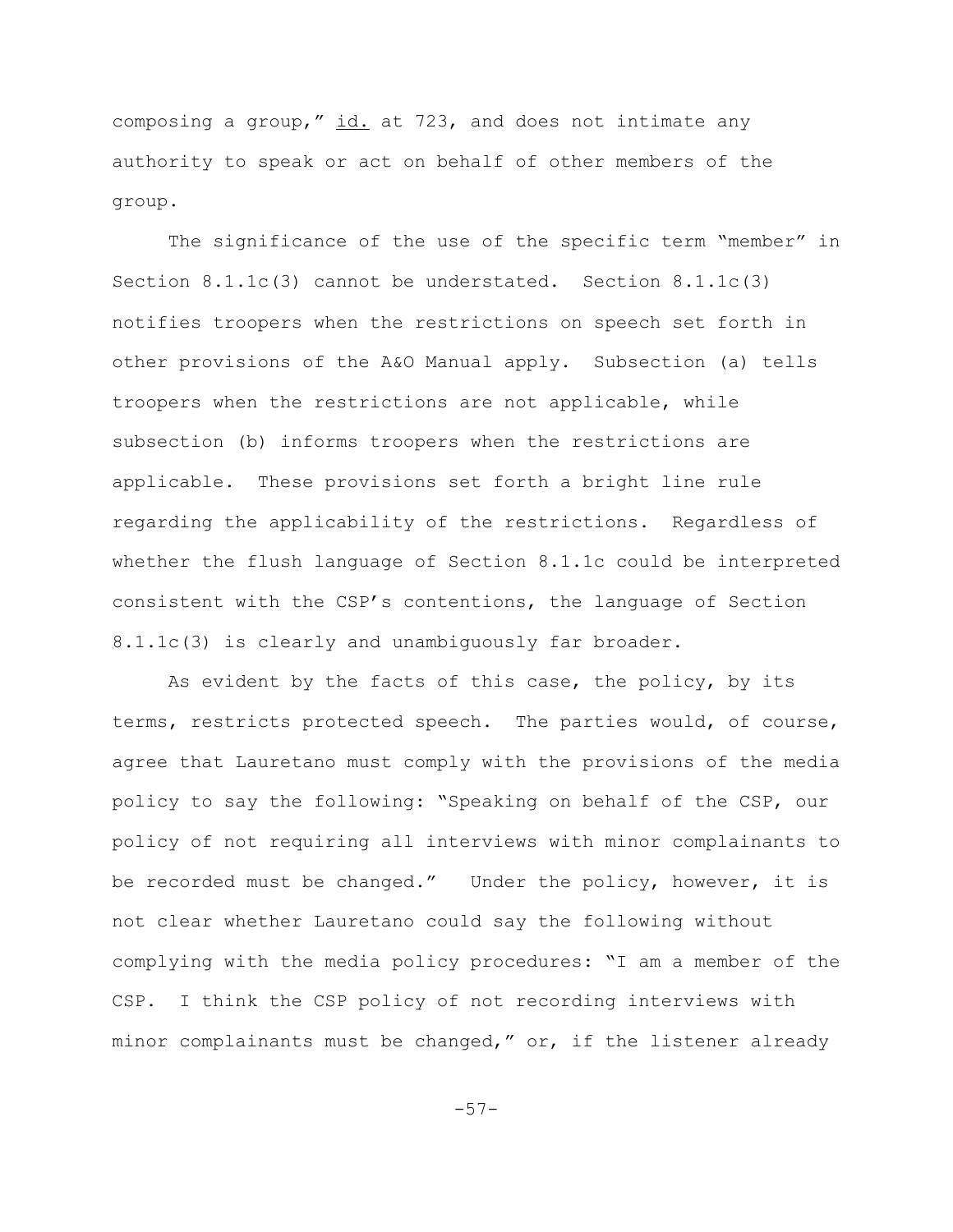knew or could easily discern that Lauretano was a member of the CSP: "I think the CSP policy of not recording interviews with minor complainants must be changed." In other words, Section 8.1.1c(3)(b) applies to situations where a trooper speaks on his or her own behalf, but the speech is valuable to the general public only because the speaker is a member of the CSP. With respect to the example discussed herein, Lauretano's view regarding the CSP minor interview policy is valuable to the public only because he speaks from his experience as a member of the CSP, although not as a CSP spokesperson. Because this type of speech falls within the purview of Section  $8.1.1c(3)(b)$ , it is therefore restricted by other provisions of the policy.

The CSP argues that its policy is similar to that at issue in Shelton Police Union v. Voccola, 125 F. Supp. 2d 604 (D. Conn. 2001), where the court, after applying the Pickering/NTEU balancing test, found that the government had met its burden of justifying the restrictions on employee speech set forth in the written policy at issue in that case.<sup>16</sup> See id. at 626. The policy at issue in Shelton Police Union provided the following:

all formal releases to the press are to be disseminated through the media relations' officer, assigned by the Chief of Police or in the absence of such media relations' officer by the commanding officer. No

<sup>&</sup>lt;sup>16</sup> The court did find, however, that the government had unconstitutionally applied the written policy to the plaintiff in violation of the First Amendment. See Shelton Police Union, 125 F. Supp. 2d at 630-34.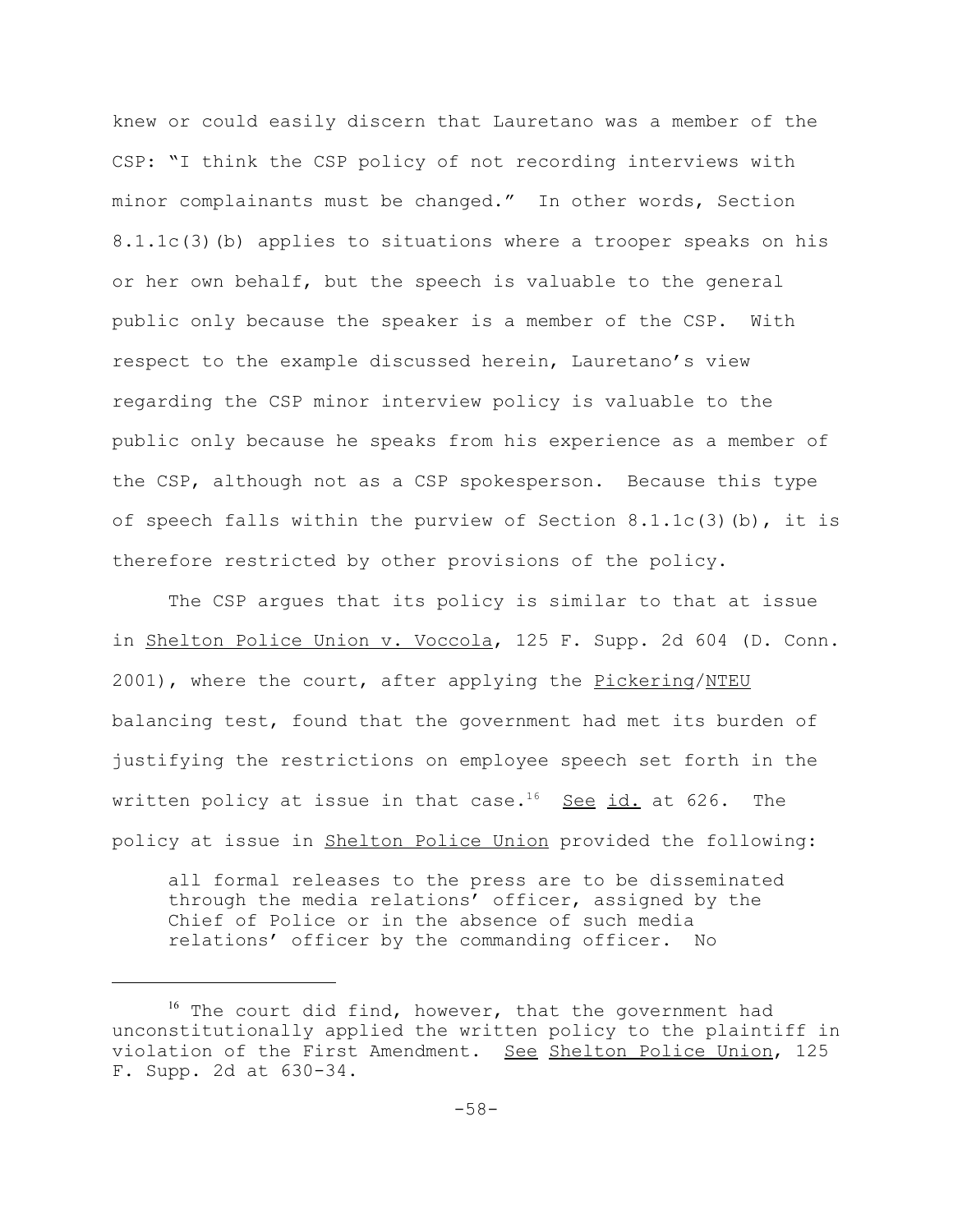member of the department shall release any information relating to pending investigations or any information not otherwise available to the public if such information is exempt from public disclosure pursuant to the Freedom of Information Act.

## Id. at 622. The court held that this provision

restricts employees' interests in free speech only in the context of "formal releases" and confidential information. At the same time, the Rule addresses the government's significant interests in keeping statutorily protected information confidential, protecting information about pending investigations, and approving any public statements released on behalf of the police department. Balancing these interests, the court finds that the government has satisfied its burden of demonstrating that its interests in confidentiality and effectiveness outweigh police officers' interests in speaking for the department or releasing confidential information.

## Id.

The policy at issue in Shelton Police Union and the CSP policy are markedly different. The restrictions set forth in the CSP policy apply to "[a] trooper identifying himself as a member of this department." The dispositive inquiry in determining whether the CSP policy restrictions apply is the capacity of the speaker, and not the nature of the information. The Shelton Police Union policy, in contrast, imposes restrictions upon two categories of information: (1) formal releases; and (2) confidential information. The restrictions set forth in the CSP policy therefore apply to any speech uttered by "[a] trooper identifying himself as a member of this department," regardless of the nature of the speech.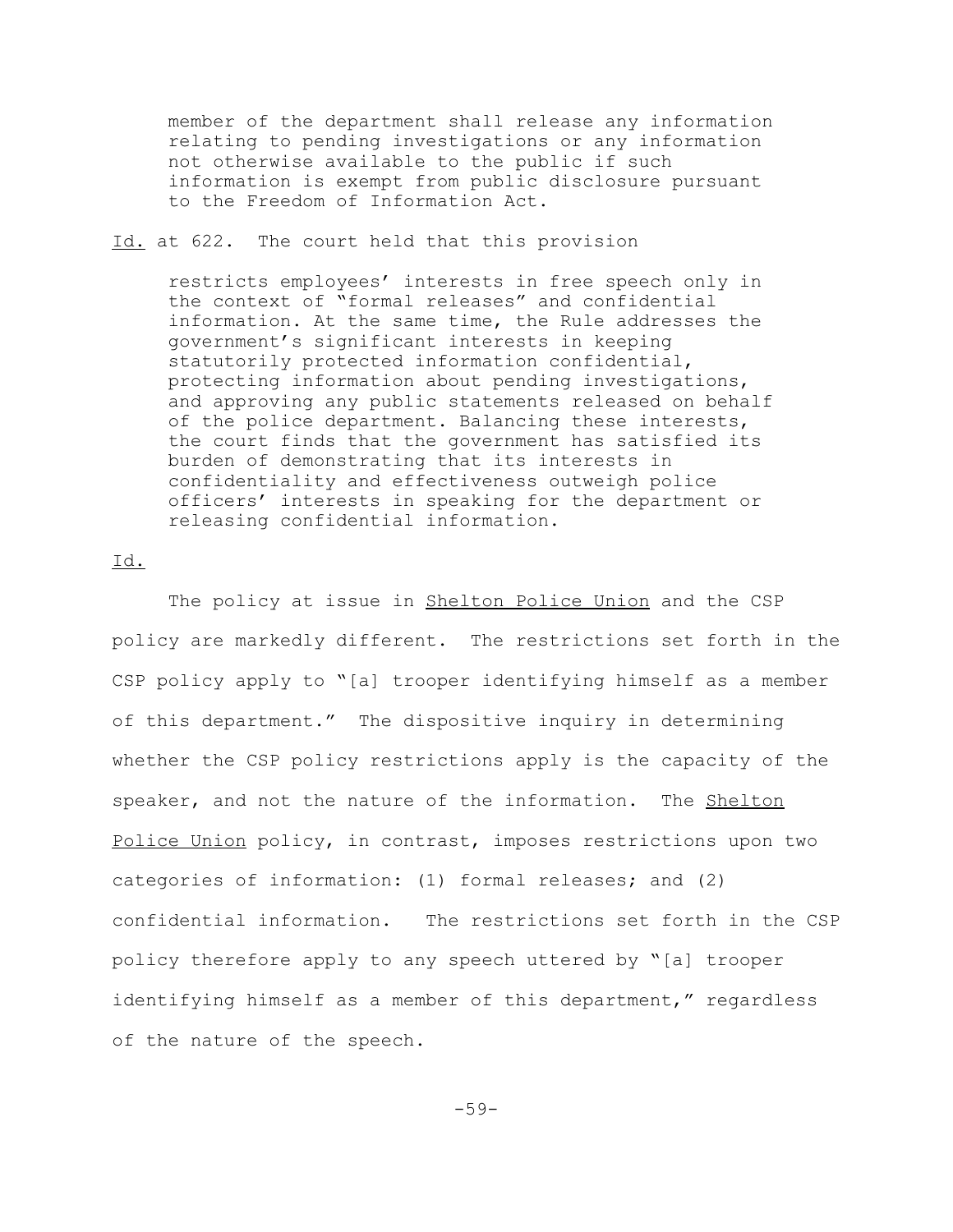The CSP media policy, by its terms, restricts speech regarding matters of public concern beyond that spoken by a trooper acting as a CSP spokesperson. Therefore, the effect upon the speaker and the general public must be weighed against the CSP's justification for the restrictions.

## c. Pickering Balancing

Upon finding that Lauretano's proposed speech relates to matters of public concern, and that the plain language of the policy restricts Lauretano's proposed speech, the CSP "must show that the interests of both potential audiences and a vast group of present and future employees in a broad range of present and future expression are outweighed by that expression's 'necessary impact on the actual operation' of the Government." NTEU, 513 U.S. at 468 (quoting Pickering, 391 U.S. at 571). "Under the NTEU test, where the government singles out expressive activity for special regulation to address anticipated harms, the government must 'demonstrate that the recited harms are real, not merely conjectural, and that the regulation will in fact alleviate these harms in a direct and material way.'" Harman, 140 F.3d at 121 (quoting NTEU, 513 U.S. at 475) (internal quotation marks omitted). Further,

[a]lthough government predictions of harm are entitled to greater deference when used to justify restrictions on employee speech as opposed to speech by the public, such deference is generally accorded only when the government takes action in response to speech which has already taken place. . . . Where the predictions of

 $-60-$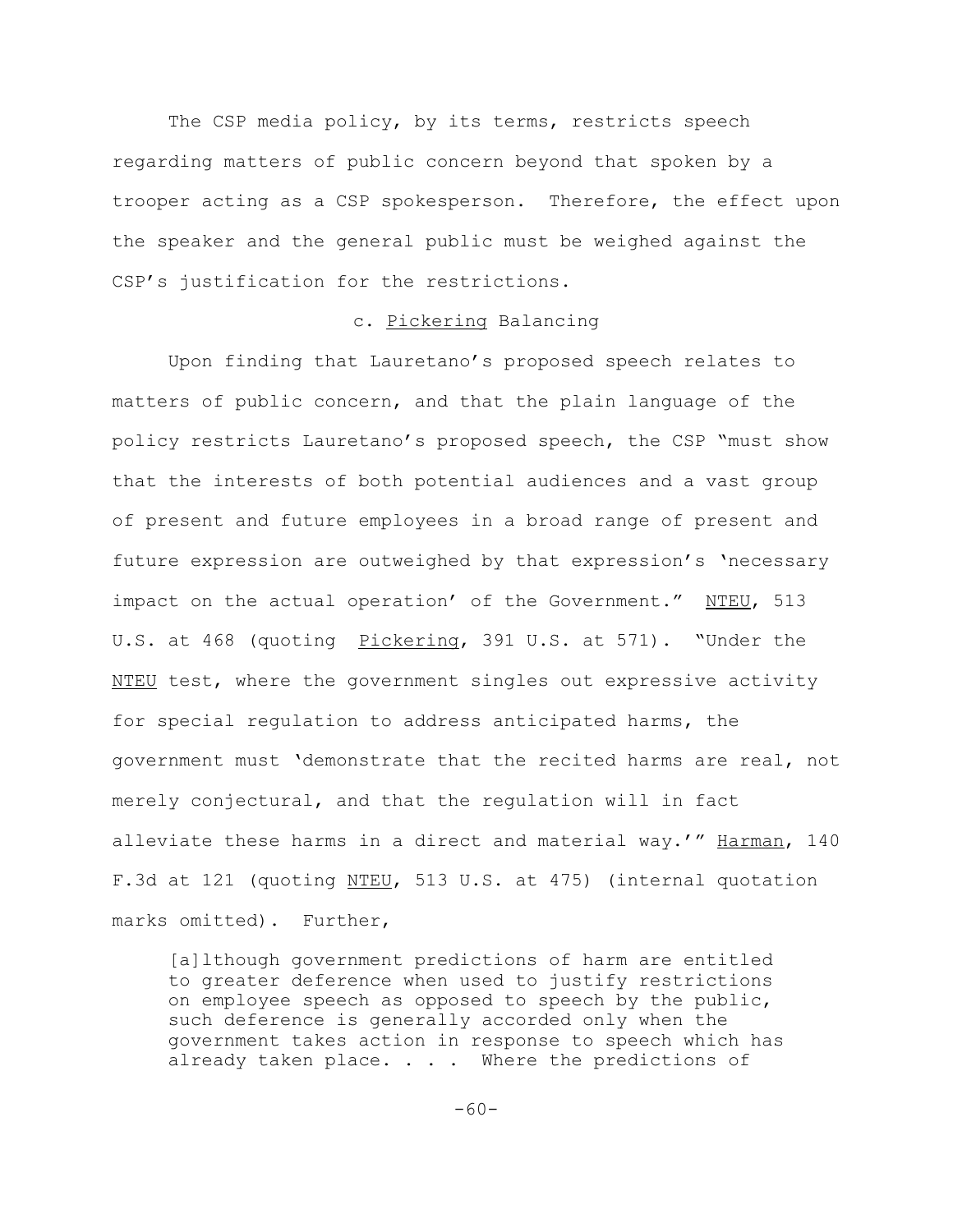harm are proscriptive, the government cannot rely on assertions, but must show a basis in fact for its concerns.

Id. at 121-22 (citation, footnote omitted).

The Court of Appeals for the Second Circuit had occasion to apply this balancing test in Harman v. City of New York, 140 F.3d 111 (1998). In Harman, the Court of Appeals affirmed the district court's final judgment enjoining the enforcement of the City of New York's Human Resources Administration and Child Welfare Administration media policy. Id. at 124. In pertinent part, the media policy at issue provided the following:

communications with the media must be coordinated to assure that the Agency is able to fulfill its mission effectively, and within the legally imposed requirements of confidentiality. For this purpose, the ACS Media Relations Office has been designated ACS's principal avenue of communications with the press. All contacts with the media regarding any policies or activities of the Agency--whether such contacts are initiated by media representatives or by an Agency employee--must be referred to the ACS Media Relations Office before any information is conveyed by an employee or before any commitments are made by an employee to convey information. The ACS Media Relations Office will determine the appropriate manner in which to handle media contacts regarding Agency policies or activities, including the appropriate person or persons to make such contacts, consistent with the efficient and effective operation of the Agency and the achievement of its objectives.

Id. at 116. Plaintiff Harman was suspended for making the following statements to World News Tonight: "The workers who are considered the best workers are the ones who seem to be able to move cases out quickly;" and "There are lots of fatalities the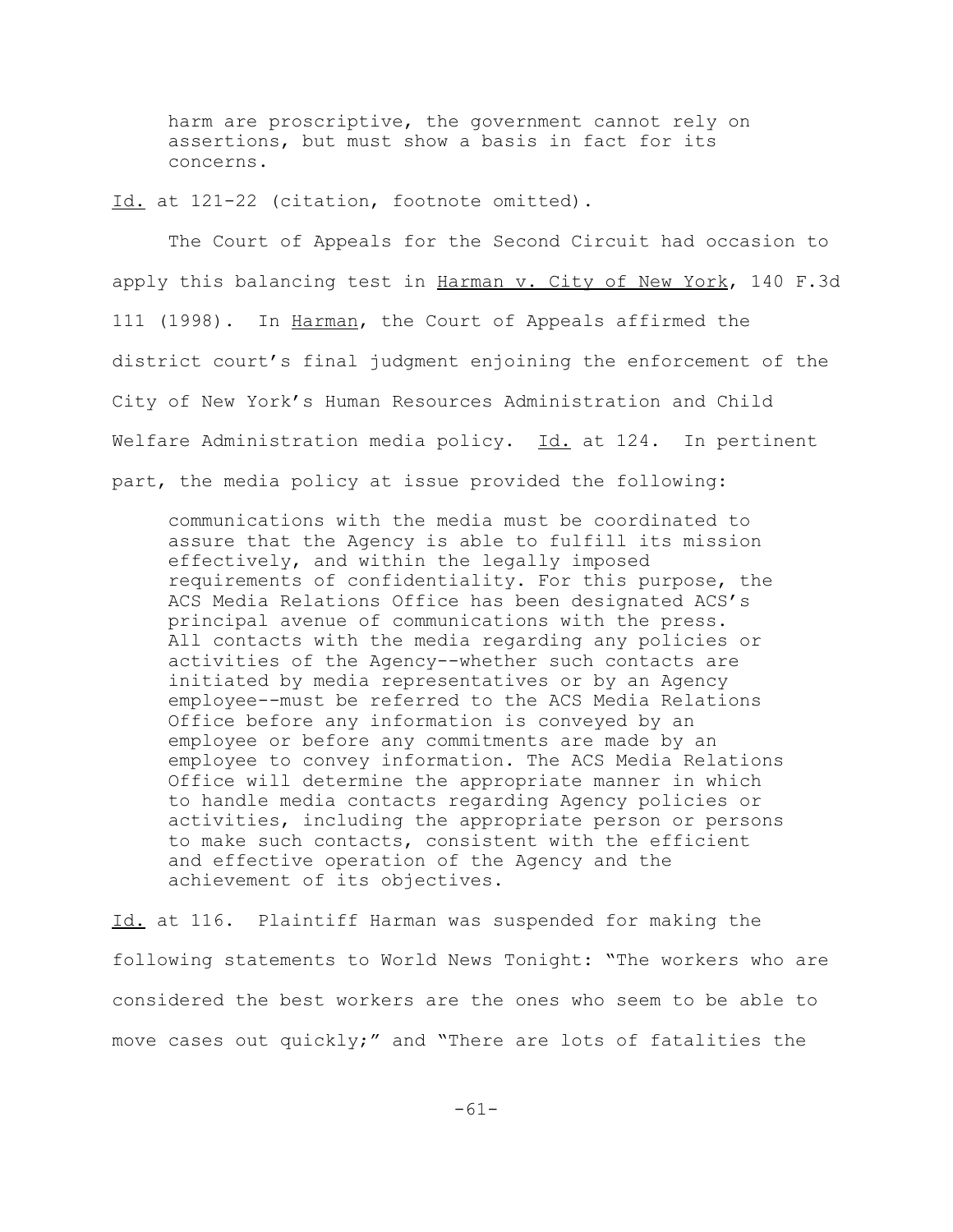press doesn't know anything about." Id. at 116. Harman and another City worker, Stadler challenged the media policy, and the district court held that the policy violated the First Amendment. See id. at 117.

The Court of Appeals applied the Pickering/NTEU balancing test and found that the media policy violated the plaintiffs' First Amendment rights. Upon finding that the plaintiffs' actual and proposed speech regarded matters of public concern, and that there was a public debate about the referenced topics, the court held that the City failed to meet its burden of justifying the prior restraint upon employee speech. See id. at 124. The court considered the City's proffered justifications, including the protection of confidential information and agency efficiency, and held that the City failed to justify the broad prohibitions set forth in the policy. See id.

This case is indistinguishable from Harman. Like the plaintiffs in Harman, Lauretano "possesses [an] interest, as [a] citizen[], in being able to comment on matters of public concern," and his interest "go[es] to the core of the freedoms the First Amendment was designed to protect." Harman, 140 F.3d 118. As discussed herein, Lauretano has expressed his desire to speak about an alleged systematic failure in the way that the CSP handled the Hotchkiss case. In light of the fact that there was, and to some extent still is, an "ongoing public debate" regarding

-62-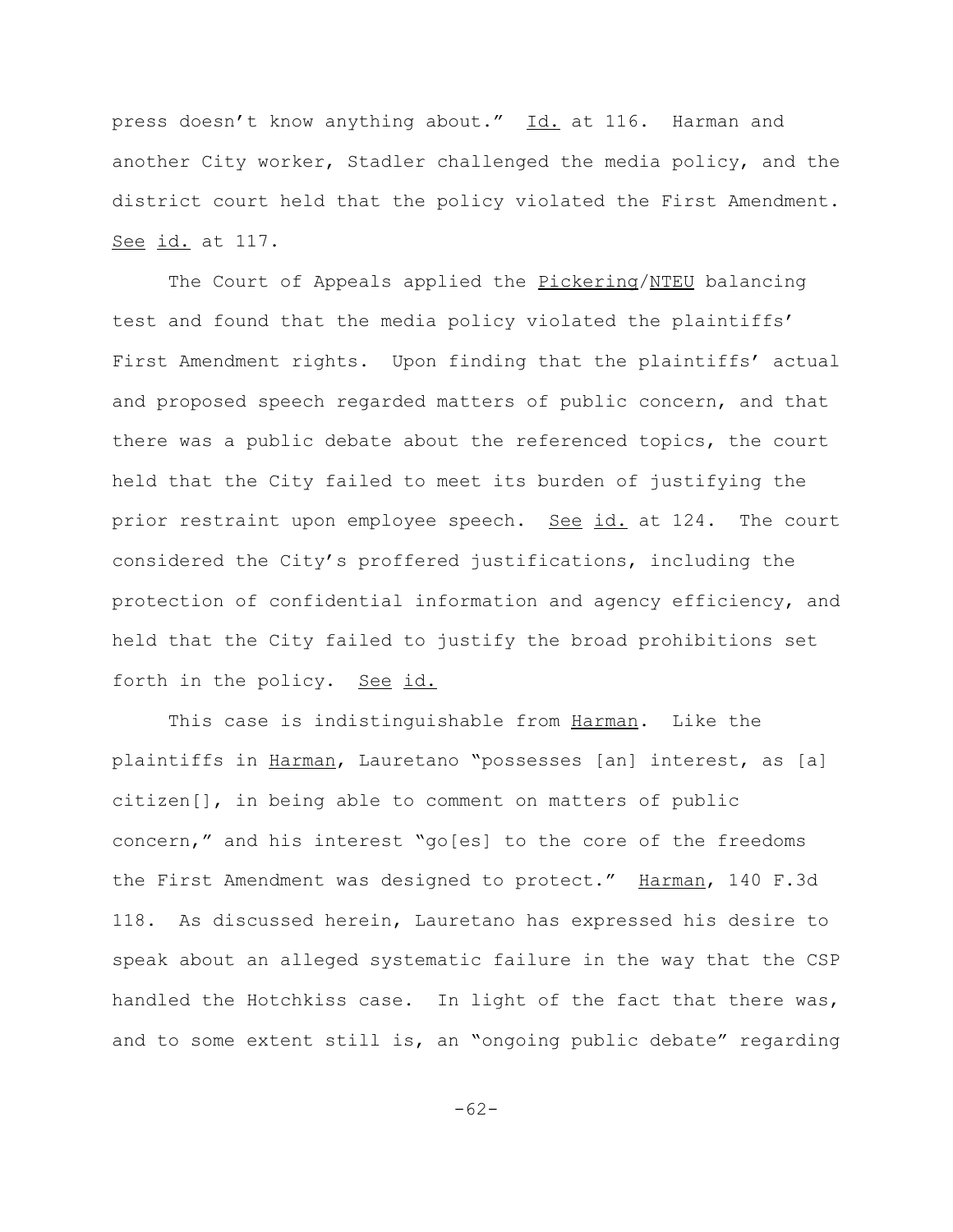this alleged systematic failure, and that Lauretano was intimately involved in the investigation, "[t]he public has a significant interest in hearing" Lauretano's comments regarding the CSP's handling of the Hotchkiss investigation. Id. at 119.

The CSP media policy operates as a prior restraint on protected speech. The CSP media policy imposes the following restrictions upon employee speech applicable to Lauretano's proposed speech: (1) the PIO "shall arrange for and assist at news conferences," (Pl. Ex. 90,  $\frac{1}{2}$  8.1.2a(4)); (2) a trooper shall refer "[r]equests for radio, television or print interviews or other queries regarding department policy, department employees, disciplinary matters or internal affairs investigations" to the PIO,  $(id., \S 8.1.2c(4))$ ; (3) the "PIO shall assist and advise troopers with their dealings with the news media and the general public," (id., § 8.1.2j(1)); (4) "[i]nformation disseminated from department files shall be processed through the PIO," (id., § 8.1.2j(2)); (5) "[t]roopers are encouraged to seek assistance from PIO in routine matters and must do so when concerned with significant or sensitive matters,"  $(id., \S 8.1.2j(3))$ ; and (6) "PIO shall be notified and consulted prior to providing information concerning any of the following subjects: (a) Personnel matters; (b) Disciplinary matters; (c) Internal Affairs investigations; (d) Claims or charges of misconduct against personnel; (e) Department policy; [and] (f) Editorial responses,"

-63-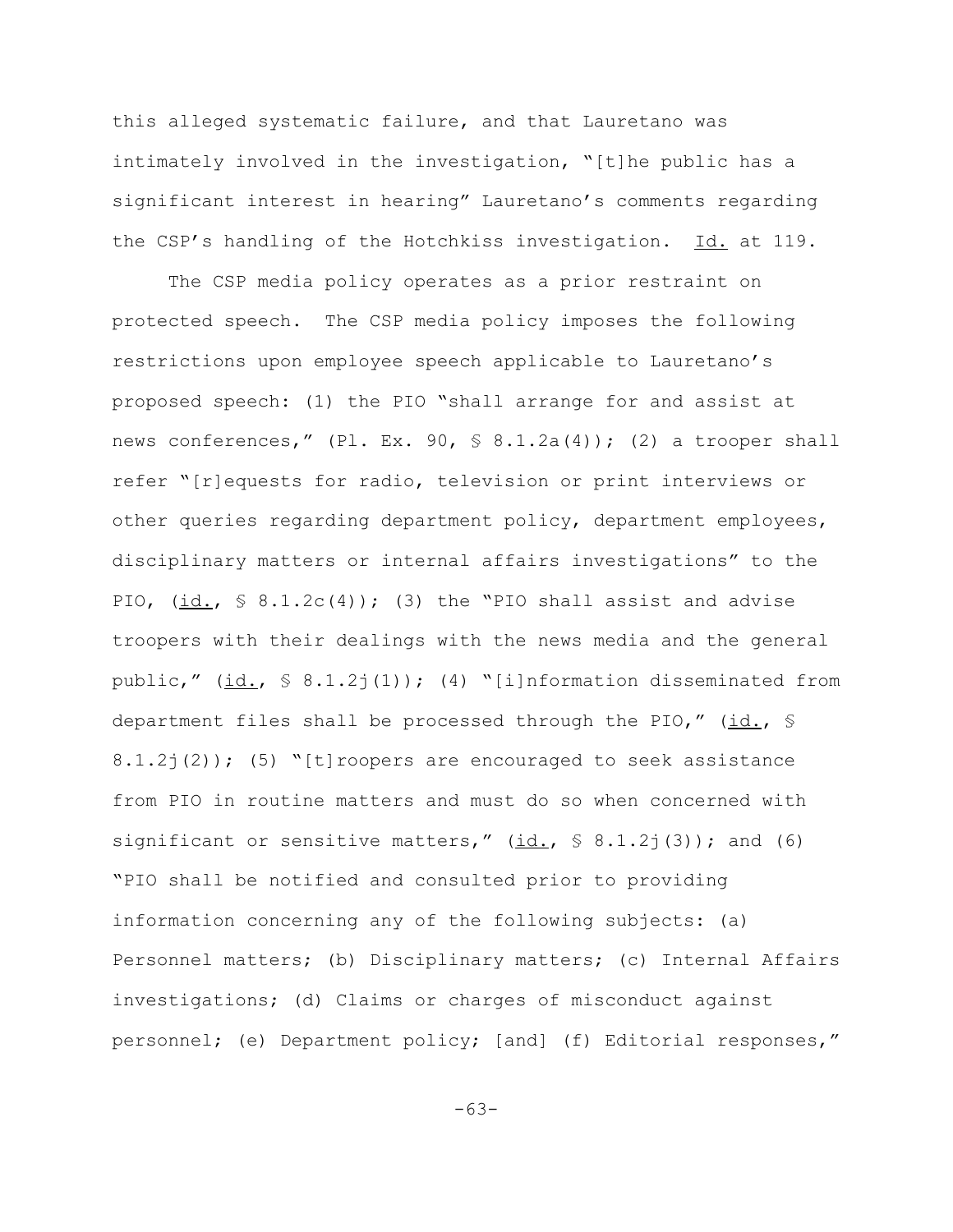$(\underline{id.}, \S$  8.1.2 $\dot{\theta}$  (a)-(f)). The aforementioned restrictions "allow the [CSP] to determine in advance what kind of speech will harm agency operations instead of punishing disruptive remarks after their effect has been felt." Harman, 140 F.3d 119. "for this reason, the [policy] runs afoul of the general presumption against prior restraints on speech." Id.

The CSP media policy raises a myriad of concerns addressed in detail in Harman. First, "a preclearance requirement may have a broad inhibiting effect on all employees, even those who might ultimately receive permission to speak."  $Id.$  at 120. Second, "the prior approval mechanism allows the [CSP] to control the timing of the intended speech." Id. Third, the policy vests the CSP with the discretion to determine who may speak. See id. In sum, "[b]y mandating approval from an employee's superiors, they will discourage speakers with dissenting views from coming forward. They provide no time limit for review to ensure that commentary is not rendered moot by delay. Finally, they lack objective standards to limit the discretion of the agency decision-maker." Id. at 121. For these reasons, the CSP media policy violates the First Amendment.

The CSP's attempts to meet its burden under the Pickering/NTEU balancing test are based entirely on their interpretation of the policy, which this court has previously rejected. As stated herein, the plain language of the media

-64-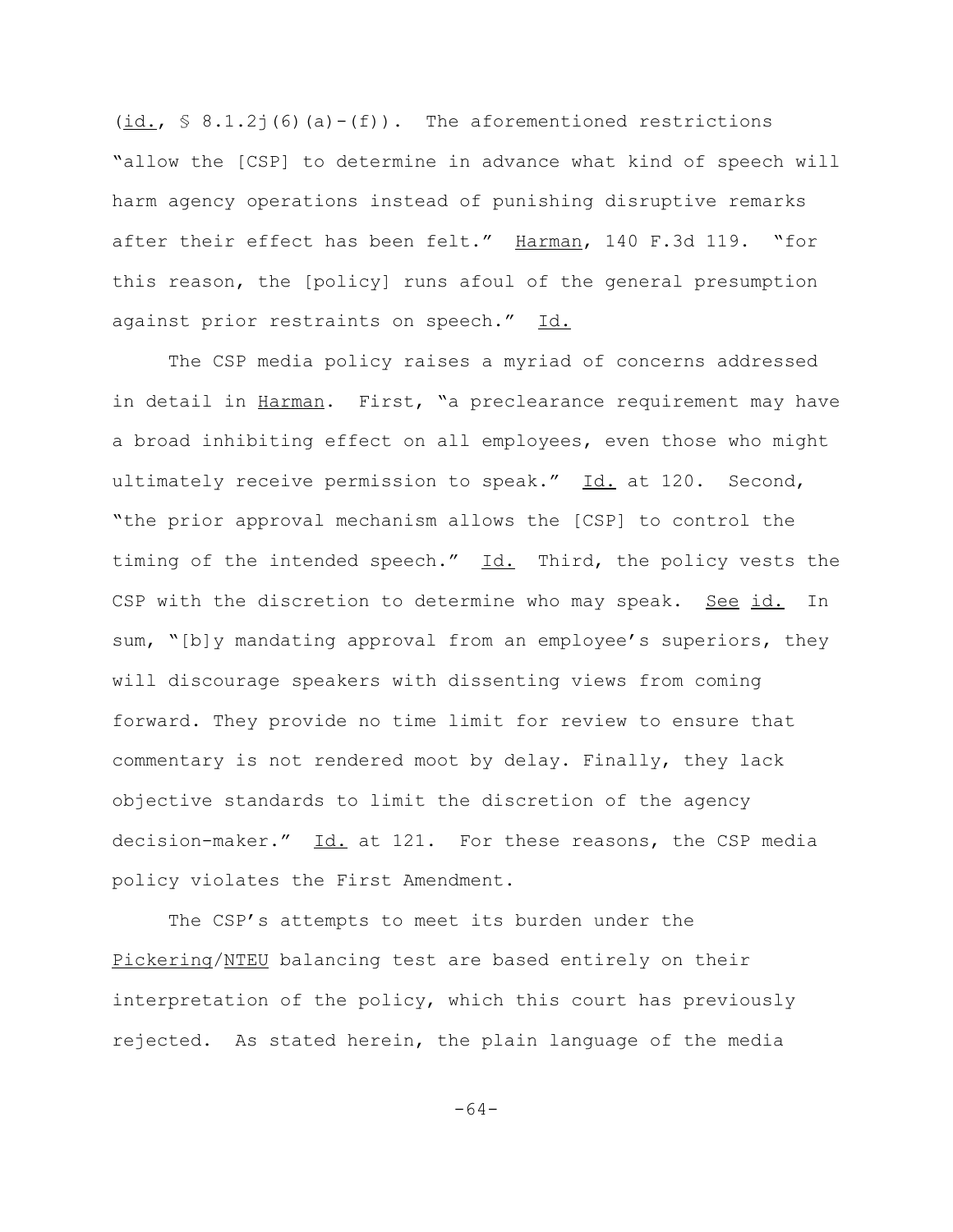policy does not limit its application to instances where the employee speaks as an official spokesperson or representative of the CSP. Further, Lauretano admits that, in this context, he does not challenge the CSP provisions protecting confidential information. Having failed to persuade the court that application of the media policy should be so narrowed, the CSP has no justification for the restrictions set forth in the media policy. The court therefore finds that, under the Pickering/NTEU balancing test, the restrictions upon employee speech set forth in the CSP media policy are unconstitutional and unjustified.

Prior to discussing what remedy is appropriate, the court must emphasize two points. First, because the court has found that the media policy, as amended by General Order 02-01, is unconstitutional, there is no need to make detailed findings with respect to the prior version of the media policy. For all intents and purposes, the prior version suffers from the same constitutional infirmities. (Compare Pl. Ex. 90,  $\frac{1}{5}$  8.1.1c(3)(b) (stating that the media policy restrictions apply to "[a] trooper representing himself as a member of this department") with Def. Ex. G,  $\frac{1}{5}$  8.1.1c(3)(b)(stating that the media policy restrictions apply to "[a] trooper identifying himself as a member of this department")). Second, the court does not make any findings with respect to the confidentiality provisions of the CSP media

-65-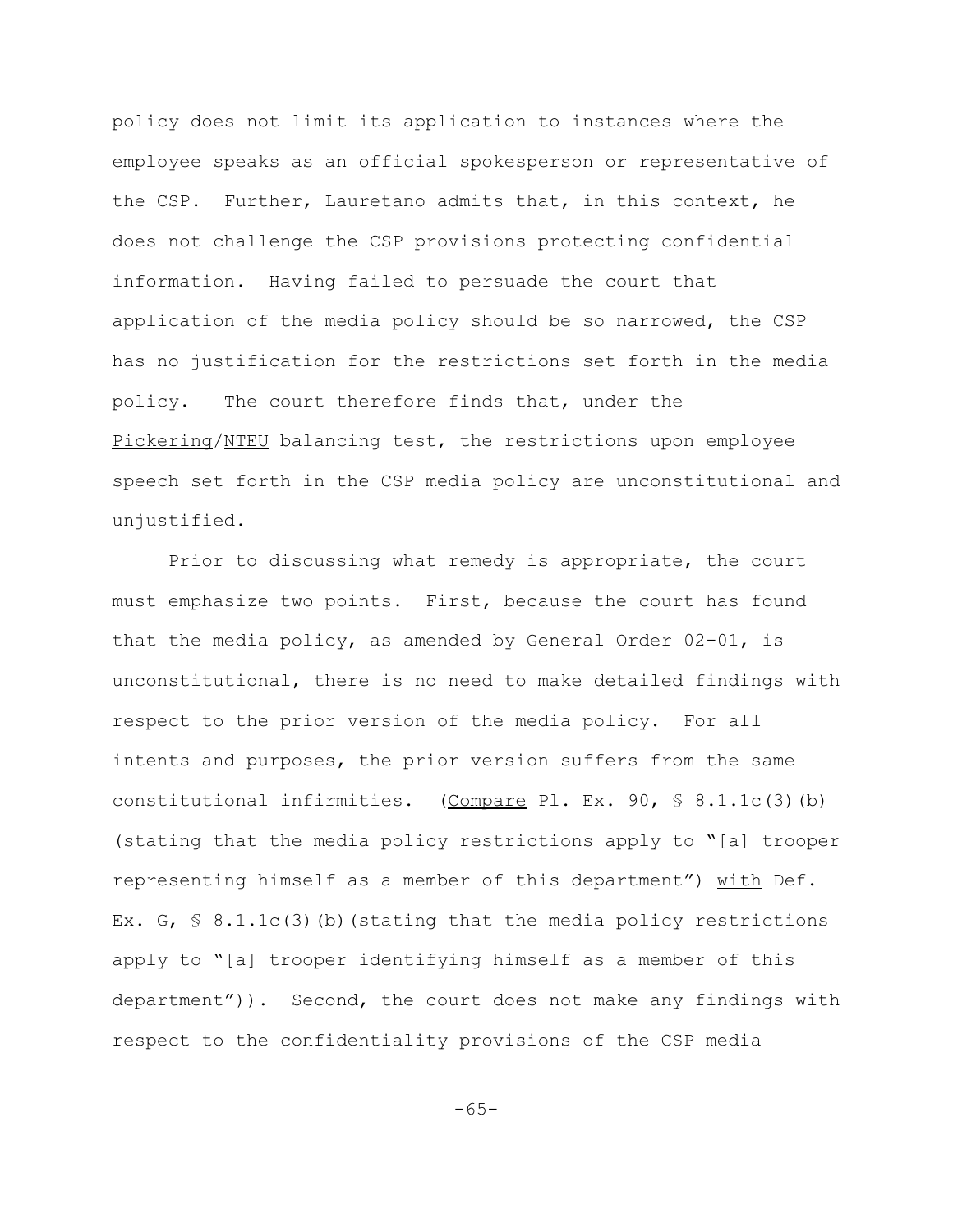policy. (See Def. Ex. G, § 8.1.1c(3)(d) (defining "confidential information"); § 14.2b(29) (proscribing the release of "confidential information")). Lauretano repeatedly testified that he did not wish to reveal information meeting the CSP definition of "confidential information," either in the past or future, and he concedes in his post-hearing submissions that he does not challenge the CSP confidentiality provisions. Therefore, nothing in this memorandum of decision or accompanying orders should be construed as adjudicating the propriety of the CSP confidentiality provisions.

#### d. Remedy

Having found that the restrictions set forth in the policy are unconstitutional and unjustified, the court must decide on an appropriate remedy. "It goes without saying that an injunction is an equitable remedy. It is not a remedy which issues as of course. . . ." Weinberger v. Romero-Barcelo, 456 U.S. 305, 311 (1982) (citations and internal quotation marks omitted). The Supreme Court "has repeatedly held that the basis for injunctive relief in the federal courts has always been irreparable injury and the inadequacy of legal remedies." Id. at 312. In a proper case where the plaintiff succeeds on the merits of his claim, alleges irreparable injury, and demonstrates that a legal remedy would be inadequate, the court "balances the conveniences of the parties and possible injuries to them according as they may be

-66-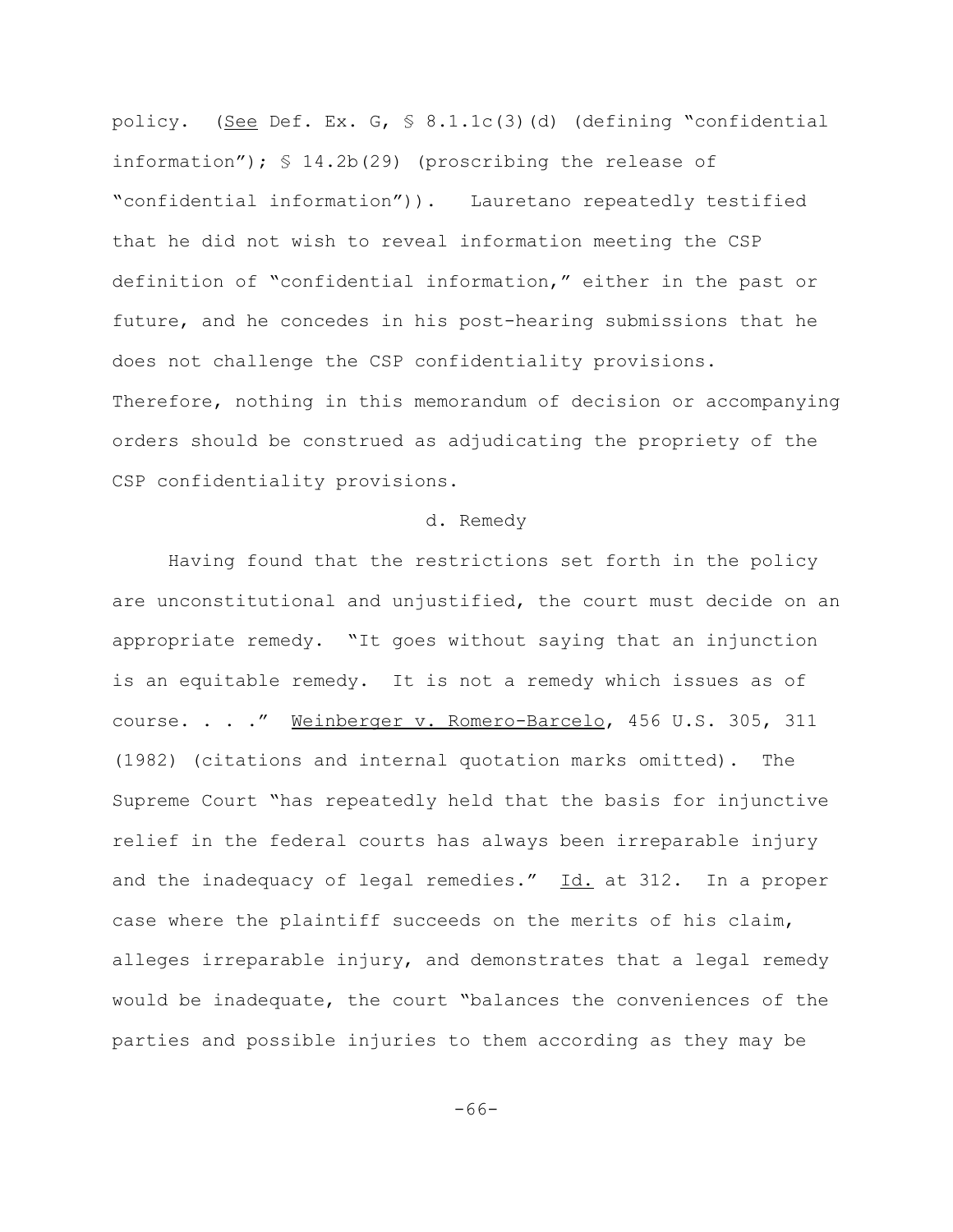affected by the granting or withholding of an injunction." Id. "In exercising their sound discretion, courts of equity should pay particular regard for the public consequences in employing the extraordinary remedy of injunction." Id.

Here, Lauretano alleges irreparable injury, and the balance of hardships tips in his favor. As indicated herein, the CSP media policy is an unconstitutional prior restraint on employee speech, including Lauretano's speech. "The loss of First Amendment freedoms, for even minimal periods of time, unquestionably constitutes irreparable injury." Elrod v. Burns, 427 U.S. 347, 373 (1976). When juxtaposed to Lauretano's injury, any inconvenience to the CSP is ancillary to curing the unconstitutional defect in its media policy is minimal, especially given the court's ability to fashion a remedy that goes no further than needed to vindicate Lauretano's rights. Therefore, a declaratory judgment shall issue as follows:

To the extent the media policy of the Connecticut State Police, as set forth in Chapters 8 and 14 of the Fourth Edition of the Administration and Operations Manual as amended by General Order 02-01, (1) requires an employee to obtain prior clearance to speak, not in an official capacity on behalf of the Connecticut State Police or Department of Public Safety regarding matters not defined as "confidential information" under Section 8.1.1c(3)(d), about matters of public concern from a superior officer or the Public Information Officer; or (2) altogether prohibits speaking about a matter of public concern, not in an official capacity on behalf of the Connecticut State Police or Department of Public Safety regarding matters not defined as "confidential information" under Section  $8.1.1c(3)(d)$ ; the media policy violates the First Amendment to the United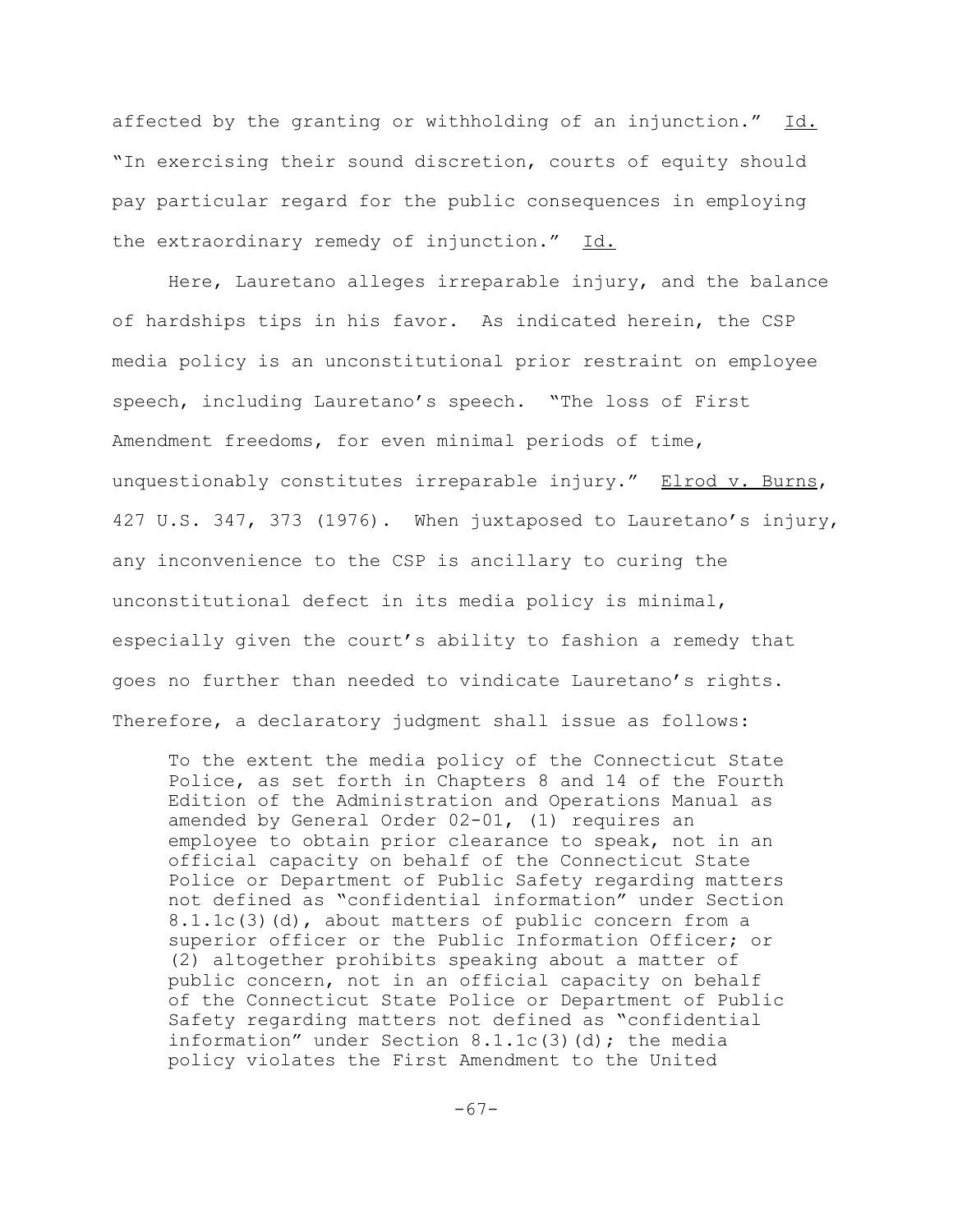#### States Constitution.

An injunction prohibiting the defendants from enforcing the media policy in a manner inconsistent with this declaration shall issue forthwith.

## B. MOTION FOR A PRELIMINARY INJUNCTION

In addition to his challenge to the CSP media policy, Lauretano claims that certain orders given to him by Lt. Benjamin Pagoni, Lt. Edmund Brunt, and Col. Barry violated the First Amendment. He seeks a preliminary injunction enjoining enforcement of these orders.

#### 1. Standard

"In order to justify the award of a preliminary injunction, the moving party must establish two elements. First, the party must demonstrate that it will suffer irreparable harm in the absence of the requested relief." Latino Officers Ass'n v. Safir, 170 F.3d 167, 171 (2d Cir. 1999). Second, "[w]here, as here, the moving party seeks to stay governmental action taken in the public interest pursuant to a statutory or regulatory scheme, the injunction should be granted only if the moving party can demonstrate, in addition to irreparable harm, a likelihood of success on the merits." Id.

Regarding the first component of the standard, "[t]o establish irreparable harm, [a] plaintiff[] must demonstrate 'an injury that is neither remote nor speculative, but actual and

-68-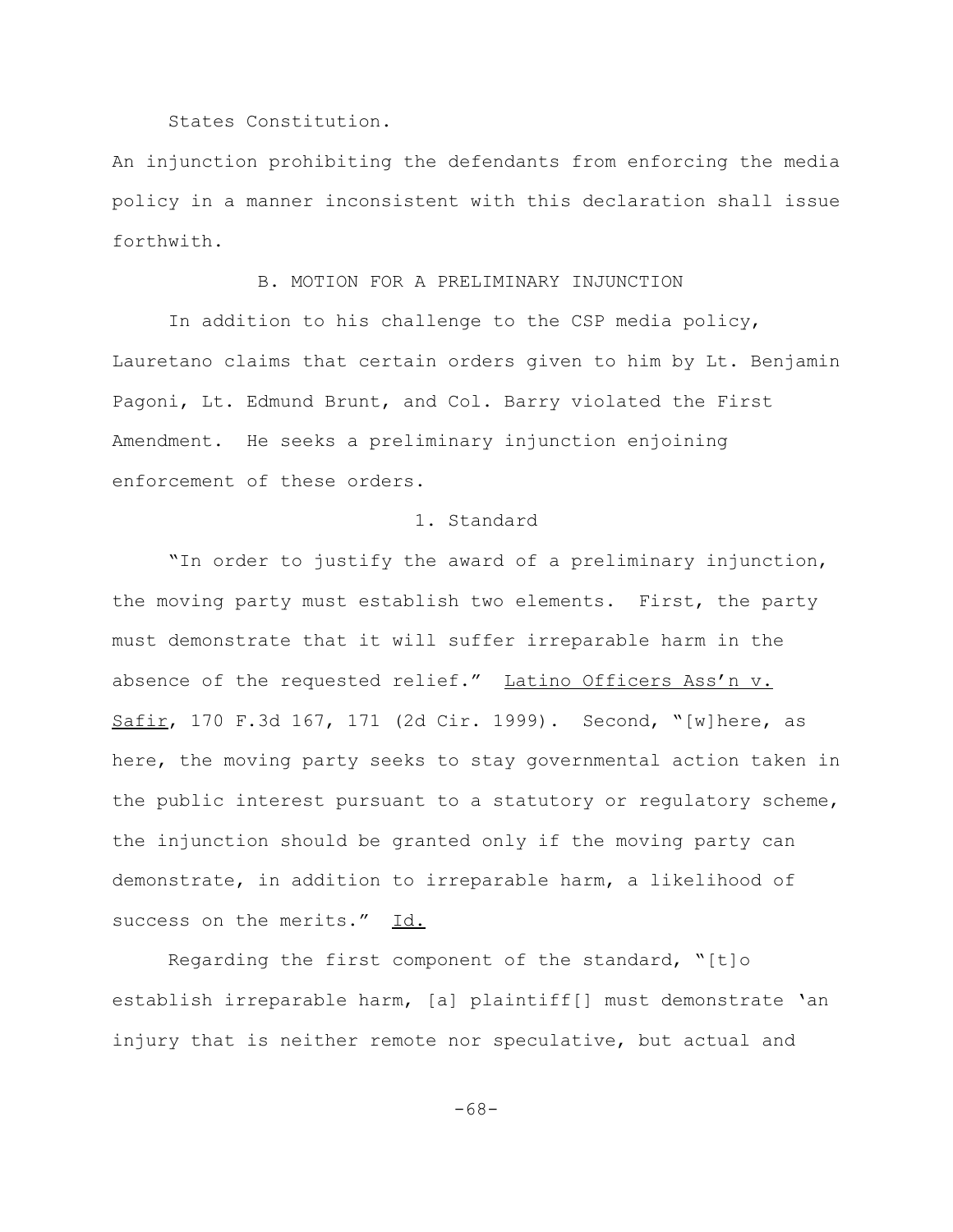imminent.' . . . The injury must be one requiring a remedy of more than mere money damages." Tucker Anthony Realty Corp. v. Schlesinger, 888 F.2d 969, 975 (2d Cir. 1989) (quoting Consolidated Brands, Inc. v. Mondi, 638 F. Supp. 152, 155 (E.D.N.Y. 1986)). With respect to the second component of the standard, the court applies the Pickering test, without the modifications set forth in NTEU, to determine whether Lauretano is likely to succeed on the merits of his claim.

## 2. Facts

The court adopts the factual findings previously set forth herein without prejudice to being established before the ultimate trier of fact. The following facts are reiterated for emphasis.

During the month of January, 1998, Pagoni told Lauretano "not to speak to the press." (Tr. 61:9-10). Specifically, Lauretano stated that Pagoni "called me into his office and told me that he couldn't - - he couldn't save my ass if I spoke to the press." (Tr. 125:12-14). Further, Pagoni stated that "[i]f you speak to the press, they're going to find something and they're going to come after you." (Tr. 126:20-21). Brunt and IA Sergeant Robert Corona interviewed Lauretano on August 27, 1998. Brunt stated that he was interviewing Lauretano as "a witness in an internal affairs investigation." (Pl. Ex. 102 at 1). At the conclusion of the interview, Brunt stated the following to Lauretano: "you are ordered not [to] discuss any portion of the

-69-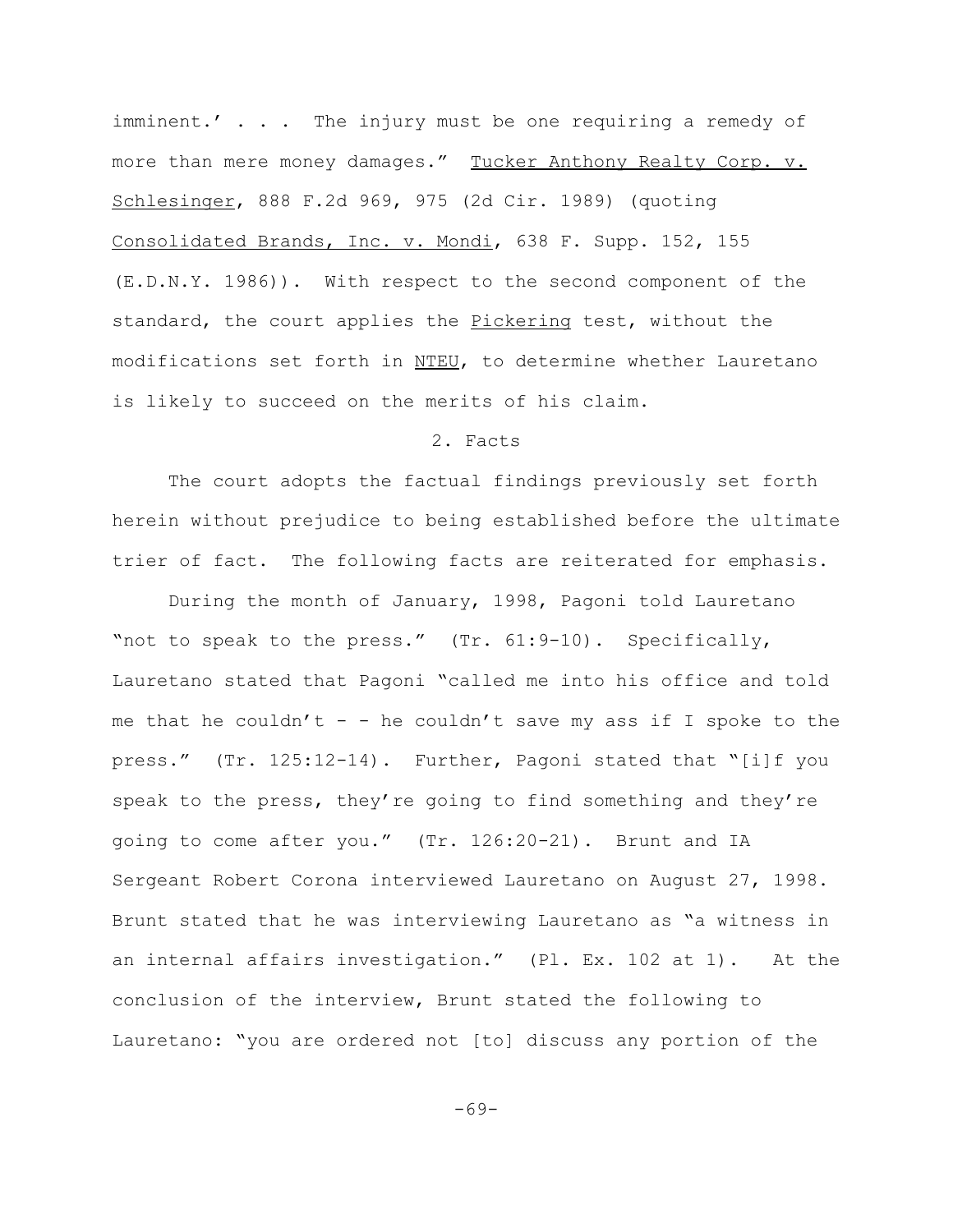investigation except with legal counsel or union representative without prior approval of Labor Relations as requested through your Commanding Officer." (Pl. Ex. 102 at 33).

During a January 28, 1999 meeting, Barry and Lauretano's representative discussed the possibility of Lauretano accepting a lesser form of discipline in exchange for Lauretano's agreement not to contest the discipline. During breaks in the official meeting, Barry spoke with Lauretano's representative while Lauretano stood nearby. Barry complained about the ongoing media publicity, indicating that the CSP was very unhappy about it. Barry commented that he wanted media attention to stop and that Lauretano was not talk to the press. Lauretano overheard this conversation whereupon his attorney turned to him and communicated Barry's instruction to the effect that there better not be any statements to the media by Lauretano regarding this matter.

At the hearing on this matter, Barry stated the following on cross-examination:

Q. Are you aware of any oral directive in effect currently that would prohibit Mr. Lauretano from speaking in defense of his personal honor?

A. No, I'm not, counsel.

(Tr. at 965:13-16).

## 3. Discussion

Lauretano has met his burden of satisfying both components

 $-70-$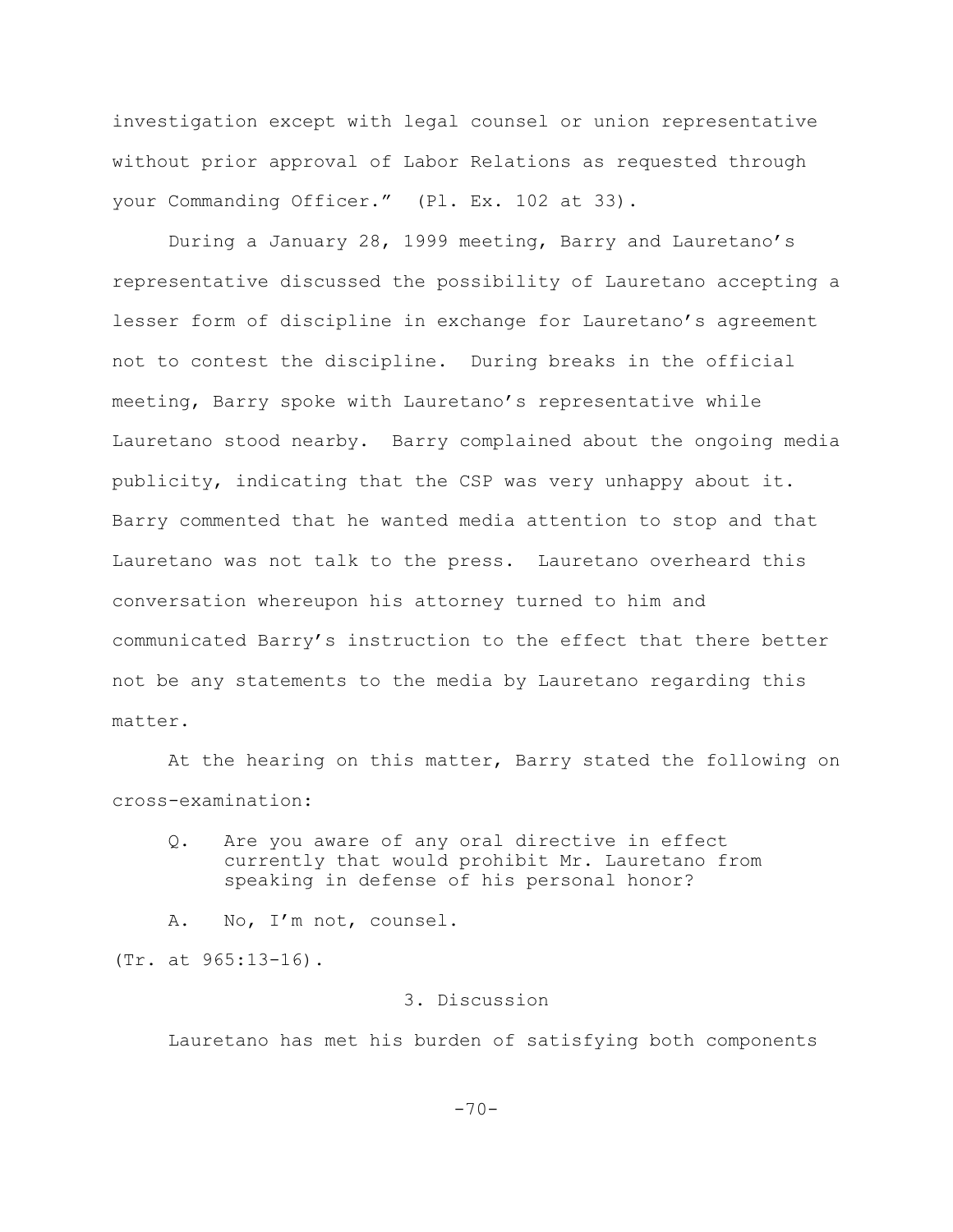of the test for entitlement to preliminary injunctive relief. First, as previously discussed, Lauretano has suffered irreparable harm because his right to speak under the First Amendment has been chilled. Second, considering the record before this court, Lauretano is likely to succeed on the merits of his claim. The court has found that Lauretano's proposed speech relates to matters of public concern. Lauretano also testified that three different supervisors ordered him not to speak to the press. Although the circumstances of Barry's directive are not as clear as Brunt's, which was transcribed, Barry could not specifically recollect his words on the matter. The CSP has offered no clarification or justification for the orders under Pickering, and Barry's statement regarding the existence of any oral directives directed at Lauretano's speech was expressly limited to speech "in defense of [Lauretano's] personal honor." The Pickering balancing test therefore favors Lauretano, and he is entitled to preliminary injunctive relief from the unconstitutional directives. A preliminary injunction prohibiting the defendants from enforcing the oral directives discussed herein in a manner inconsistent with the First Amendment shall issue forthwith.

# C. MOTION FOR SUMMARY JUDGMENT

Defendants have filed a motion for summary judgment on all counts of Lauretano's complaint. They raise several arguments,

-71-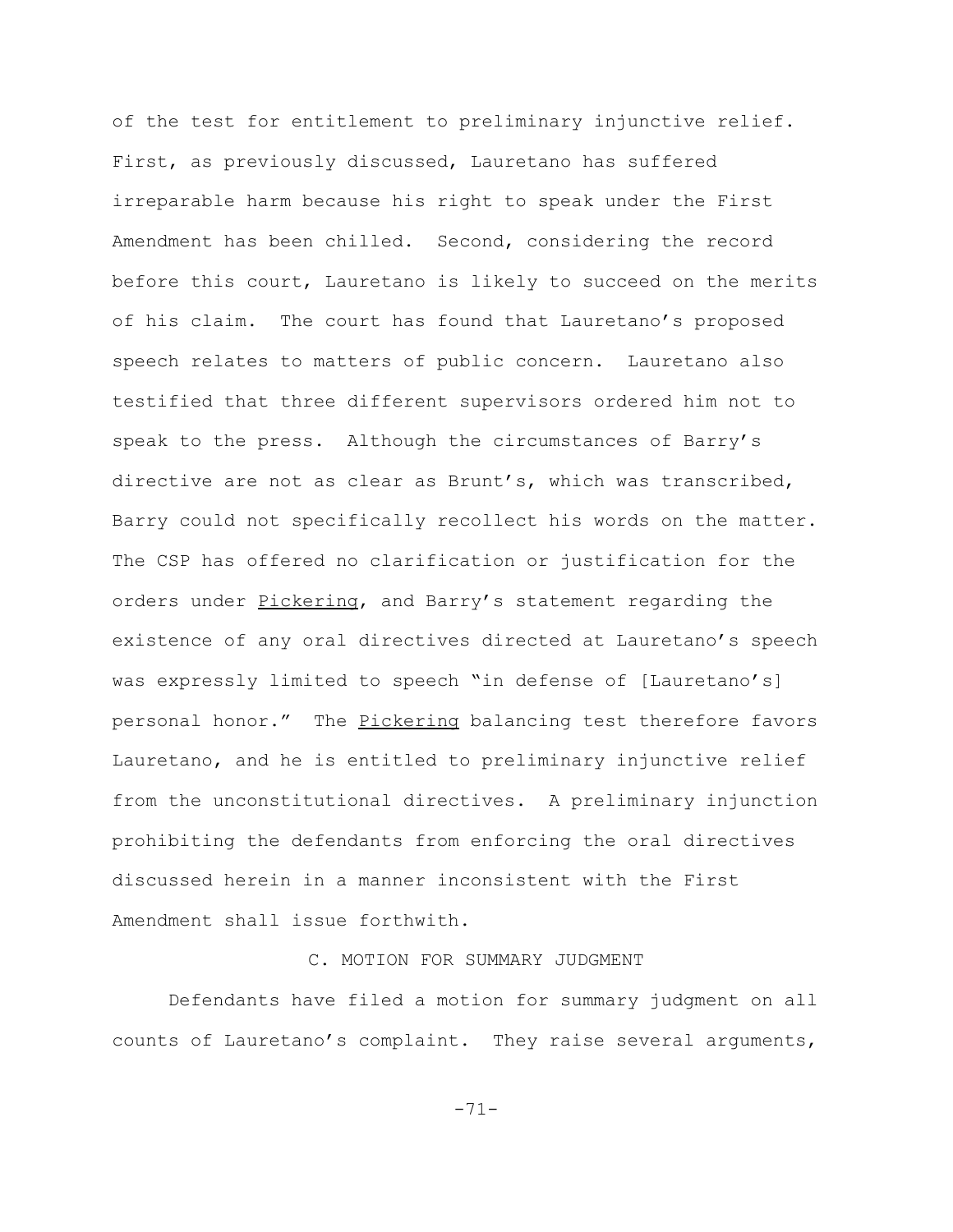including the defense of qualified immunity.

#### 1. Standard

A motion for summary judgment may be granted "if the pleadings, depositions, answers to interrogatories, and admissions on file, together with the affidavits, if any, show that there is no genuine issue of material fact and that the moving party is entitled to judgment as a matter of law." Fed. R. Civ. P. 56(c). Summary judgment is appropriate if, after discovery, the nonmoving party "has failed to make a sufficient showing on an essential element of [its] case with respect to which [it] has the burden of proof." Celotex Corp. v. Catrett, 477 U.S. 317, 323 (1986). "The burden is on the moving party 'to demonstrate the absence of any material factual issue genuinely in dispute.'" American Int'l Group, Inc. v. London Am. Int'l Corp., 664 F.2d 348, 351 (2d Cir. 1981) (quoting Heyman v. Commerce & Indus. Ins. Co., 524 F.2d 1317, 1319-20 (2d Cir. 1975)). A dispute concerning a material fact is genuine "'if evidence is such that a reasonable jury could return a verdict for the nonmoving party.'" Aldrich v. Randolph Cent. Sch. Dist., 963 F.2d 520, 523 (2d Cir. 1992) (quoting Anderson v. Liberty Lobby, Inc., 477 U.S. 242, 248 (1986)). The court must view all inferences and ambiguities in a light most favorable to the nonmoving party. See Bryant v. Maffucci, 923 F.2d 979, 982 (2d Cir. 1991). "Only when reasonable minds could not differ as to

-72-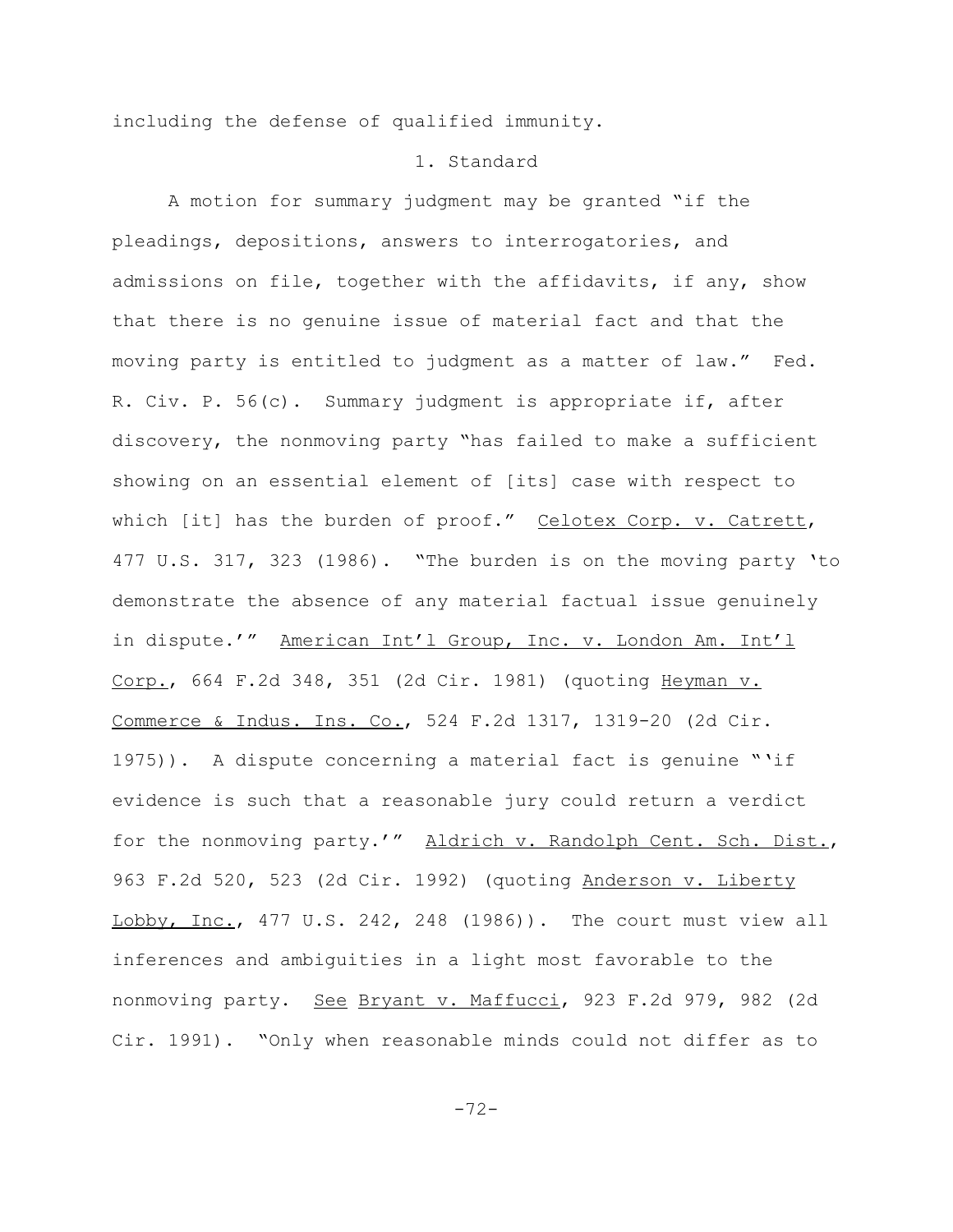the import of the evidence is summary judgment proper." Id.

## 2. Discussion

Several arguments raised in defendants' motion have effectively been rejected through the court's resolution of the other pending motions. First, the court has found that Lauretano's proposed speech relates to matters of public concern. Therefore, Lauretano can potentially prove that defendants retaliated against him for engaging in protected activity. Second, Bardelli, Brunt, and Barry argue that they never acted to chill Lauretano's right to speak. The record reveals, however, that each defendant was personally involved in the events giving rise to this litigation. Specifically, Bardelli was the complainant who initiated the IA investigation into Lauretano's conduct, Brunt was the investigating officer who ordered, on audio tape, Lauretano not to discuss the investigation, and Barry himself disciplined Lauretano.

Defendants' assertion of qualified immunity, however, cannot be rejected at this time. Defendants argue that, to the extent their policy and directives prohibited Lauretano from speaking during the pendency of an investigation, the CSP's interest in maintaining the confidentiality of a pending investigation justifies any restrictions on speech. At the injunction hearing, Lauretano expressly disclaimed any desire to reveal confidential information in the future. Further, there is no dispute that

-73-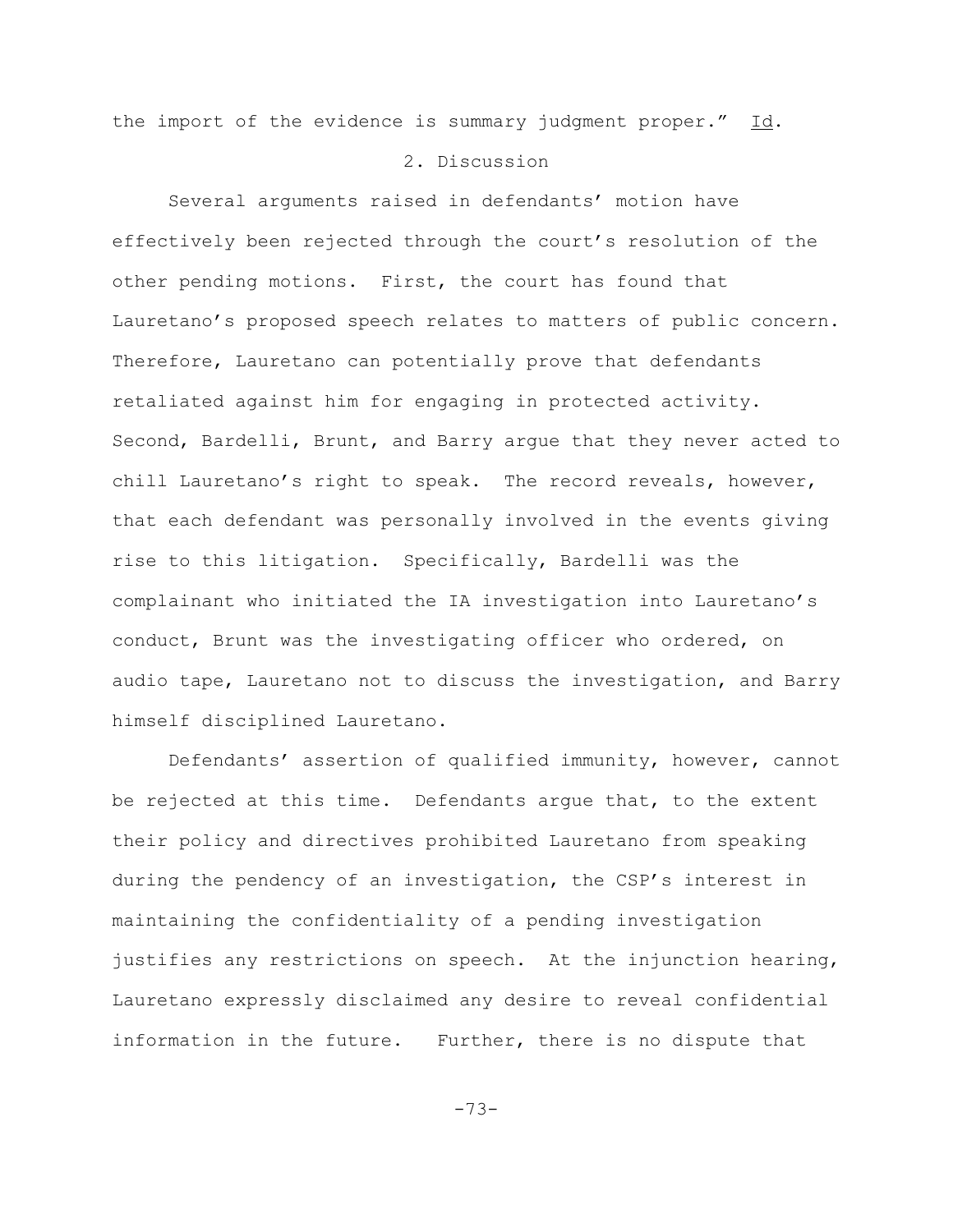the investigations at issue in this case have long since been closed. Therefore, the court did not consider the propriety of prohibiting the disclosure of confidential information when it applied the Pickering/NTEU balancing test in considering Lauretano's request for injunctive relief. As such, the issue raised in the CSP's motion for summary judgment, regarding the justification for restricting Lauretano's speech in the past, has not yet been addressed by the court.

Defendants' motion for summary judgment is **DENIED without prejudice** with respect to their defense of qualified immunity for their written policies and oral directives during the pendency of open investigations. Defendants' motion was filed prior to the start of the hearing in this matter, and without the benefit of a decision from the court on the other pending motions. Defendants may therefore re-file their motion for summary judgment, using the record compiled to date and any other necessary materials on of before **November 19, 2004.**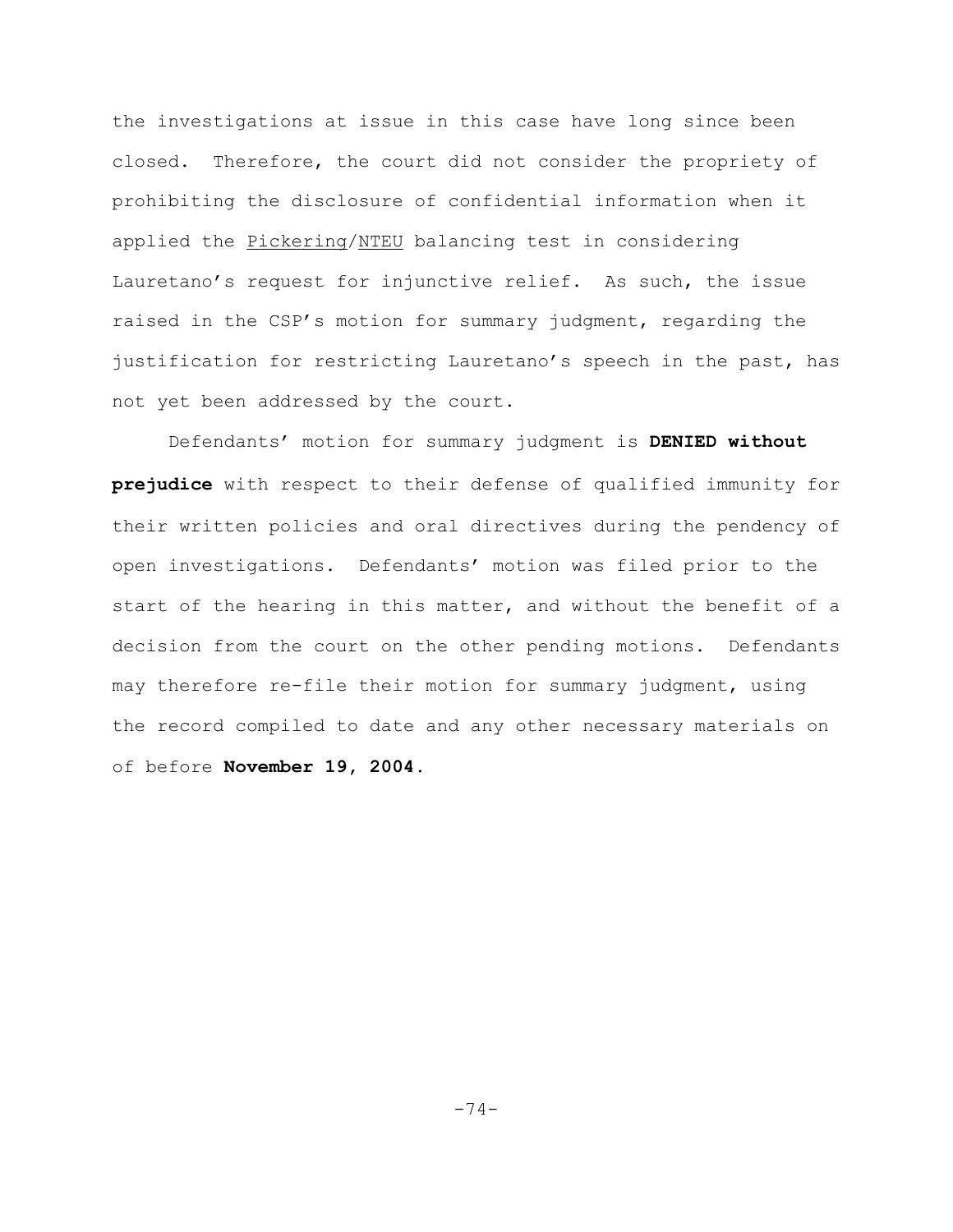In light of the foregoing, the court orders the following:

1. To the extent plaintiff's motion for a preliminary injunction (dkt. # 53) seeks relief from an unconstitutional written policy, plaintiff's motion is converted into a motion for a permanent injunction. See Fed. R. Civ. P.  $65(a)(2)$ . Plaintiff's motion for a permanent injunction is **GRANTED**. A declaratory judgment shall issue forthwith stating the following:

To the extent the media policy of the Connecticut State Police, as set forth in Chapters 8 and 14 of the Fourth Edition of the Administration and Operations Manual as amended by General Order 02-01, (1) requires an employee to obtain prior clearance to speak, not in an official capacity on behalf of the Connecticut State Police or Department of Public Safety regarding matters not defined as "confidential information" under Section 8.1.1c(3)(d), about matters of public concern from a superior officer or the Public Information Officer; or (2) altogether prohibits speaking about a matter of public concern, not in an official capacity on behalf of the Connecticut State Police or Department of Public Safety regarding matters not defined as "confidential information" under Section 8.1.1c(3)(d); the media policy violates the First Amendment to the United States Constitution.

An injunction prohibiting the defendants from enforcing the media policy in a manner inconsistent with this declaration shall issue forthwith.

2. In all other respects, plaintiff's motion for a preliminary injunction (dkt. # 53) is **GRANTED**. A preliminary injunction prohibiting the defendants from enforcing the oral directives discussed herein in a manner inconsistent with the